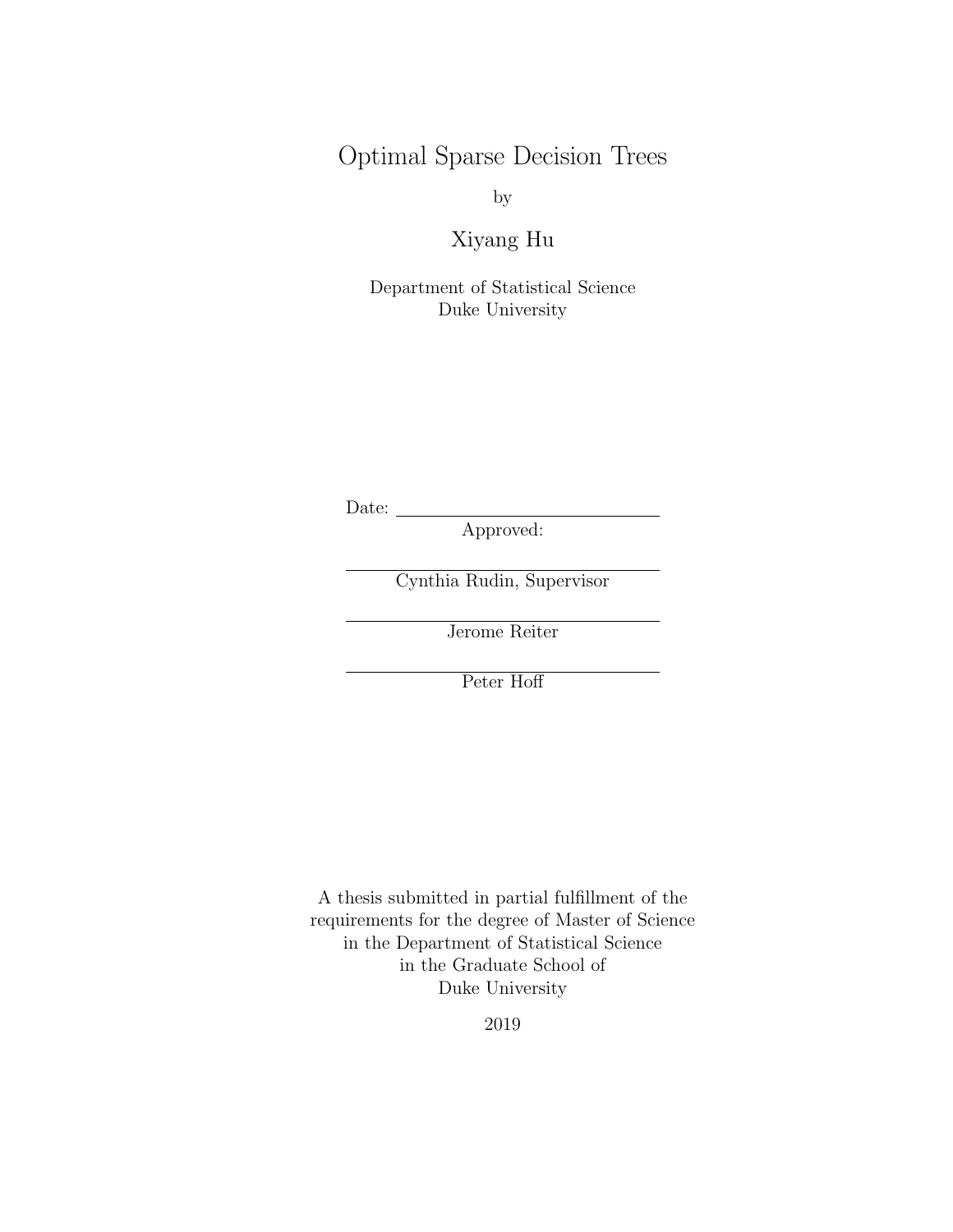### ABSTRACT

### Optimal Sparse Decision Trees

by

#### Xiyang Hu

Department of Statistical Science Duke University

Date:

Approved:

Cynthia Rudin, Supervisor

Jerome Reiter

Peter Hoff

An abstract of a thesis submitted in partial fulfillment of the requirements for the degree of Master of Science in the Department of Statistical Science in the Graduate School of Duke University

2019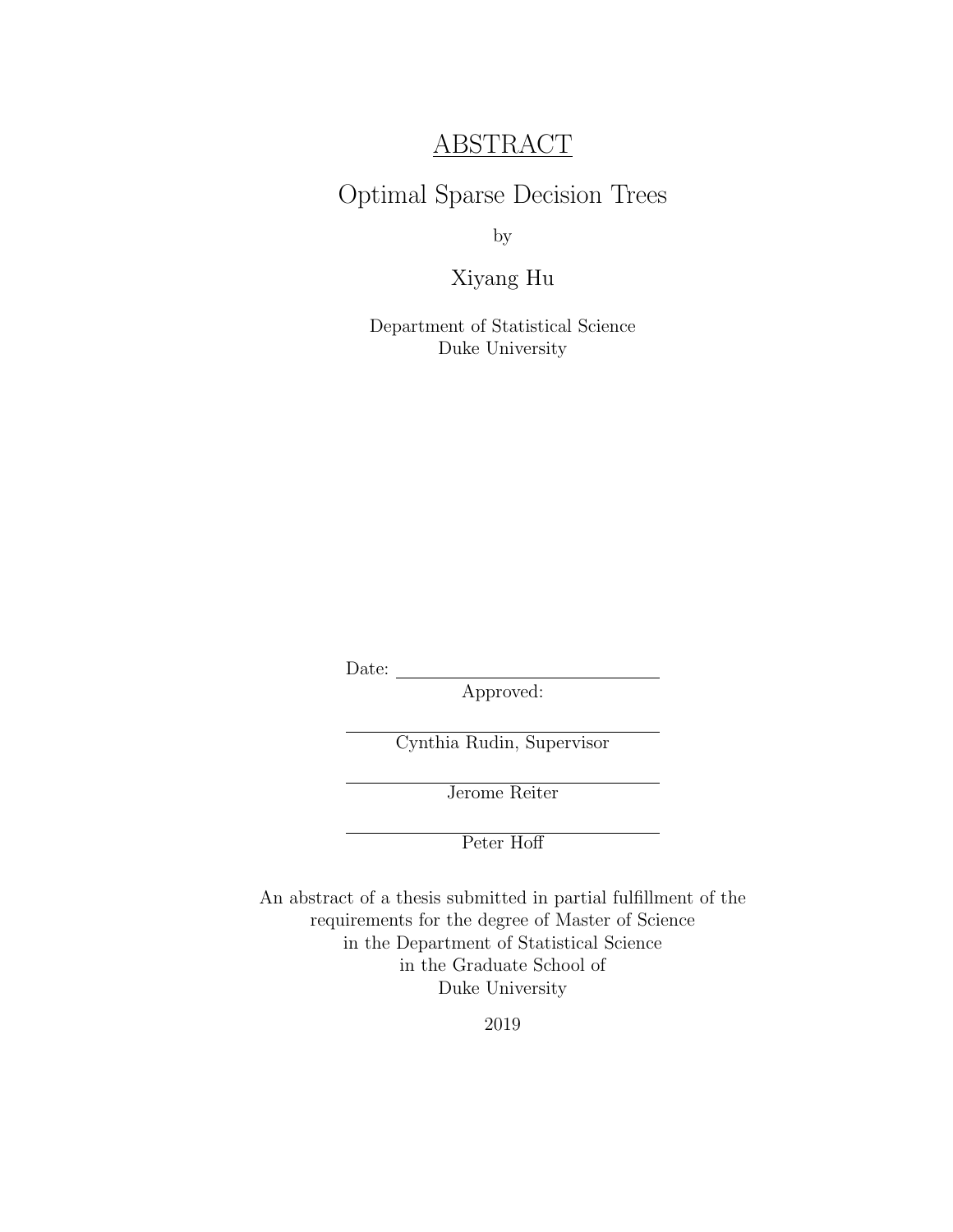Copyright  $\copyright$  2019 by Xiyang Hu All rights reserved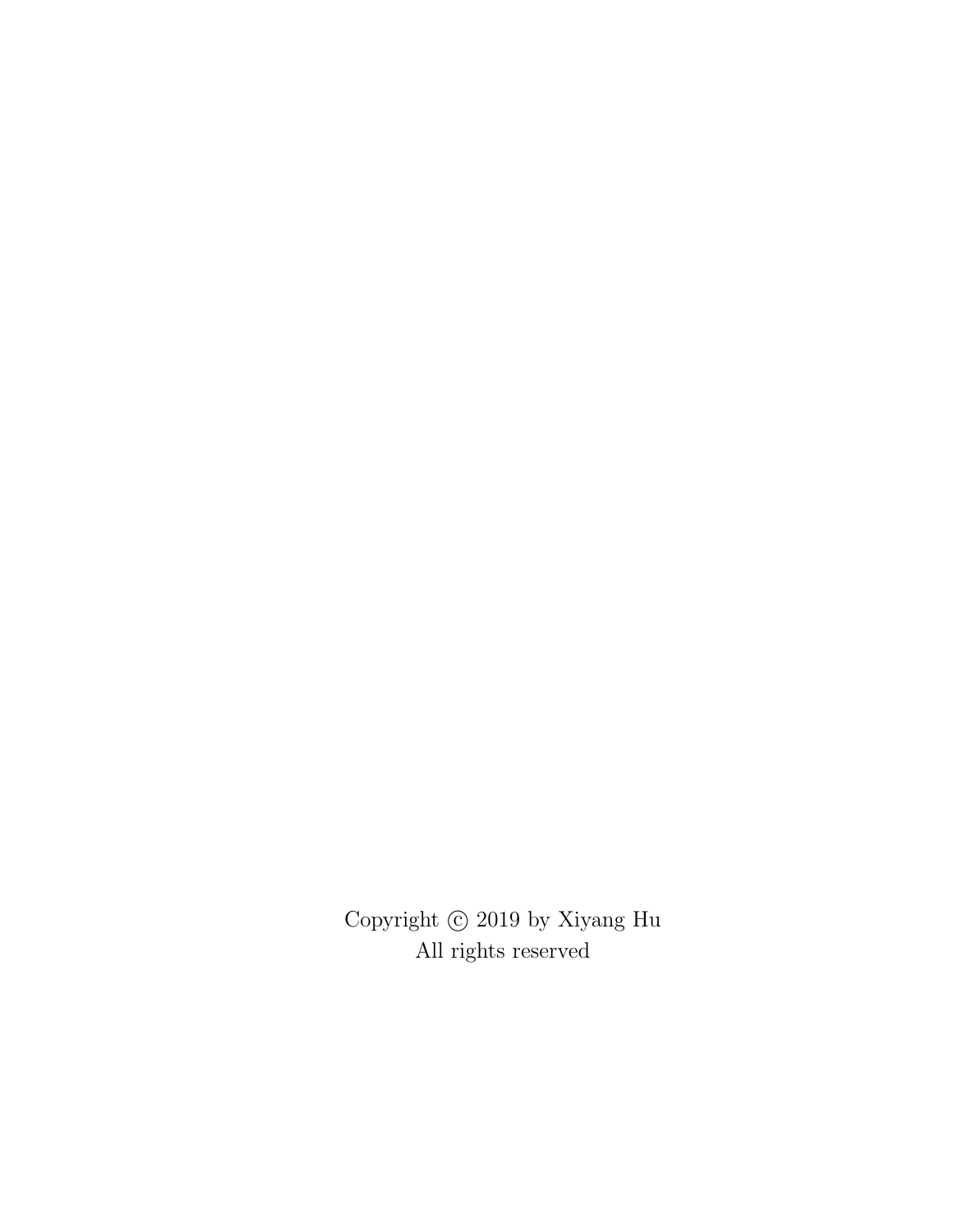### Abstract

Decision tree algorithms have been among the most popular algorithms for interpretable (transparent) machine learning since the early 1980's. The problem that has plagued decision tree algorithms since their inception is their lack of optimality, or lack of guarantees of closeness to optimality: decision tree algorithms are often greedy or myopic, and sometimes produce unquestionably suboptimal models. Hardness of decision tree optimization is both a theoretical and practical obstacle, and even careful mathematical programming approaches have not been able to solve these problems efficiently. This work introduces the first practical algorithm for optimal decision trees for binary variables. The algorithm is a co-design of analytical bounds that reduce the search space and modern systems techniques, including data structures and a custom bit-vector library. We highlight possible steps to improving the scalability and speed of future generations of this algorithm based on insights from our theory and experiments.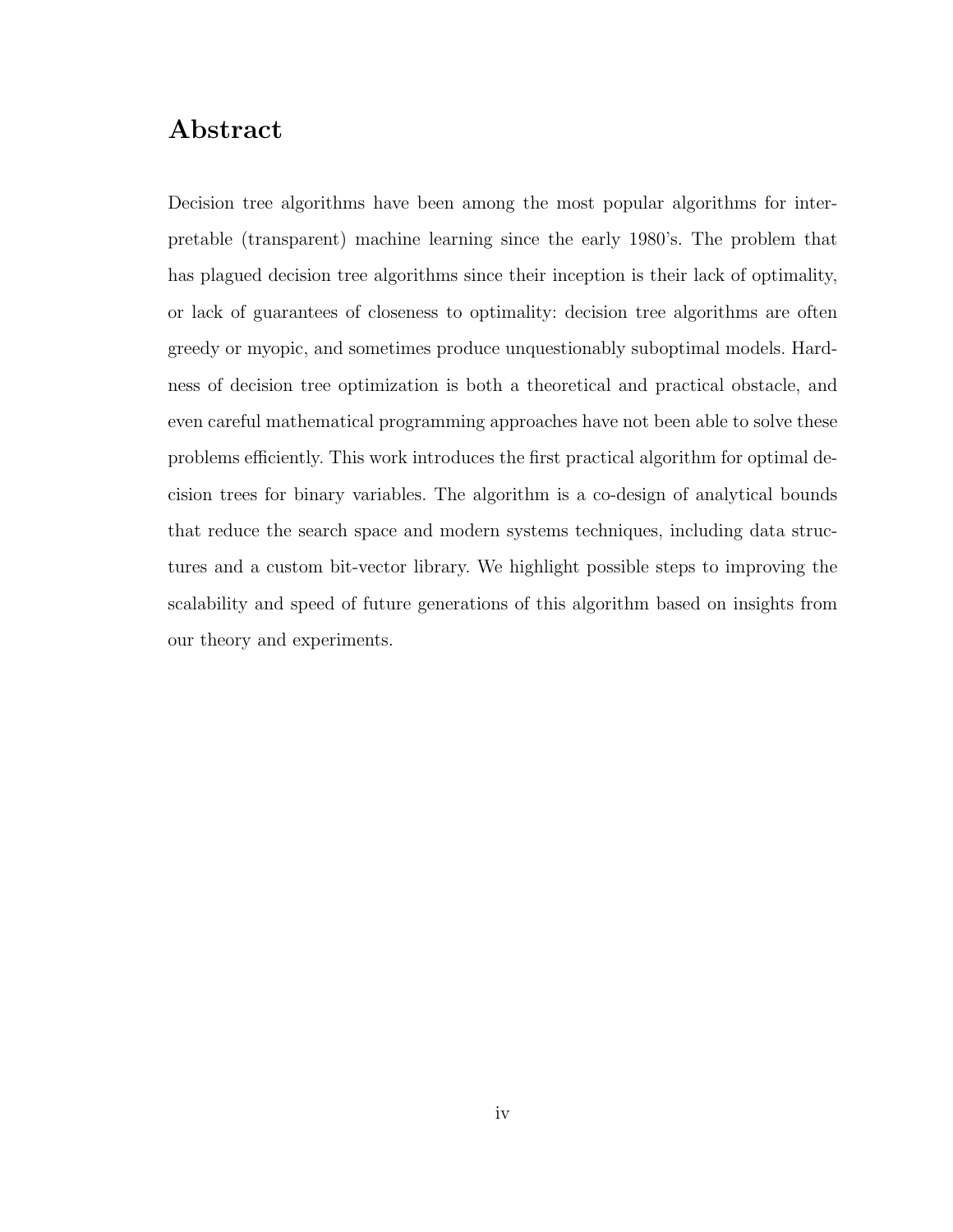### Acknowledgements

This work is done in collaboration with Professor Cynthia Rudin (Duke University), and Professor Margo Seltzer (The University of British Columbia). I would like to express my sincerest gratitude to both of them, for their kindness, guidance and support. I was very fortunate to have Cynthia and Margo as my advisors. Their brilliance, diligence, rigor and curiosity have been inspiring me on my road of academic research. I also want to thank Jack Dent for providing ideas and implementation help at the early stage of this research project.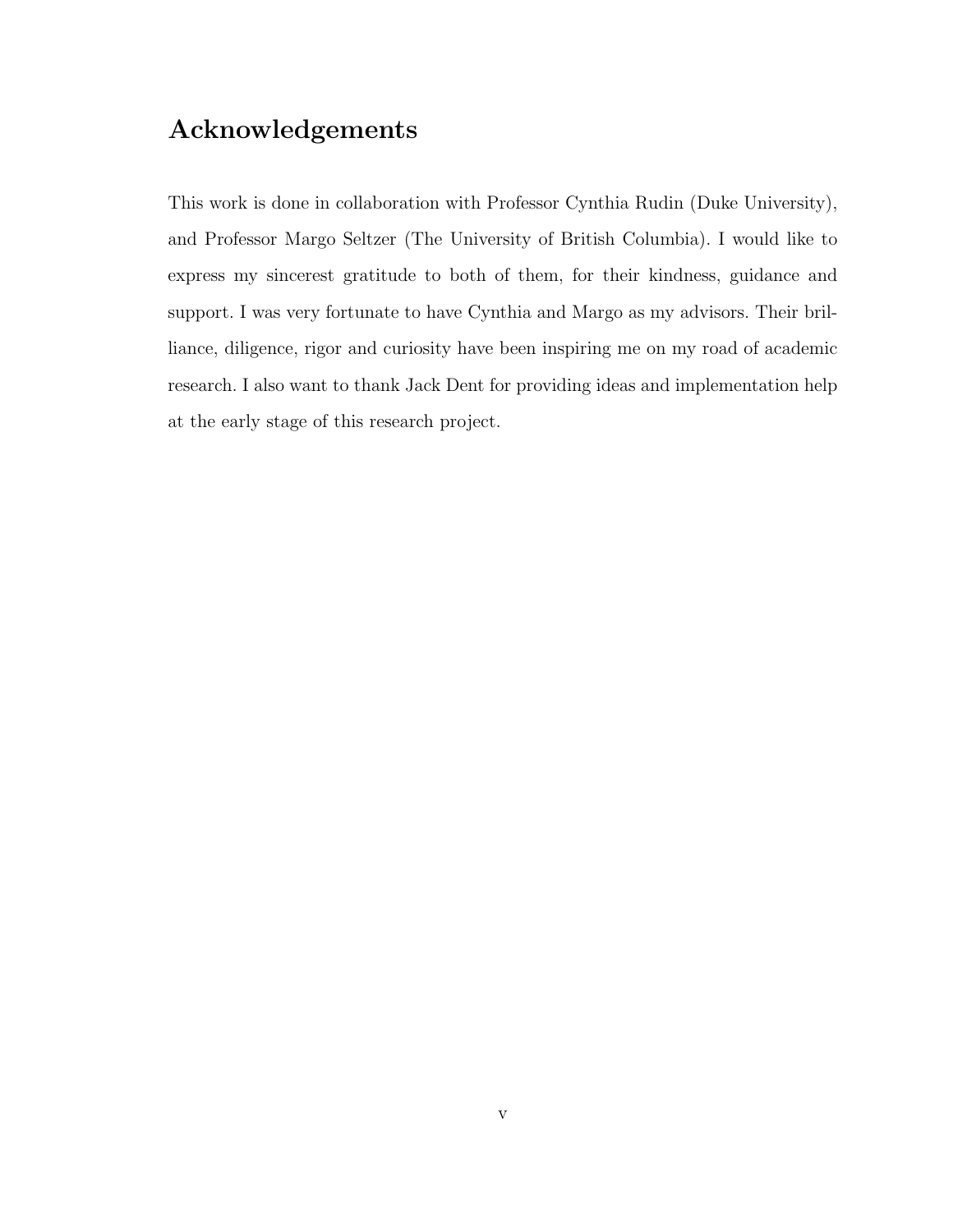# **Contents**

|                  | Abstract |                                                                                  | iv               |
|------------------|----------|----------------------------------------------------------------------------------|------------------|
|                  |          | Acknowledgements                                                                 | v                |
|                  |          | List of Figures                                                                  | viii             |
|                  |          | List of Tables                                                                   | ix               |
| 1                |          | Introduction                                                                     | $\mathbf{1}$     |
| $\boldsymbol{2}$ |          | <b>Related Work</b>                                                              | 3                |
| 3                |          | <b>Optimal Sparse Decision Trees</b>                                             | $\boldsymbol{6}$ |
|                  | 3.1      |                                                                                  | $\overline{7}$   |
|                  | 3.2      |                                                                                  | $\overline{7}$   |
|                  | 3.3      |                                                                                  | 9                |
|                  | 3.4      | Lower Bounds on Leaf Support and Classification Accuracy                         | 11               |
|                  | 3.5      |                                                                                  | 14               |
|                  | 3.6      |                                                                                  | 15               |
|                  | 3.7      |                                                                                  | 16               |
| 4                |          | <b>Incremental Computation</b>                                                   | 18               |
| 5                |          | Implementation                                                                   | 22               |
|                  | 5.1      | Data Structure of Leaf and Tree                                                  | 22               |
|                  | 5.2      |                                                                                  | 23               |
|                  | 5.3      | Symmetry-aware Map $\dots \dots \dots \dots \dots \dots \dots \dots \dots \dots$ | 23               |
|                  | 5.4      |                                                                                  | 24               |
| 6                |          | <b>Experiments</b>                                                               | 25               |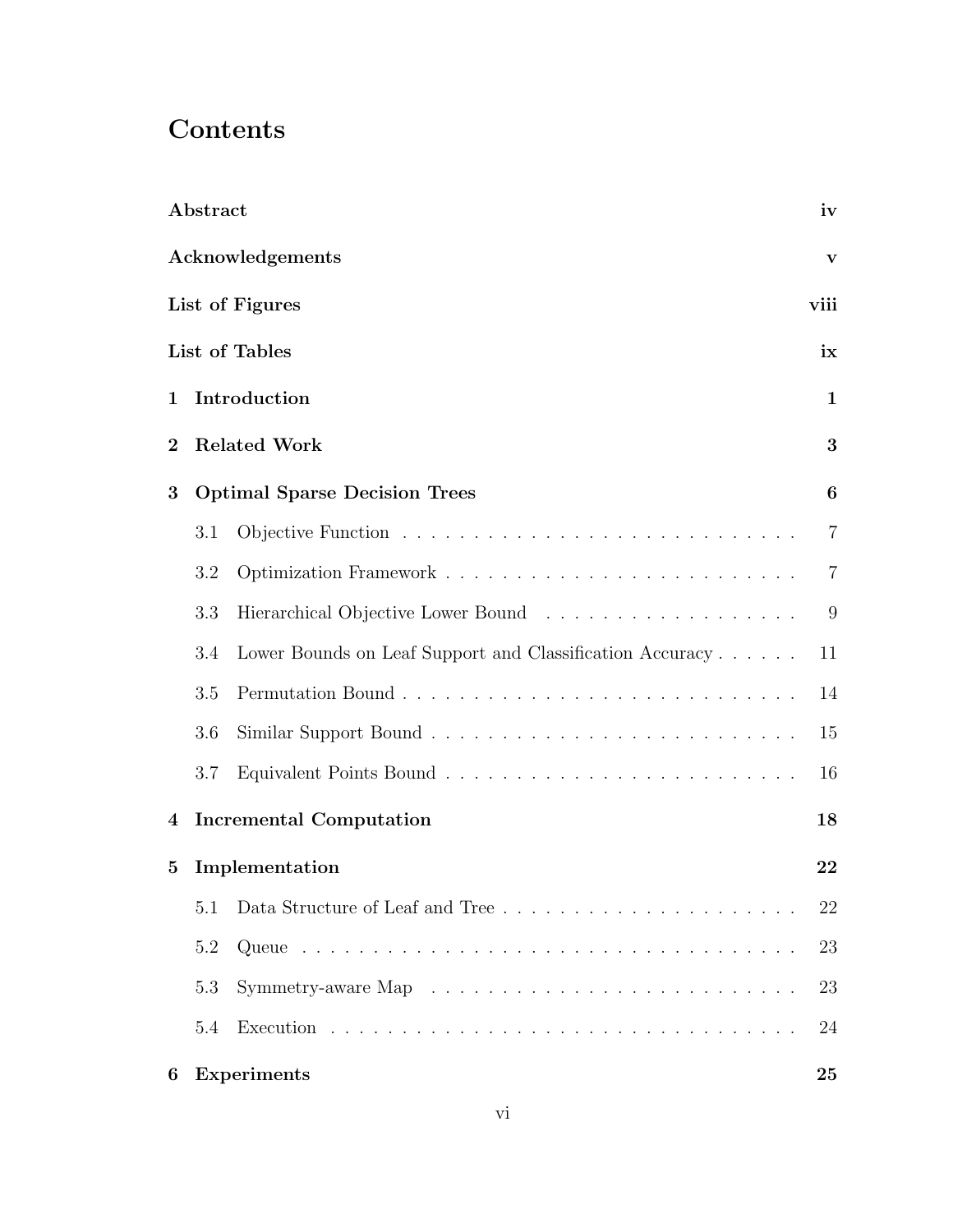| 7 Conclusion and Future Work |    |
|------------------------------|----|
|                              | 32 |
|                              |    |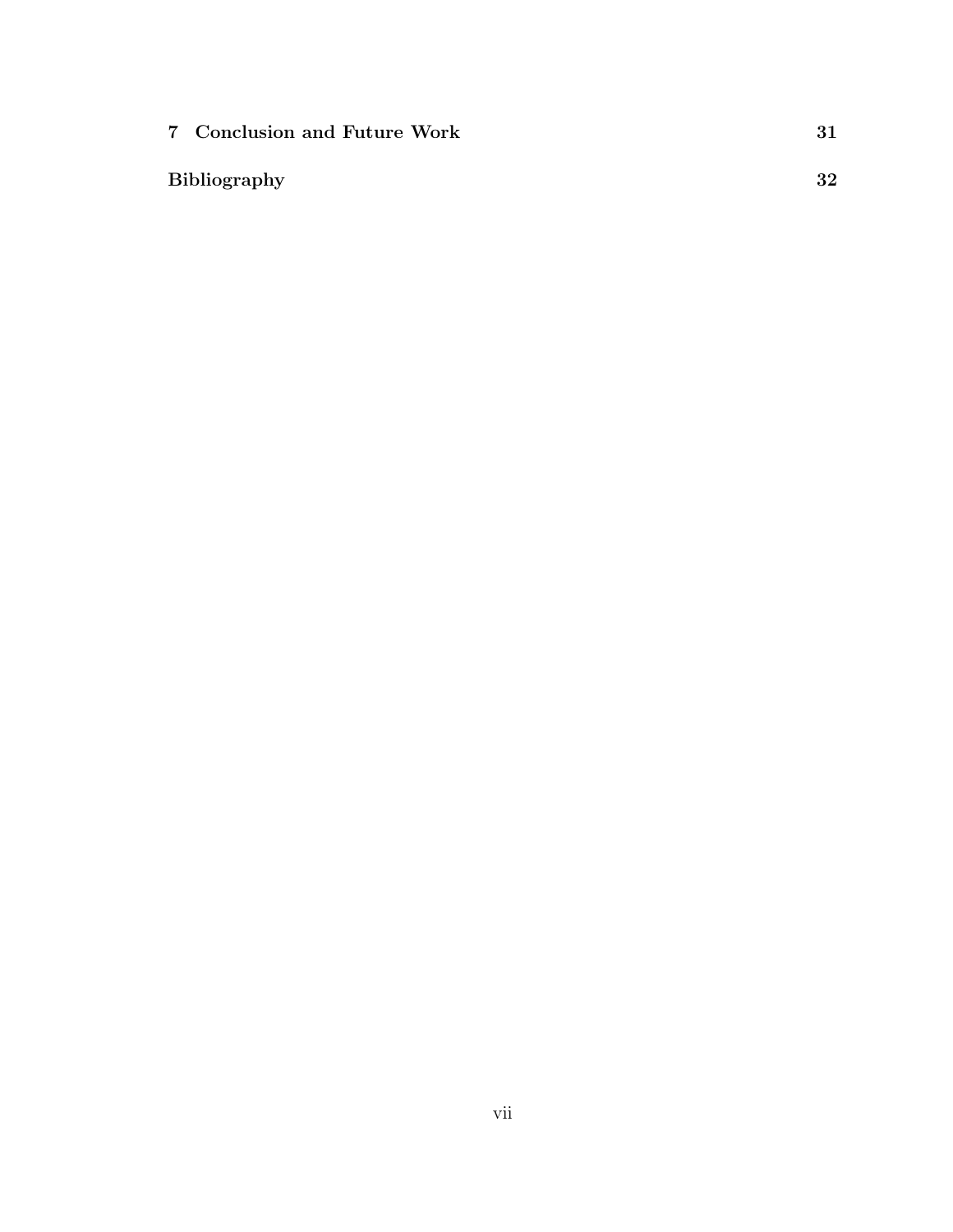# List of Figures

| 6.1 | Training accuracy of OSDT, CART, BinOCT on different data (time<br>limit: 30min). Horizontal lines indicate the accuracy of the best OSDT<br>tree. On most datasets, all trees of BinOCT and CART are below this<br>line.                                                                                                         | 26 |
|-----|-----------------------------------------------------------------------------------------------------------------------------------------------------------------------------------------------------------------------------------------------------------------------------------------------------------------------------------|----|
| 6.2 | Example OSDT execution traces (COMPAS Dataset, $\lambda = 0.005$ ).<br>Lines are the objective value and dashes are the lower bound for OSDT.<br>For each scheduling policy, we mark the time to optimum and the op-                                                                                                              | 27 |
| 6.3 | Scalability with respect to number of samples and number of features<br>using (multiples of) the ProPublica data set. ( $\lambda = 0.005$ ). Note that<br>all these executions include the 4 features of the optimal tree (Fig-<br>ure 6.4), and the data size are increased by duplicating the whole data<br>set multiple times. | 28 |
| 6.4 | The optimal decision tree generated by OSDT on COMPAS dataset.                                                                                                                                                                                                                                                                    | 28 |
| 6.5 | The decision tree generated by BinOCT and OSDT on the Tic-Tac-Toe<br>data. Trees of BinOCT must be complete binary trees, while OSDT<br>can generate trees of any shape.                                                                                                                                                          | 30 |
| 6.6 | The decision tree generated by BinOCT and OSDT on Monk1 dataset.<br>The tree generated by BinOCT includes useless splits, while OSDT can<br>avoid this problem. $\ldots \ldots \ldots \ldots \ldots \ldots \ldots \ldots \ldots \ldots$                                                                                           | 30 |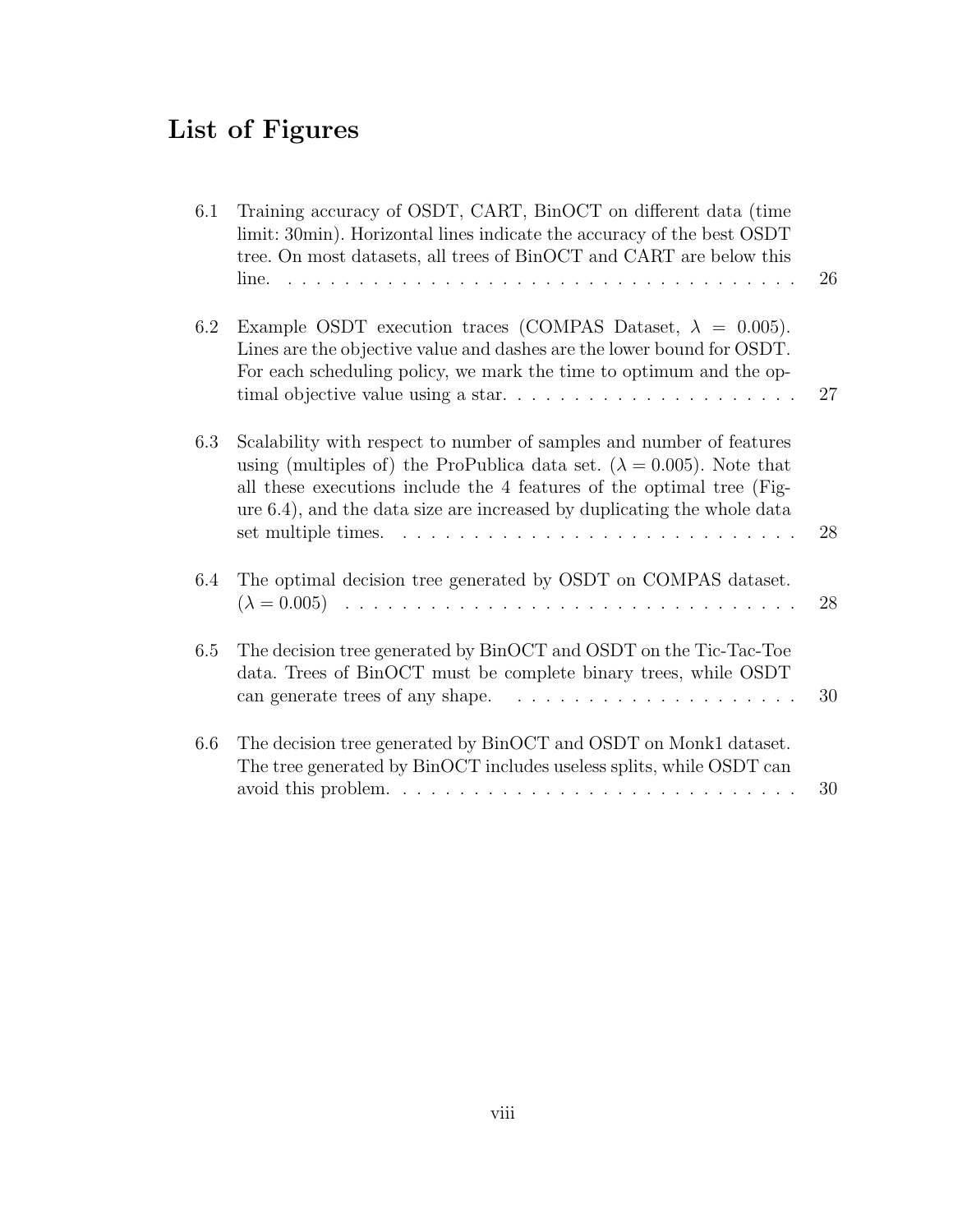# List of Tables

| 2.1 | Search spaces of rule lists and decision trees with number of variables<br>$p = 10, 20$ and depth $d = 1, 2, 3, 4, 5$ . The search space of the trees<br>explodes in comparison. $\ldots$ , $\ldots$ , $\ldots$ , $\ldots$ , $\ldots$ , $\ldots$ , $\ldots$ , $\ldots$ , $\ldots$                                                                                                                                                                                                                                                                                                                                                                                                 | $\overline{4}$ |
|-----|-----------------------------------------------------------------------------------------------------------------------------------------------------------------------------------------------------------------------------------------------------------------------------------------------------------------------------------------------------------------------------------------------------------------------------------------------------------------------------------------------------------------------------------------------------------------------------------------------------------------------------------------------------------------------------------|----------------|
| 6.1 | The sample size and the number of features of the datasets                                                                                                                                                                                                                                                                                                                                                                                                                                                                                                                                                                                                                        | 25             |
| 6.2 | Per-bound performance improvement, for the ProPublica data set $(\lambda =$<br>0.005, cold start, using curiosity). The columns report the total execu-<br>tion time, time to optimum, total number of trees evaluated, number<br>of trees evaluated to optimum, and memory consumption. The first<br>row shows our algorithm with all bounds; subsequent rows show vari-<br>ants that each remove a specific bound (one bound at a time, not<br>cumulative). All rows except the last one represent a complete execu-<br>tion, <i>i.e.</i> , until the queue is empty. For the last row ('No equivalent<br>points bound'), the algorithm was terminated after running out of the | 29             |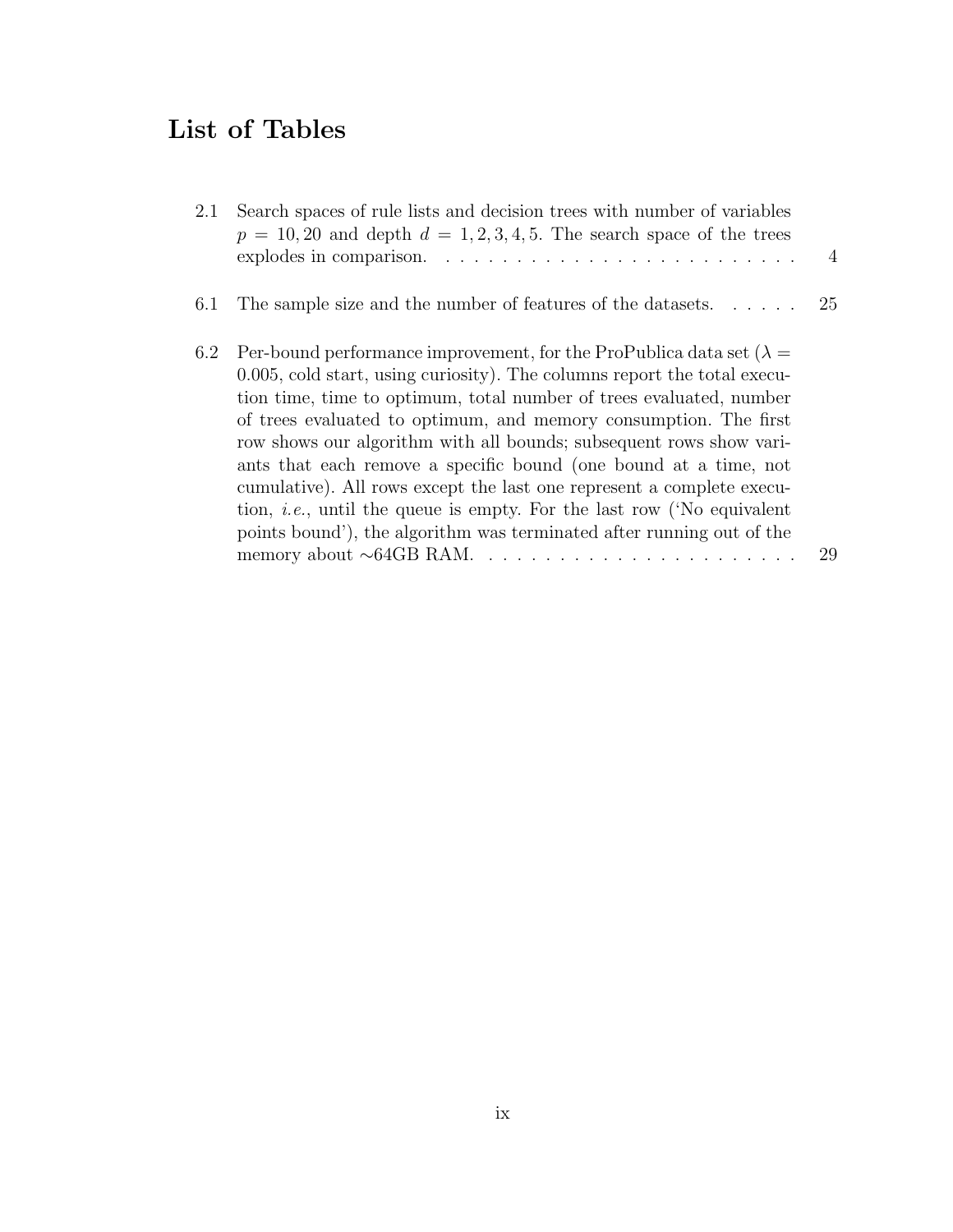# Chapter 1

# Introduction

Interpretable machine learning has been growing in importance, as society has started to realize the dangers of using black box models for high stakes decisions: complications with confounding have haunted our medical machine learning models [ZBL<sup>+</sup>18], bad predictions from black boxes have announced to millions of people that their dangerous levels of air pollution were safe [McG18], high-stakes credit risk decisions are being made without proper justification, and black box risk predictions have been wreaking havoc with the perception of fairness of our criminal justice system [FLB16]. In all of these applications – medical imaging, pollution modeling, recidivism risk, credit scoring – interpretable models have been created that are just as accurate as the best black box models (by the CDC, Arnold Foundation, and others).  $[ALSA<sup>+</sup>18, CLR<sup>+</sup>18, etc.]$ . However, such interpretable models are not generally easy to construct. If we want people to replace their black box models with interpretable models, the tools to build these interpretable models must first exist.

Decision trees are one of the leading forms of interpretable models. Despite several attempts over the last several decades to improve the optimality of decision tree algorithms, the CART [BFOS84] and C4.5 [Qui93] decision tree algorithms (and other greedy tree-growing variants) have remained as dominant methods in practice for decision trees. CART and C4.5 grow decision trees from the top down without backtracking, which means that if a suboptimal split was introduced near the top of the tree, the algorithm could spend many extra splits trying to undo the mistake it made at the top, leading to less-accurate and less-interpretable trees. Problems with greedy splitting and pruning have been known since the early 1990's, when mathematical programming tools had started to be used for creating optimal binary-split decision trees [Ben92, BB96], in a line of work [NF07, BD17, MGKS18, BCMRM18] until the present [VZ19], however, these techniques use all-purpose tools, and tend not to scale to realistically-sized problems unless simplified to trees of a specific form. Other works [KS06] make overly strong assumptions (e.g., independence of all variables) to ensure optimal trees are produced using greedy algorithms.

Our work takes a different approach to optimal decision trees than mathematical programming, greedy methods, brute force, or strong assumptions. We use a composite of analytical bounds to perform massive pruning of the search space, specialized data structures to store intermediate computations and symmetries, and a bit-vector library to evaluate decision trees more quickly on the data, along with fast search policies, computational reuse and other systems-based techniques in order to achieve optimal trees according to a linear balance between accuracy and number of leaves.

This work builds upon recent work on decision lists  $[ALSA<sup>+</sup>18, ALSA<sup>+</sup>17, YRS17,$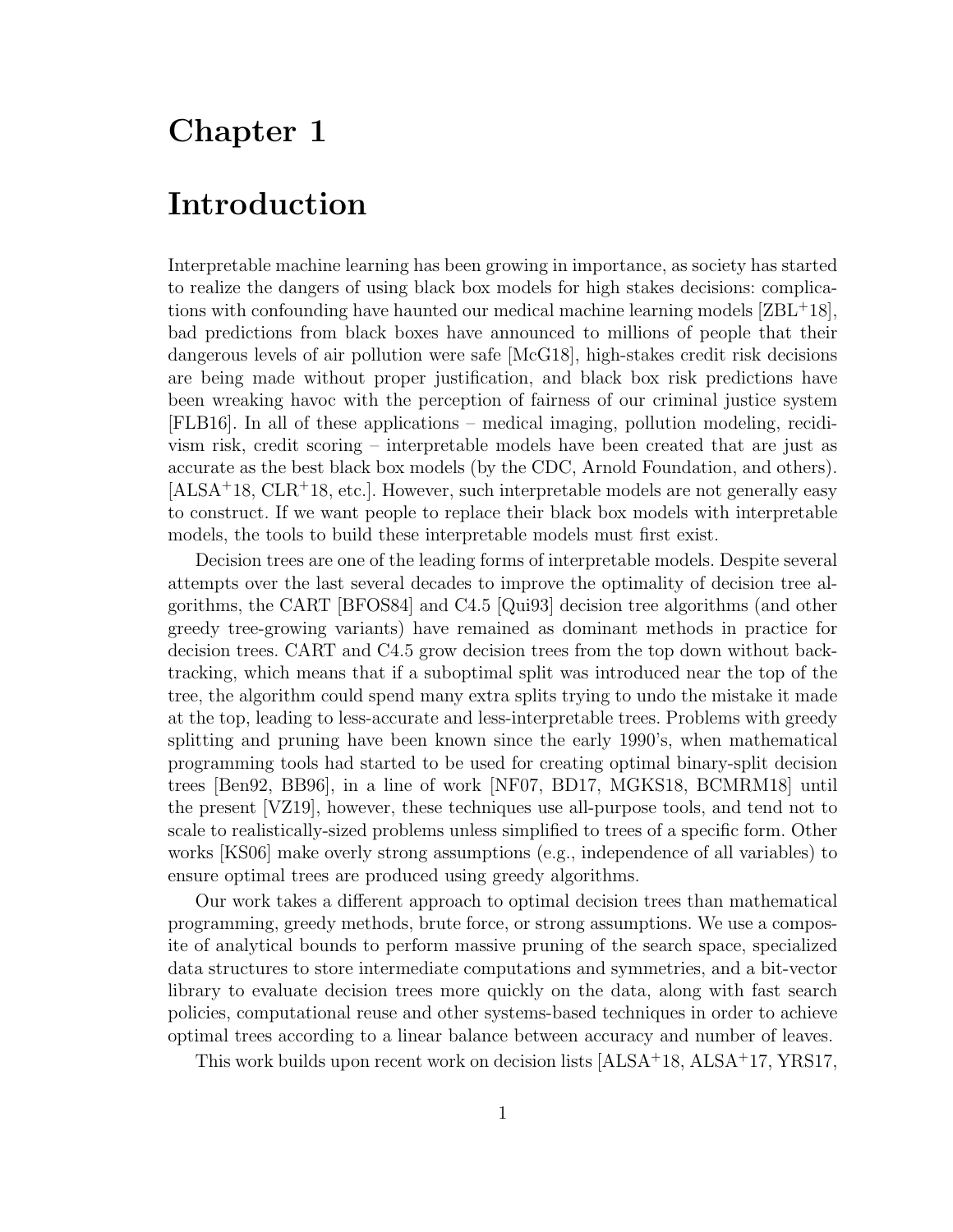LSAA<sup>+</sup>18, LRMM15], which are one-sided trees. Decision lists are much easier to optimize than full-blown binary split decision trees; full trees have an exponentially larger number of symmetries. Also, rules for building rule lists can be pre-mined from the database and used to assemble the rule lists, whereas our optimal trees are constructed without these primitives; this means our optimal trees require dramatically more computation. Further, our trees are not required to be a fixed size or shape, which means the trees are optimally sparse for any given level of accuracy, but it also means the search space of possible trees is truly enormous. Despite the hardness of finding optimal solutions, our algorithm is able to locate optimal trees and prove optimality (or closeness of optimality) in reasonable amounts of time for datasets of the sizes used in the criminal justice system (tens of thousands or millions of observations, tens of features). Our algorithm is the first practical optimal decision tree algorithm to achieve solutions for problems of these sizes.

Because we find provably optimal trees, our experiments show where previous studies have claimed to produce optimal models yet failed; we show specific cases where this happens.

We demonstrate our methods on recidivism and credit risk data-sets. These are two of the high-stakes decisions problems where interpretability is needed most in AI systems.

We provide ablation experiments to show which of our techniques is most influential over reducing computation for various datasets. As a result of this analysis, we are able to pinpoint possible future paths to improvement for scalability and computational speed. We believe these could be valuable for an emergent future class of possible new decision tree algorithms.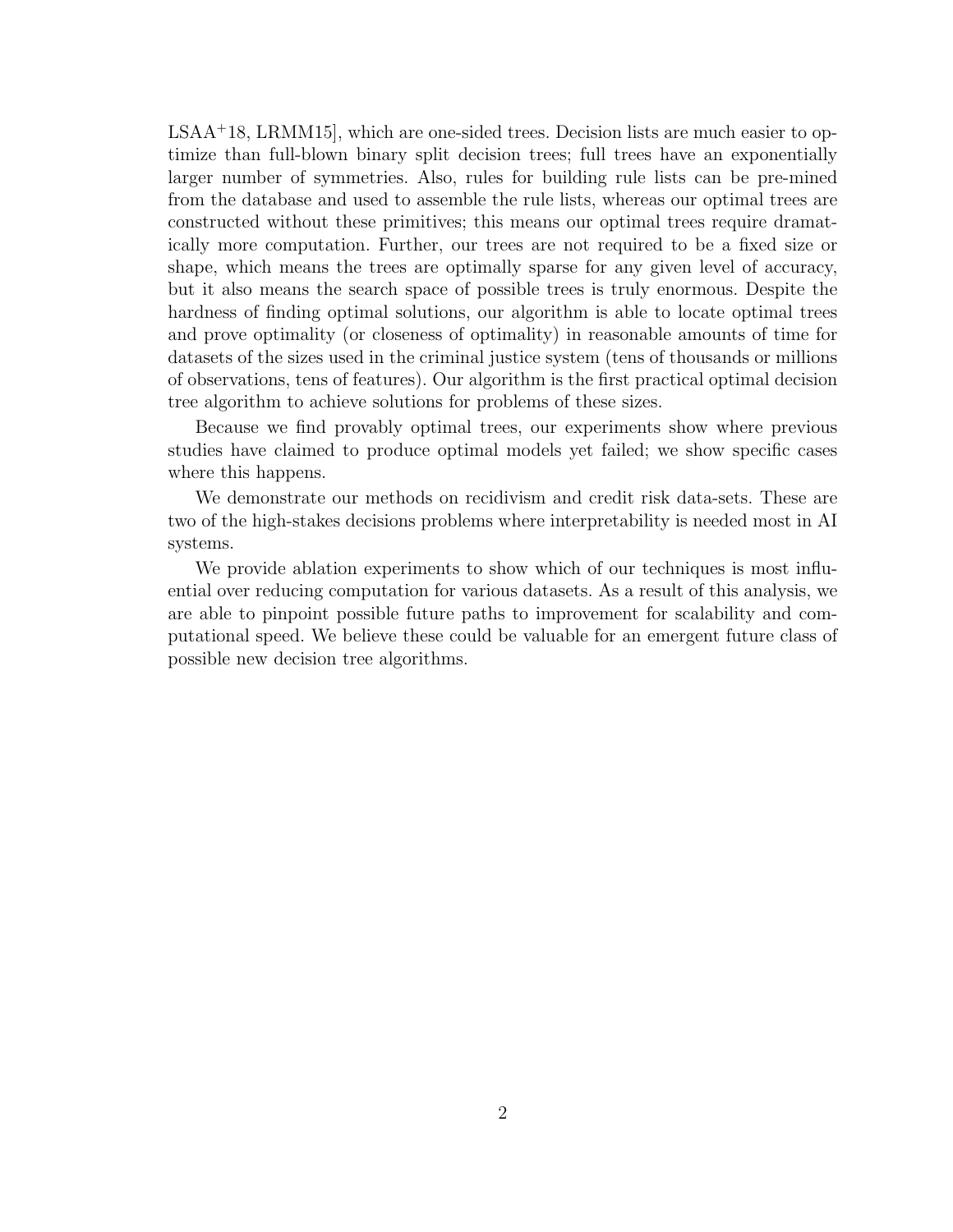## Chapter 2

### Related Work

Optimal decision trees have a quite a long history [Ben92], so we focus on recent techniques and their relevance.

There are efficient algorithms that claim to generate optimal sparse trees, but which do not optimally balance the criteria of optimality and sparsity; instead they pre-specify the topology of the tree (*i.e.*, they know a *priori* exactly what the structure of the splits and leaves are, even though they do not know which variables are split) and only find the optimal tree of the given topology [MGKS18]. While this is an important problem, it is not the one we aim to solve, as we do not claim to know the topology of the optimal tree in advance. The most successful current algorithm of this variety is BinOCT [VZ19], which searches for a full and complete binary tree of a given depth, based on continuous-optimization methods for continuous variables, which will be discussed at length later. Some exploration of learning optimal decision trees is based on boolean satisfiability (SAT) [NIP<sup>+</sup>18], but again, this work looks only for the optimal tree of a given number of nodes.

The DL8 algorithm [NF07] optimizes a ranking function to find a decision tree under constraints of size, depth, accuracy and leaves. DL8 creates trees from the bottom up, meaning that trees are assembled out of all possible leaves, which are itemsets pre-mined from the data [ALSA<sup>+</sup>18, similarly to]. DL8 does not have publicly available sourcecode. [NF07] warn of issues of running out of memory when storing all partially-constructed trees.

There are several works that produce oblique trees [BCMRM18], where splits involve several variables; oblique trees are not addressed here, as they can be less interpretable.

The most recent mathematical programming algorithms are OCT [BD17] and BinOCT [VZ19]. Example figures from the OCT paper [BD17] show decision trees that are clearly suboptimal. However, as the code was not made public, the work in the OCT paper [BD17] is not easily reproducible, so it is not clear where the problem occurred. We discuss this in Section §6. [VZ19] introduce a much faster mathematical programming formulation, and their experiments indicate that BinOCT outperforms OCT, but since BinOCT is constrained to create complete binary trees of a given depth rather than optimally sparse trees, it sometimes creates unnecessary leaves in order to complete a tree at a given depth, as we show in Section §6. BinOCT solves a dramatically easier problem than the method introduced in this work. As it turns out, the search space of perfect binary trees of a given depth is much smaller than that of binary trees with the same number of leaves. For instance, the number of different unlabeled binary trees with 8 leaves is  $Catalan(7) = 429$ , but the number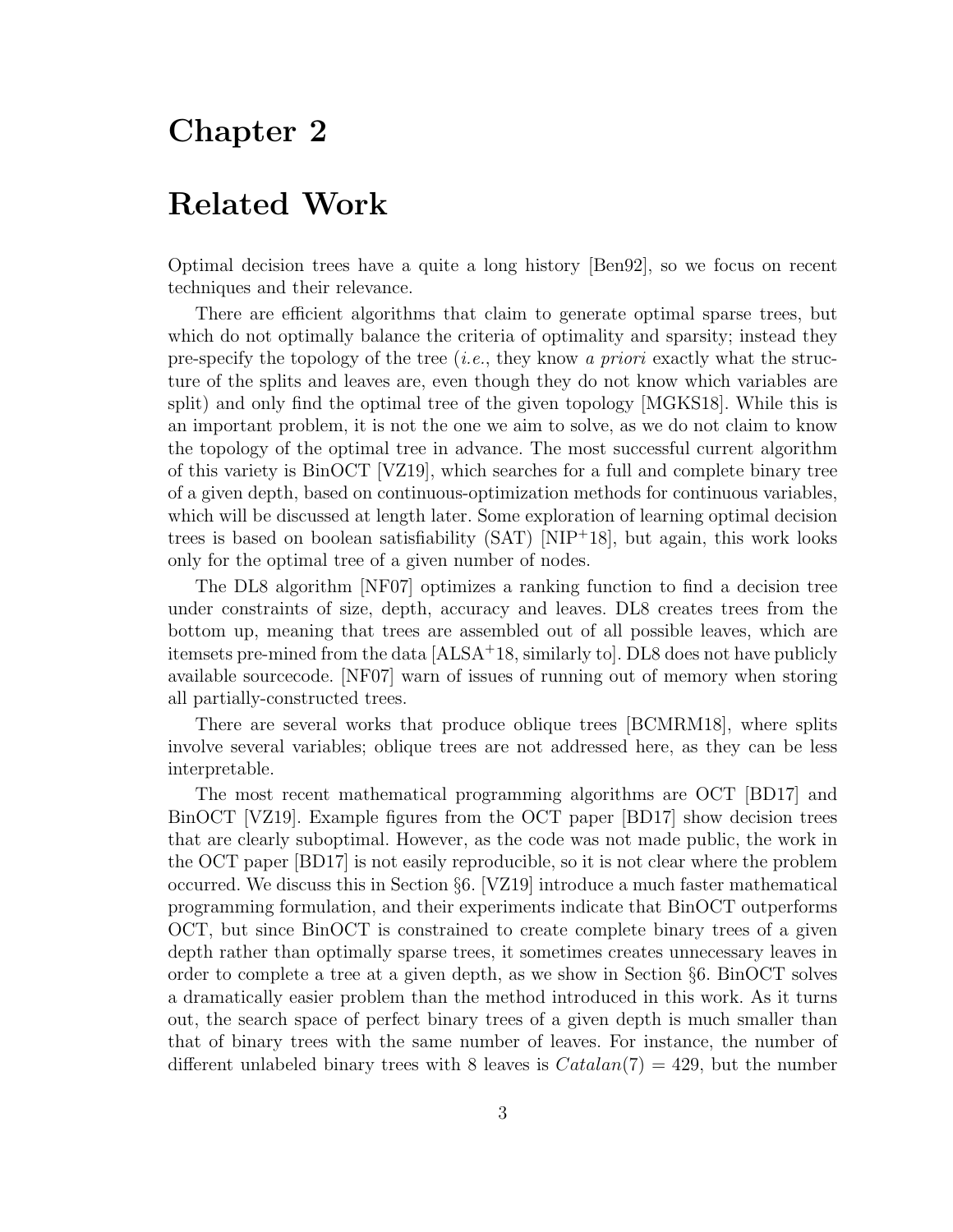| $p = 10$                     |                        | $p = 20$               |                        |  |
|------------------------------|------------------------|------------------------|------------------------|--|
| Rule Lists                   | Trees                  | Rule Lists             | Trees                  |  |
| $1 \mid 5.500 \times 10^{1}$ | $1.000 \times 10^{1}$  | $2.100 \times 10^{2}$  | $2.000 \times 10^{1}$  |  |
| $2 \mid 3.025 \times 10^3$   | $1.000 \times 10^3$    | $4.410 \times 10^{4}$  | $8.000 \times 10^3$    |  |
| $3 \mid 1.604 \times 10^5$   | $5.329 \times 10^{6}$  | $9.173 \times 10^6$    | $9.411 \times 10^8$    |  |
| $8.345 \times 10^6$          | $9.338 \times 10^{20}$ | $1.898 \times 10^{9}$  | $9.204 \times 10^{28}$ |  |
| $5 \mid 4.257 \times 10^8$   | Inf                    | $3.911 \times 10^{11}$ | Inf                    |  |

Search Space of CORELS and Decision Trees

Table 2.1: Search spaces of rule lists and decision trees with number of variables  $p = 10, 20$  and depth  $d = 1, 2, 3, 4, 5$ . The search space of the trees explodes in comparison.

of unlabeled perfect binary trees with 8 leaves is only 1. In our setting, we penalize (but do not fix) the number of leaves, which means that our search space contains all trees, though we can bound the maximum number of leaves based on the size of the regularization parameter. Therefore, our search space is much larger than that of BinOCT.

Our work builds upon the CORELS algorithm of [ALSA<sup>+</sup>18, ALSA<sup>+</sup>17, LSAA<sup>+</sup>18] and its predecessors [YRS17, LRMM15] which creates optimal decision lists (rule lists). Applying those ideas to decision trees is nontrivial. The rule list optimization problem is much easier, since the rules are pre-mined (there is no mining of rules in our decision tree optimization). Rule list optimization involves selecting an optimal subset and an optimal permutation of the rules in each subset. Decision tree optimization involves considering every possible split of every possible variable, and every possible shape and size of tree. This is an exponentially harder optimization problem with a huge number of symmetries to consider. In addition, in CORELS, the maximum number of clauses per rule is set to be  $c = 2$ . For a data set with p features, there would be  $D = p + \binom{p}{2}$  $_{2}^{p}$ ) rules in total, and the number of distinct rule lists with  $d_r$  rules is  $P(D, d_r)$ , where  $P(m, k)$  is the number of k-permutations of m. Therefore, the search space of CORELS is  $\sum_{d_r=1}^{d-1} P(D, d_r)$ . But, for a full binary tree with depth  $d_t$  and data with p features, the number of distinct trees is:

$$
N_{d_t} = \sum_{n_0=1}^1 \sum_{n_1=1}^{2^{n_0}} \cdots \sum_{n_{d_t-1}=1}^{2^{n_{d_t-2}}} p \times {2^{n_0} \choose n_1} (p-1)^{n_1} \times \cdots \times {2^{n_{d_t-2}} \choose n_{d_t-1}} (p-(d_t-1))^{n_{d_t-1}},
$$
\n(2.1)

and the search space of decision trees up to depth d is  $\sum_{d_t=1}^d N_{d_t}$ . Table 2.1 shows how the search spaces of rule lists and decision trees grow as the tree depth increases. The search space of the trees is massive compared to that of the rule lists.

Applying techniques from rule lists to decision trees necessitated new designs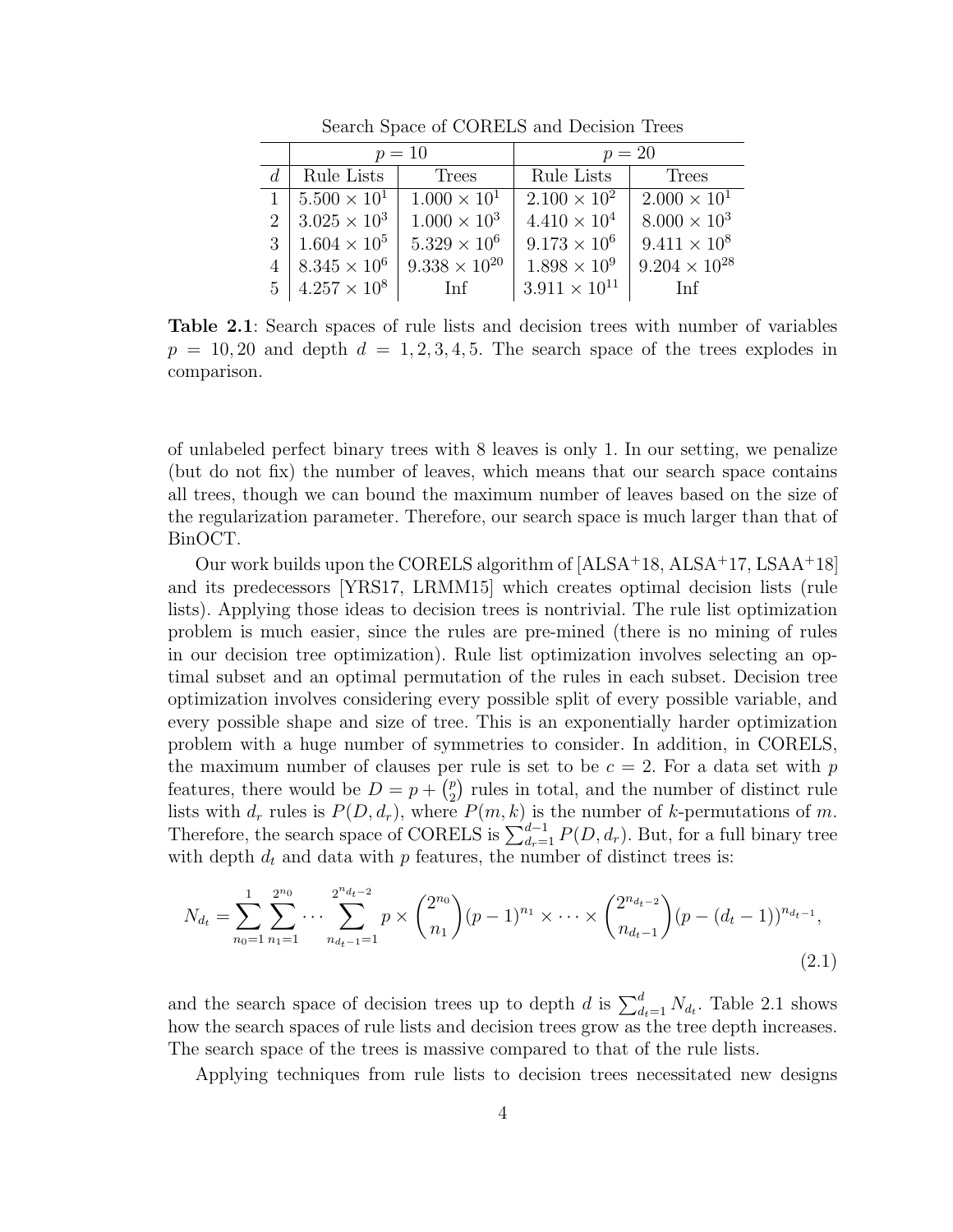for the data structures, splitting mechanisms and bounds. An important difference between rule lists and trees is that during the growth of rule lists, we only add one new rule to the list each time, but for the growth of trees, we need to split existing leaves and add a new pair of leaves for each. This leads to several bounds that are quite different from those in CORELS, *i.e.*, Theorem 4, Theorem 5 and Corollary 6, which consider a pair of leaves rather than a single leaf. In this paper, we introduce bounds only for the case of one split at a time; however, in our implementation, we can split more than one leaf at a time, and the bounds are adapted accordingly.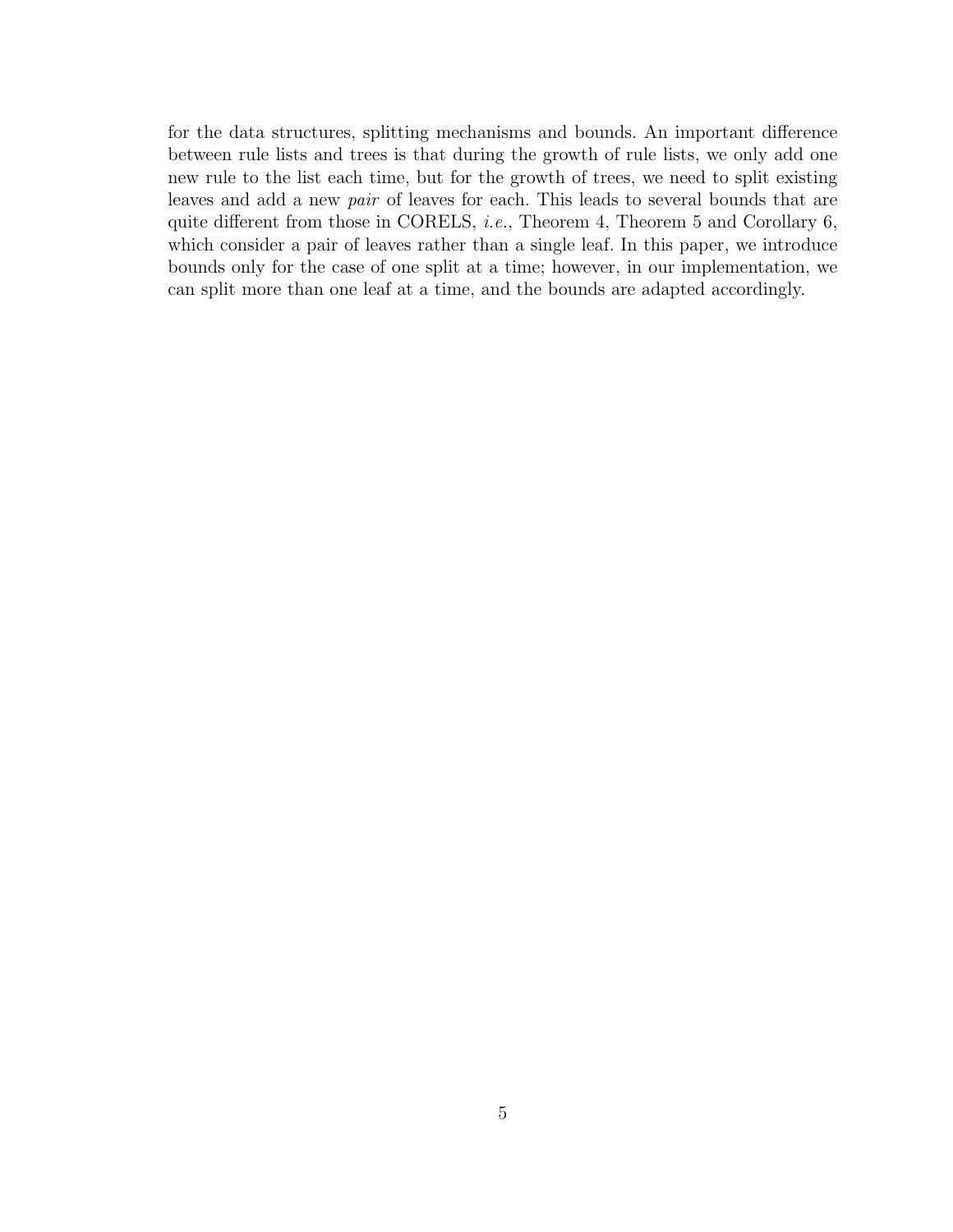### Chapter 3

### Optimal Sparse Decision Trees

We focus on binary classification, and our decision trees are Boolean functions. It is possible to generalize this framework to multiclass settings or weighted data. We denote training data as  $\{(x_n, y_n)\}_{n=1}^N$ , where  $x_n \in \{0, 1\}^M$  are binary features and  $y_n \in \{0,1\}$  are labels. Let  $\mathbf{x} = \{x_n\}_{n=1}^N$  and  $\mathbf{y} = \{y_n\}_{n=1}^N$ , and let  $x_{n,m}$  denote the m-th feature of  $x_n$ .

For a decision tree, what we actually obtain is a set of leaves or conjunction of predicates. These leaves are mutually exclusive, which means their order does not matter in evaluating the accuracy of the tree. A tree can thus be expressed in terms of only its leaves. A leaf set  $d = (p_1, p_2, \ldots, p_H)$  of length  $H \geq 0$  is an H-tuple containing H distinct leaves, and every  $p_k$  corresponds to its  $\hat{y}_k^{\text{(leaf)}}$  $\lambda_k^{\text{(leaf)}}, \text{ for } k = 1, \ldots, H,$ where  $p_k$  is the classification rule of the path from the root to leaf k and  $\hat{y}_k^{\text{(leaf)}}$  $\chi_k^{\text{(leaf)}}$  is the label for leaf k. In our setting,  $p_k$  is a Boolean assertion, which evaluates to be either true or false for each datum  $x_n$ , and  $\hat{y}_k^{(\text{leaf})}$  $\binom{[leaf]}{k}$  is a label prediction for all data in the leaf k. For example,  $(x_{n,1} = 0) \wedge (x_{n,2} = 1)$  defines  $p_k$  and  $(\hat{y}_n = 1)$  is the predicted label of datum  $x_n$ .

We explore the search space by considering which leaves of the tree can be beneficially split. The leaf set  $d = (p_1, p_2, \ldots, p_K, p_{K+1}, \ldots, p_H)$  is the H-leaf tree, where the first K leaves are restricted not to be split, and the remaining  $H - K$  leaves can be split. We alternately represent this leaf set as  $d = (d_{un}, \delta_{un}, d_{split}, \delta_{split}, K, H)$ , where  $d_{un} = (p_1, \ldots, p_K)$  are the unchanged leaves of d,  $\delta_{un} = (p_1^{\text{(leaf)}})$  $\hat{y}_1^{(\text{leaf})}, \dots, \hat{y}_K^{(\text{leaf})}) \in \{0, 1\}^K$ are the predicted labels of leaves  $d_{un}$ , and  $d_{split} = (p_{K+1}, \ldots, p_H)$  are the leaves we are going to split,  $\delta_{split} = (\hat{y}_{K+1}^{(leaf)}, \ldots, \hat{y}_H^{(leaf)}) \in \{0, 1\}^{H-K}$  are the predicted labels of leaves  $d_{split}$ . We call  $d_{un}$  a K-prefix of d, which means its leaves are a size-K subset of  $(p_1, \ldots, p_K, \ldots, p_H)$ . If we have a new prefix  $d'_{un}$ , which is a supset of  $d_{un}$ , *i.e.*,  $d'_{un} \supseteq d_{un}$ , then we say  $d'_{un}$  starts with  $d_{un}$ . We define  $\sigma(d_{un})$  to be all d's child trees whose (unchanged) leaves include  $d_{un}$ :

$$
\sigma(d_{un}) = \{ (d'_{un}, \delta'_{un}, d'_{split}, \delta'_{split}, K', H') : d'_{un} \text{ starts with } d_{un} \}. \tag{3.1}
$$

If we have two prefix  $d_{un} = (p_1, \ldots, p_K)$  and  $d'_{un} = (p_1, \ldots, p_K, p_{K+1})$ , and  $d'_{un}$  starts with  $d_{un}$  and contain one more leaf, then we define  $d'_{un}$  to be a child of  $d_{un}$  and  $d_{un}$ to be a parent of  $d'_{un}$ .

Note that in our setting, two trees with identical leaf sets, but with different assignments to  $d_{un}$  and  $d_{split}$ , are *different* trees. Further, a child tree can only be generated through splitting those leaves of its parent tree within  $d_{split}$ .

A tree d classifies datum  $x_n$  by providing the label prediction  $\hat{y}_k^{\text{(leaf)}}$  $k^{\text{(leaf)}}$  of the leaf whose  $p_k$  is true for  $x_n$ . If  $p_k$  evaluates to true for  $x_n$ , we say the leaf k of leaf set  $d_{un}$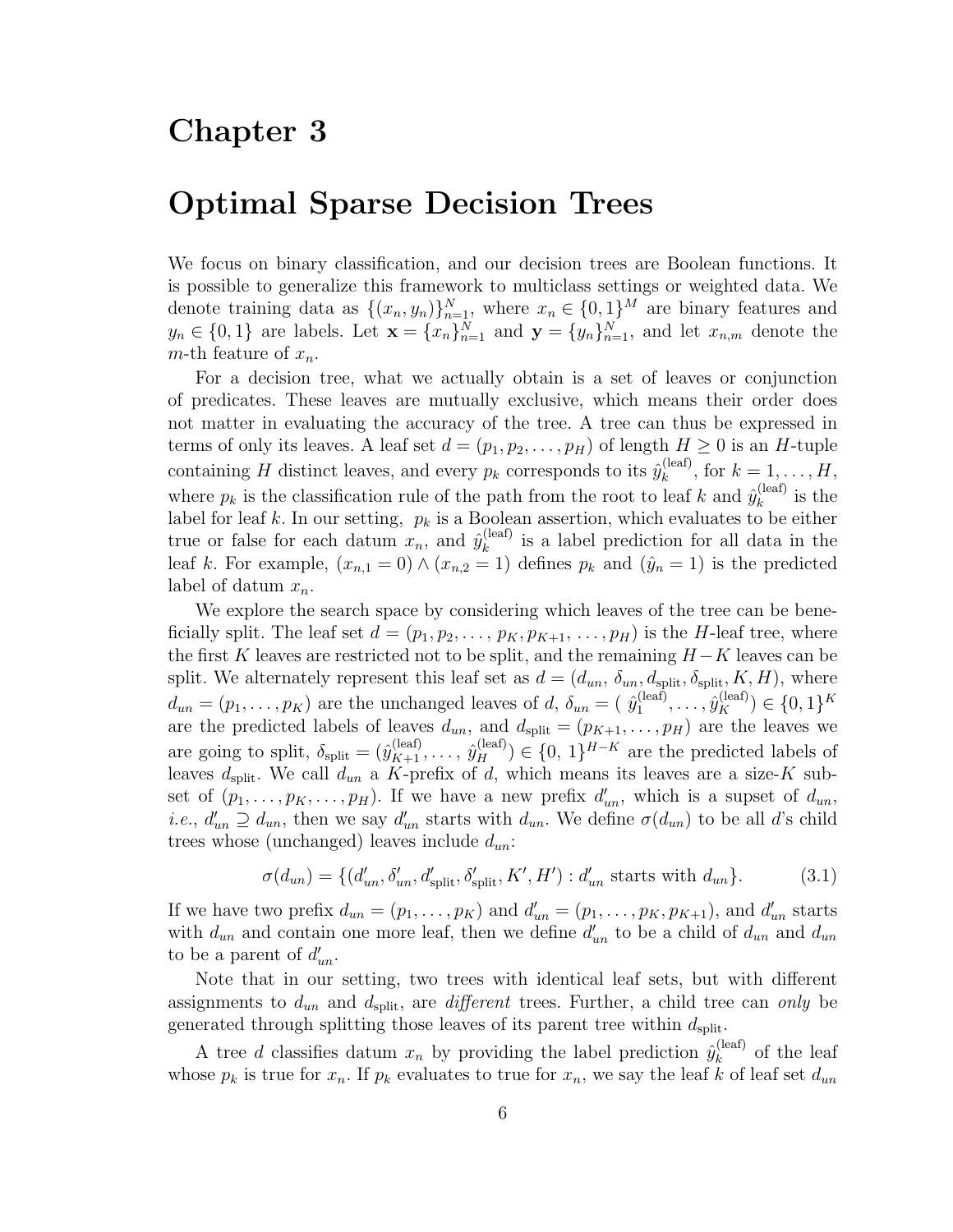captures  $x_n$ . In our setting, all the data captured by a prefix's leaves are also captured by the prefix itself.

Let  $\beta$  be a set of leaves. We define  $cap(x_n, \beta) = 1$  if a leaf in  $\beta$  captures datum  $x_n$ , and 0 otherwise. For example, let  $d_{un}$  and  $d'_{un}$  be prefixes such that  $d'_{un}$  starts with  $d_{un}$ , then  $d'_{un}$  captures all the data that  $d_{un}$  captures:

$$
\{x_n : \text{cap}(x_n, d_{un})\} \subseteq \{x_n : \text{cap}(x_n, d'_{un})\}.
$$

Now let  $d_{un}$  be a set of leaves, and let  $\beta$  be a subset of leaves in  $d_{un}$ . We denote the normalized support of  $\beta$  as supp $(\beta, x)$ , which is the fraction of the dataset captured by  $\beta$ :

$$
supp(\beta, \mathbf{x}) = \frac{1}{N} \sum_{n=1}^{N} cap(x_n, \beta).
$$
 (3.2)

In our setting, decision trees are empirically set to minimize the regularized misclassification error. Therefore, the combination of training data  $(\mathbf{x}, \mathbf{y})$ , a leaf set  $d_{un} =$  $(p_1, \ldots, p_K)$  and  $d_{split} = (p_{K+1}, \ldots, p_H)$  denotes a tree  $d = (d_{un}, \delta_{un}, d_{split}, \delta_{split}, K, H)$ with prefix  $d_{un}$ , where  $\hat{y}_h^{(\text{leaf})}$  $_{h}^{(leaf)}$ ,  $(1 \leq h \leq H)$ , corresponds to the majority label of data captured by leaf  $p_h$  within the set of label predictions  $\delta_{un} = (\hat{y}_1^{\text{(leaf)}})$  $\hat{y}_K^{(\text{leaf})}, \ldots, \hat{y}_K^{(\text{leaf})})$  and  $\delta_{\text{split}} = (\hat{y}_{K+1}^{(\text{leaf})}, \dots, \hat{y}_H^{(\text{leaf})})$ . Throughout this paper, we always assume a decision tree assigns labels to its leaves in this way.

#### 3.1 Objective Function

For a tree  $d = (d_{un}, \delta_{un}, d_{split}, \delta_{split}, K, H)$ , we define its objective function as a combination of the misclassification error and a sparsity penalty on the number of leaves:

$$
R(d, \mathbf{x}, \mathbf{y}) = \ell(d, \mathbf{x}, \mathbf{y}) + \lambda H(d). \tag{3.3}
$$

 $H(d)$  is the number of leaves in the tree d.  $R(d, \mathbf{x}, \mathbf{y})$  is a regularized empirical risk. The loss  $\ell(d, x, y)$ , is the misclassification error of d, i.e., the fraction of training data with incorrectly predicted labels.  $\lambda H(d)$  is a regularization term which penalizes bigger trees. The regularization parameter  $\lambda \geq 0$  is a small user-defined constant. It imposes a penalty whereby misclassifying a fraction of  $\lambda$  of the training data suffers the same as adding one to the number of leaves.

#### 3.2 Optimization Framework

We minimize the objective function based on a branch-and-bound framework. We propose a series of specialized useful bounds that work together to eliminate a large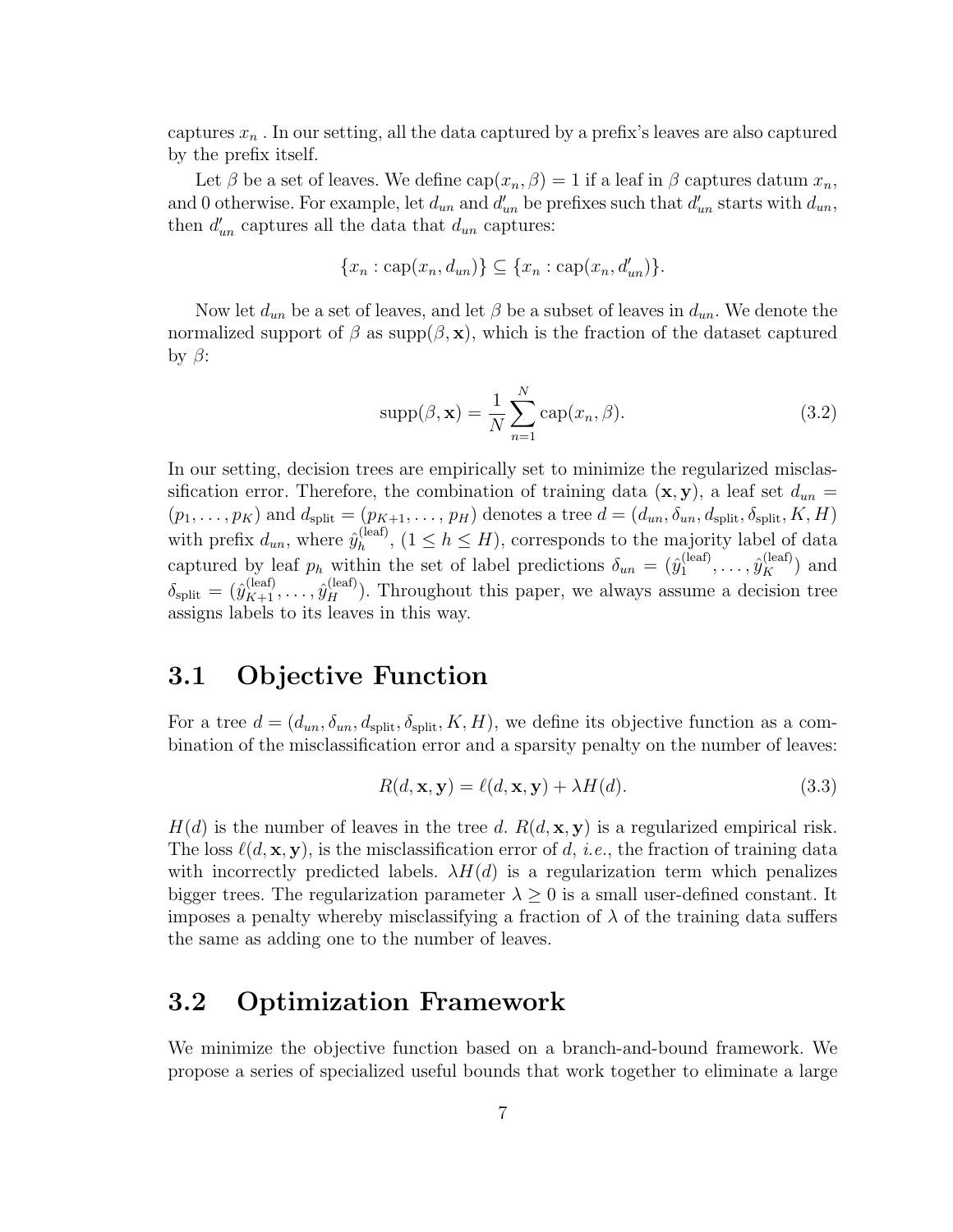part of the search space. These bounds are discussed in detail in the following paragraphs.

Some of our bounds could be adapted directly from CORELS [ALSA<sup>+</sup>18], namely these two:

- (Hierarchical objective lower bound) Lower bounds of a parent tree also hold for every child tree of that parent. (§3.3, Theorem 1).
- (Equivalent points bound) For a given dataset, if there are multiple samples with exactly the same features but different labels, then no matter how we build our classifier, we would always make mistakes. And the lower bound of number of mistakes is the number of such samples with minority labels. (§3.7, Theorem 9).

Some of our bounds adapt from CORELS [ALSA<sup>+</sup>17] with minor changes:

- (Objective lower bound with one-step lookahead) With respect to the number of leaves, if a tree copy does not achieve enough accuracy, we can prune all child trees of it. (§3.3, Lemma 2).
- (Lower bound on leaf support) For an optimal tree, the support of each pair of leaves in the tree must be above  $2\lambda$ . (§3.4, Theorem 3).

Some of our bounds are distinct from CORELS because they are only relevant to trees and not to lists:

- (Lower bound on incremental classification accuracy) Each split must result in sufficient reduction of the loss. The loss reduction should be larger than the increase of the regularization term. Otherwise, we need to further split at least one of the child leaves (§3.4, Theorem 4).
- (Leaf permutation bound) We only need to consider the optimal permutation of leaves in a tree; we do not need to consider all other permutations (explained in §3.5, Corollary 6).
- (Leaf accurate support bound) Each leaf in an optimal decision tree must have misclassification error that is sufficiently small. Specifically, for each leaf in an optimal decision tree, the number of correctly classified samples must be above a threshold. (§3.4, Theorem 5).
- (Similar support bound) Given two trees are exactly the same but one internal node split by different similar enough features, if we know one of them and all its child trees cannot be the optimal tree, we can also prune the other one and all its child trees (§3.6, Theorem 7).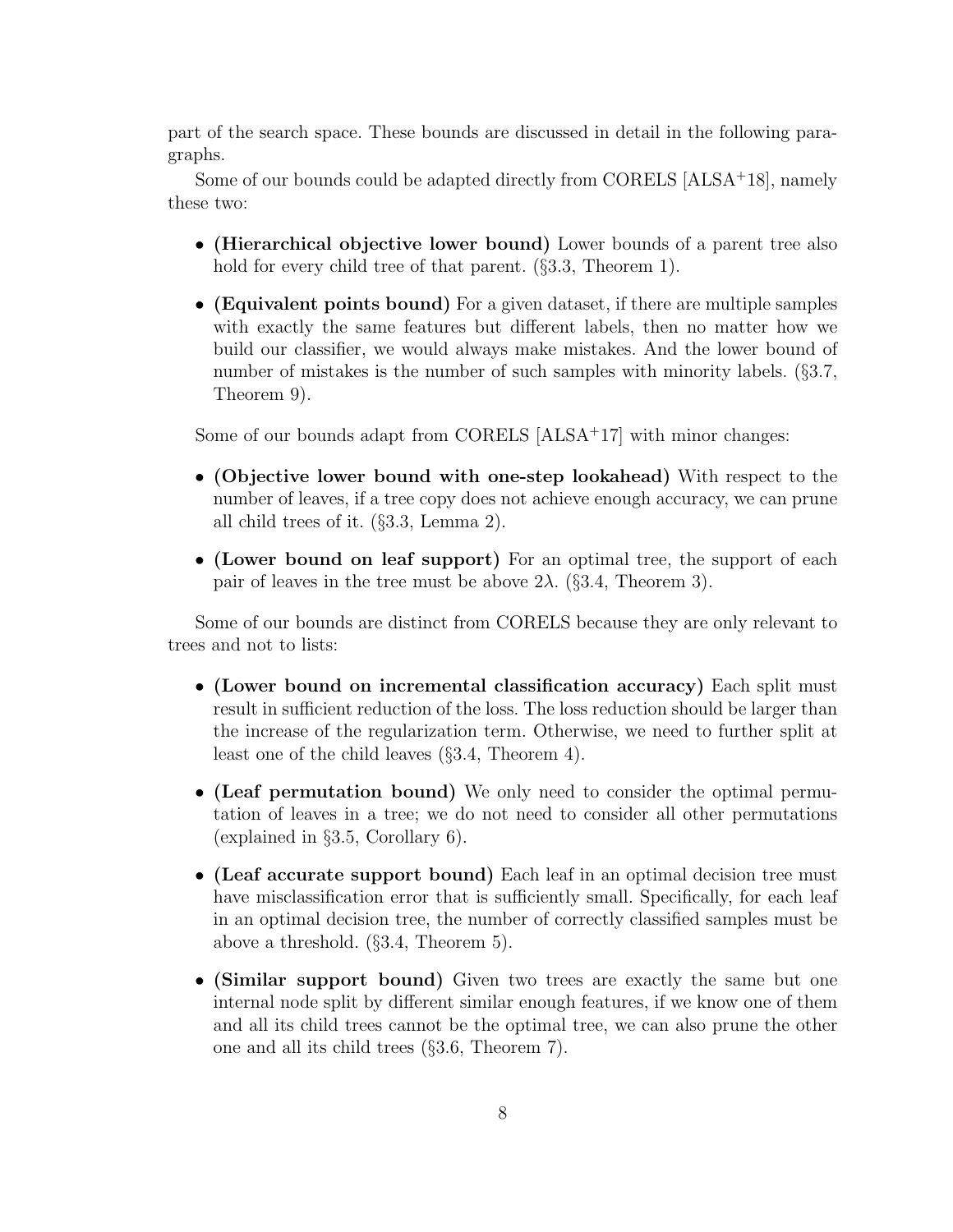#### 3.3 Hierarchical Objective Lower Bound

The loss can be decomposed into two parts corresponding to the unchanged leaves and the leaves to be split:

$$
\ell(d, \mathbf{x}, \mathbf{y}) \equiv \ell_p(d_{un}, \delta_{un}, \mathbf{x}, \mathbf{y}) + \ell_q(d_{split}, \delta_{split}, \mathbf{x}, \mathbf{y}),
$$

where  $d_{un} = (p_1, \ldots, p_K)$ ,  $\delta_{un} = (\hat{y}_1^{(leaf)})$  $j_1^{(\text{leaf})}, \ldots, \hat{y}_K^{(\text{leaf})}$ ),  $d_{\text{split}} = (p_{K+1}, \ldots, p_H)$  and  $\delta_{\text{split}}$  $=(\hat{y}^{\text{(leaf)}}_{K+1},\ldots,\hat{y}^{\text{(leaf)}}_{H});$ 

$$
\ell_p(d_{un}, \delta_{un}, \mathbf{x}, \mathbf{y}) = \frac{1}{N} \sum_{n=1}^{N} \sum_{k=1}^{K} \text{cap}(x_n, p_k) \wedge \mathbb{1}[\hat{y}_k^{(\text{leaf})} \neq y_n]
$$

is the proportion of data in the unchanged leaves that are misclassified, and

$$
\ell_p(d_{\text{split}}, \delta_{\text{split}}, \mathbf{x}, \mathbf{y}) = \frac{1}{N} \sum_{n=1}^{N} \sum_{k=K+1}^{H} \text{cap}(x_n, p_k) \wedge \mathbb{1}[\hat{y}_k^{(\text{leaf})} \neq y_n]
$$

is the proportion of data in the leaves we are going to split that are misclassified. We define a lower bound  $b(d_{un}, \mathbf{x}, \mathbf{y})$  on the objective by leaving out the latter loss,

$$
b(d_{un}, \mathbf{x}, \mathbf{y}) \equiv \ell_p(d_{un}, \delta_{un}, \mathbf{x}, \mathbf{y}) + \lambda H \le R(d, \mathbf{x}, \mathbf{y}),
$$
\n(3.4)

where the leaves  $d_{un}$  are kept and the leaves  $d_{split}$  are going to be split. Here,  $b(d_{un}, \mathbf{x}, \mathbf{y})$  gives a lower bound on the objective of any child tree of d.

**Theorem 1** (Hierarchical objective lower bound). Define  $b(d_{un}, \mathbf{x}, \mathbf{y}) = \ell_p(d_{un}, \delta_{un},$  $\mathbf{x}, \mathbf{y}) + \lambda H$ , as in (3.4). Define  $\sigma(d_{un})$  to be the set of all d's child trees whose unchanged leaves contains  $d_{un}$ , as in (3.1). Let  $d = (d_{un}, \delta_{un}, d_{split}, \delta_{split}, K, H)$  be a tree with unchanged leaves  $d_{un}$ , and let  $d' = (d'_{un}, \delta'_{un}, d'_{split}, \delta'_{split}, K', H') \in \sigma(d_{un})$  be any child tree such that its unchanged leaves  $d'_{un}$  contain  $d_{un}$  and  $K' \geq K$ ,  $H' \geq H$ , then  $b(d_{un}, \mathbf{x}, \mathbf{y}) \leq R(d', \mathbf{x}, \mathbf{y}).$ 

*Proof.* Let  $d_{un} = (p_1, \ldots, p_K)$  and  $\delta_{un} = (\hat{y}_1^{(leaf)})$  $j_1^{(\text{leaf})}, \ldots, \hat{y}_K^{(\text{leaf})}$ ); let  $d'_{un} = (p_1, \ldots, p_K, p_{K+1},$  $\dots, p_{K'}$ ) and  $\delta'_{un} = (\hat{y}_1^{(\text{leaf})})$  $j_1^{(\text{leaf})}, \ldots, \hat{y}_K^{(\text{leaf})}, \hat{y}_{K+1}^{(\text{leaf})}, \ldots, \hat{y}_{K'}^{(\text{leaf})})$ . Note that the mistakes made by  $d'_{un}$  are no less than those of  $d_{un}$ :

$$
\ell_p(d'_{un}, \delta'_{un}, \mathbf{x}, \mathbf{y}) = \frac{1}{N} \sum_{n=1}^N \sum_{k=1}^{K'} \text{cap}(x_n, p_k) \wedge \mathbb{1}[\hat{y}_k^{(\text{leaf})} \neq y_n]
$$
  
\n
$$
= \frac{1}{N} \sum_{n=1}^N \left( \sum_{k=1}^K \text{cap}(x_n, p_k) \wedge \mathbb{1}[\hat{y}_k^{(\text{leaf})} \neq y_n] + \sum_{k=K+1}^{K'} \text{cap}(x_n, p_k) \wedge \mathbb{1}[\hat{y}_k^{(\text{leaf})} \neq y_n] \right)
$$
  
\n
$$
= \ell_p(d_{un}, \delta_{un}, \mathbf{x}, \mathbf{y}) + \frac{1}{N} \sum_{n=1}^N \sum_{k=K+1}^{K'} \text{cap}(x_n, p_k) \wedge \mathbb{1}[\hat{y}_k^{(\text{leaf})} \neq y_n] \ge \ell_p(d_{un}, \delta_{un}, \mathbf{x}, \mathbf{y}),
$$
\n(3.5)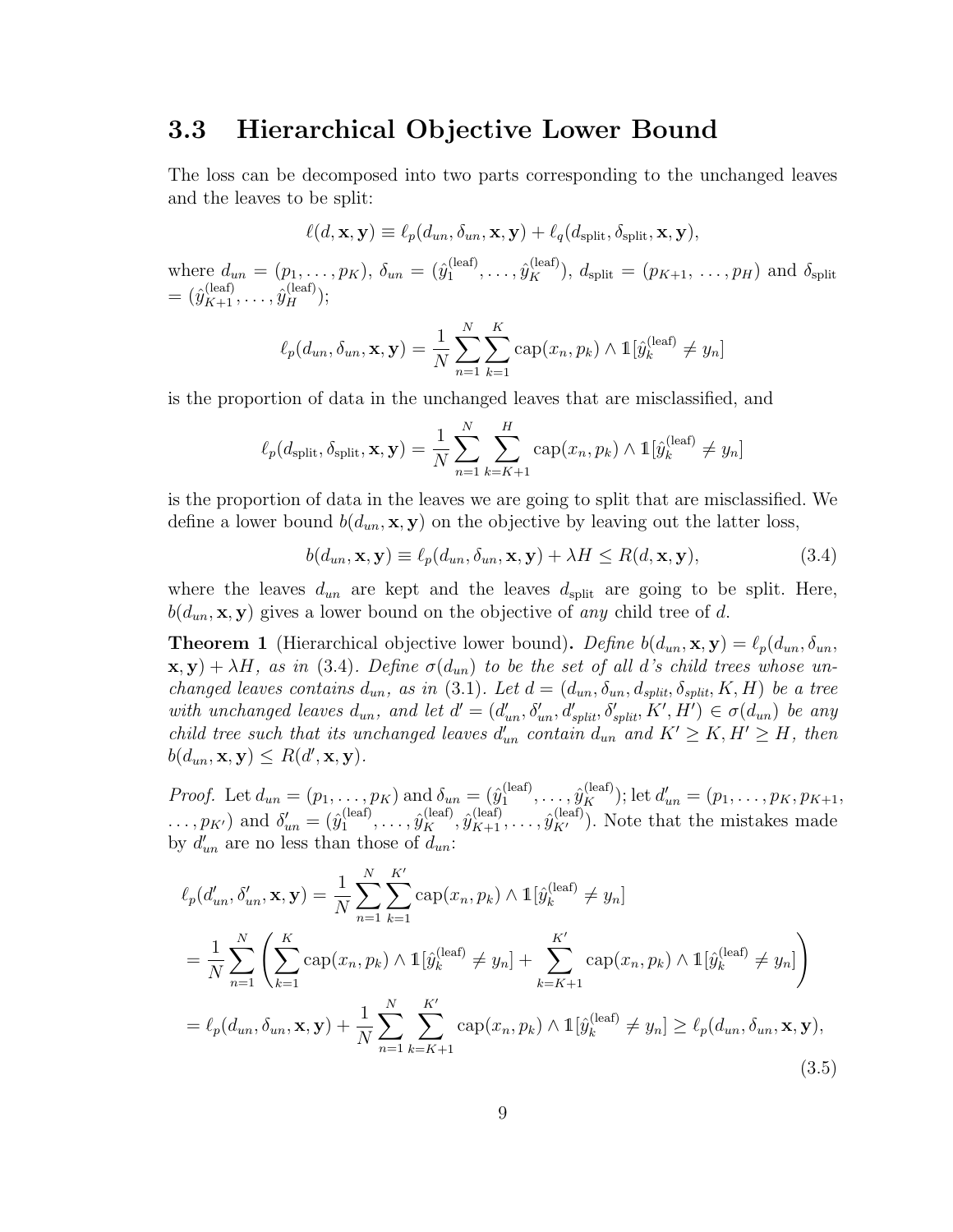#### Algorithm 1 Branch-and-bound for learning optimal decision trees.

**Input:** Objective function  $R(d, \mathbf{x}, \mathbf{y})$ , objective lower bound  $b(d_{un}, \mathbf{x}, \mathbf{y})$ , set of features  $S = \{s_m\}_{m=1}^M$ , training data  $(\mathbf{x}, \mathbf{y}) = \{(x_n, y_n)\}_{n=1}^N$ , initial best known tree  $d^0$ with objective  $R^0 = R(d^0, \mathbf{x}, \mathbf{y})$ ;  $d^0$  could be obtained as output from another (approximate) algorithm, otherwise,  $(d^0, R^0) = \text{(null, 1)}$  provides reasonable default values

**Output:** Provably optimal decision tree  $d^*$  with minimum objective  $R^*$ 

| $(d^c, R^c) \leftarrow (d^0, R^0)$                                              | ▶ Initialize best tree and objective   |
|---------------------------------------------------------------------------------|----------------------------------------|
| $Q \leftarrow$ queue([(((),(),(),\delta_{split}, 0, 0)])                        | ▶ Initialize queue with empty tree     |
| <b>while</b> $Q$ not empty <b>do</b>                                            | ▶ Stop when queue is empty             |
| $d = (d_{un}, \delta_{un}, d_{split}, \delta_{split}, K, H) \leftarrow Q.pop()$ | Remove tree $d$ from the queue         |
| <b>if</b> $b(d_{un}, \mathbf{x}, \mathbf{y}) < R^c$ <b>then</b>                 | ▶ Bound: Apply Theorem 1               |
| $R \leftarrow R(d, \mathbf{x}, \mathbf{y})$                                     | ▶ Compute objective of tree $d$        |
| <b>if</b> $R < R^c$ <b>then</b>                                                 | ▶ Update best tree and objective       |
| $(d^c, R^c) \leftarrow (d, R)$                                                  | ▶ Branch: Enqueue $d_{un}$ 's children |
| <b>if</b> $d_{split}$ and get new leaves $d_{new}$                              | ▶ Branch: Enqueue $d_{un}$ 's children |
| <b>split</b> $d_{split}$ and get new leaves $d_{new}$                           |                                        |
| <b>for</b> each possible subset $d'_{split}$ of $d_{new}$ <b>do</b>             |                                        |
| $d'_{un} = d_{un} \cup (d_{new} \setminus d'_{split}, \delta'_{split}, K', H')$ |                                        |
| <b>end for</b>                                                                  | <b>end for</b>                         |
| <b>end if</b>                                                                   | <b>end for</b>                         |
| $(d^*, R^*) \leftarrow (d^c, R^c)$                                              | ▶ Identify provably optimal solution   |

It follows that

$$
b(d_{un}, \mathbf{x}, \mathbf{y}) = \ell_p(d_{un}, \delta_{un}, \mathbf{x}, \mathbf{y}) + \lambda H
$$
  
\$\leq \ell\_p(d\_{un}', \delta\_{un}', \mathbf{x}, \mathbf{y}) + \lambda H' = b(d\_{un}', \mathbf{x}, \mathbf{y}) \leq R(d', \mathbf{x}, \mathbf{y}). \qquad (3.6)\$

 $\Box$ 

Consider a sequence of trees, where each tree is the parent of the following tree. In this case, the lower bounds of these trees increase monotonically, which is amenable to branch-and-bound. We illustrate our framework in Algorithm 1.

According to Theorem 1, we can hierarchically prune the search space. During the execution of the algorithm, we cache the current best (smallest) objective  $R<sup>c</sup>$ , which is dynamic and monotonically decreasing. In this process, when we generate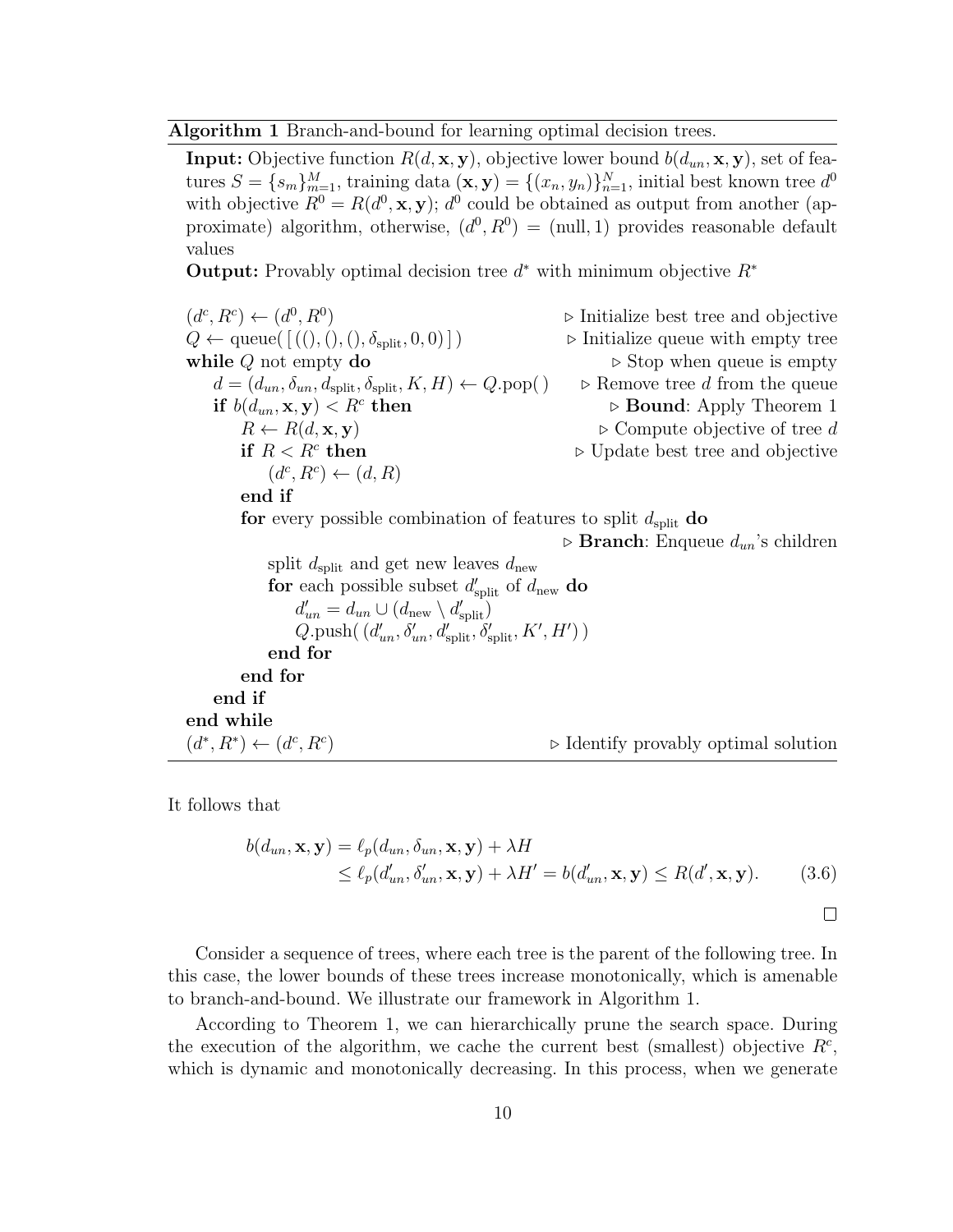a tree whose unchanged leaves  $d_{un}$  corresponding to lower bound  $b(d_{un}, \mathbf{x}, \mathbf{y}) \geq R^c$ , according to Theorem 1, we do not need to consider any child tree  $d' \in \sigma(d_{un})$  of this tree whose  $d'_{un}$  contains  $d_{un}$ . This is because we have  $b(d'_{un}, \mathbf{x}, \mathbf{y}) \geq b(d_{un}, \mathbf{x}, \mathbf{y})$ , which leads to  $R(d', \mathbf{x}, \mathbf{y}) \ge b(d'_{un}, \mathbf{x}, \mathbf{y}) \ge b(d_{un}, \mathbf{x}, \mathbf{y}) \ge R^c$ . Therefore, any child of such a tree cannot be the optimal tree, and we can prune the corresponding search space.

Based on Theorem 1, we describe a consequence in Lemma 2.

**Lemma 2** (Objective lower bound with one-step lookahead). Let d be a H-leaf tree with a K-leaf prefix and let  $R^c$  be the current best objective. If  $b(d_{un}, \mathbf{x}, \mathbf{y}) + \lambda \geq R^c$ , then for any child tree  $d' \in \sigma(d_{un})$ , its prefix  $d'_{un}$  starts with  $d_{un}$  and  $K' > K$ ,  $H' > H$ , and it follows that  $R(d',\mathbf{x},\mathbf{y}) \geq R^c$ .

Proof.

$$
R(d'_{un}, \mathbf{x}, y) \ge b(d'_{un}, \mathbf{x}, \mathbf{y}) = \ell_p(d'_{un}, \delta'_{un}, \mathbf{x}, \mathbf{y}) + \lambda H'
$$
  
\n
$$
= \ell_p(d'_{un}, \delta'_{un}, \mathbf{x}, \mathbf{y}) + \lambda H + \lambda (H' - H)
$$
  
\n
$$
\ge \ell_p(d_{un}, \delta_{un}, \mathbf{x}, \mathbf{y}) + \lambda H + \lambda (H' - H)
$$
  
\n
$$
= b(d_{un}, \mathbf{x}, \mathbf{y}) + \lambda (H' - H)
$$
  
\n
$$
\ge b(d_{un}, \mathbf{x}, \mathbf{y}) + \lambda \ge R^c.
$$
 (3.7)

Therefore, even though we might have a tree with unchanged leaves  $d_{un}$  whose lower bound  $b(d_{un}, \mathbf{x}, \mathbf{y}) \leq R^c$ , if  $b(d_{un}, \mathbf{x}, \mathbf{y}) + \lambda \geq R^c$ , we can still prune all its child trees with a larger number of leaves and unchanged leaves  $d'_{un} \supseteq d_{un}$ .

### 3.4 Lower Bounds on Leaf Support and Classification Accuracy

We provide three lower bounds on the fraction of correctly classified data and the normalized support of leaves in any optimal tree. All of them are relevant with  $\lambda$ .

**Theorem 3** (Lower bound on leaf support). Let  $d^* = (d_{un}, \delta_{un}, d_{split}, \delta_{split}, K, H)$  be any optimal tree with objective  $R^*$ , i.e.,  $d^* \in \operatorname{argmin}_d R(d, \mathbf{x}, \mathbf{y})$ . For each child leaf pair  $p_k, p_{k+1}$  of a split, the sum of normalized supports of  $p_k, p_{k+1}$  should be no less than twice the regularization parameter, i.e.,  $2\lambda$ ,

$$
2\lambda \le \sup p(p_k, \mathbf{x}) + \sup p(p_{k+1}, \mathbf{x}). \tag{3.8}
$$

*Proof.* Let  $d^* = (d_{un}, \delta_{un}, d_{split}, \delta_{split}, K, H)$  be an optimal tree with leaves  $(p_1, \ldots, p_H)$ and labels  $(\hat{y}_1^{(leaf)}$  $j_1^{(\text{leaf})}, \ldots, j_H^{(\text{leaf})})$ . Consider the tree  $d = (d'_{un}, \delta'_{un}, d'_{split}, \delta'_{split}, K', H')$  derived from  $d^*$  by deleting a pair of leaves  $p_i \to \hat{y}_i^{(\text{leaf})}$  $i_i^{\text{(leaf)}}, p_{i+1} \rightarrow \hat{y}_{i+1}^{\text{(leaf)}}$  and adding the their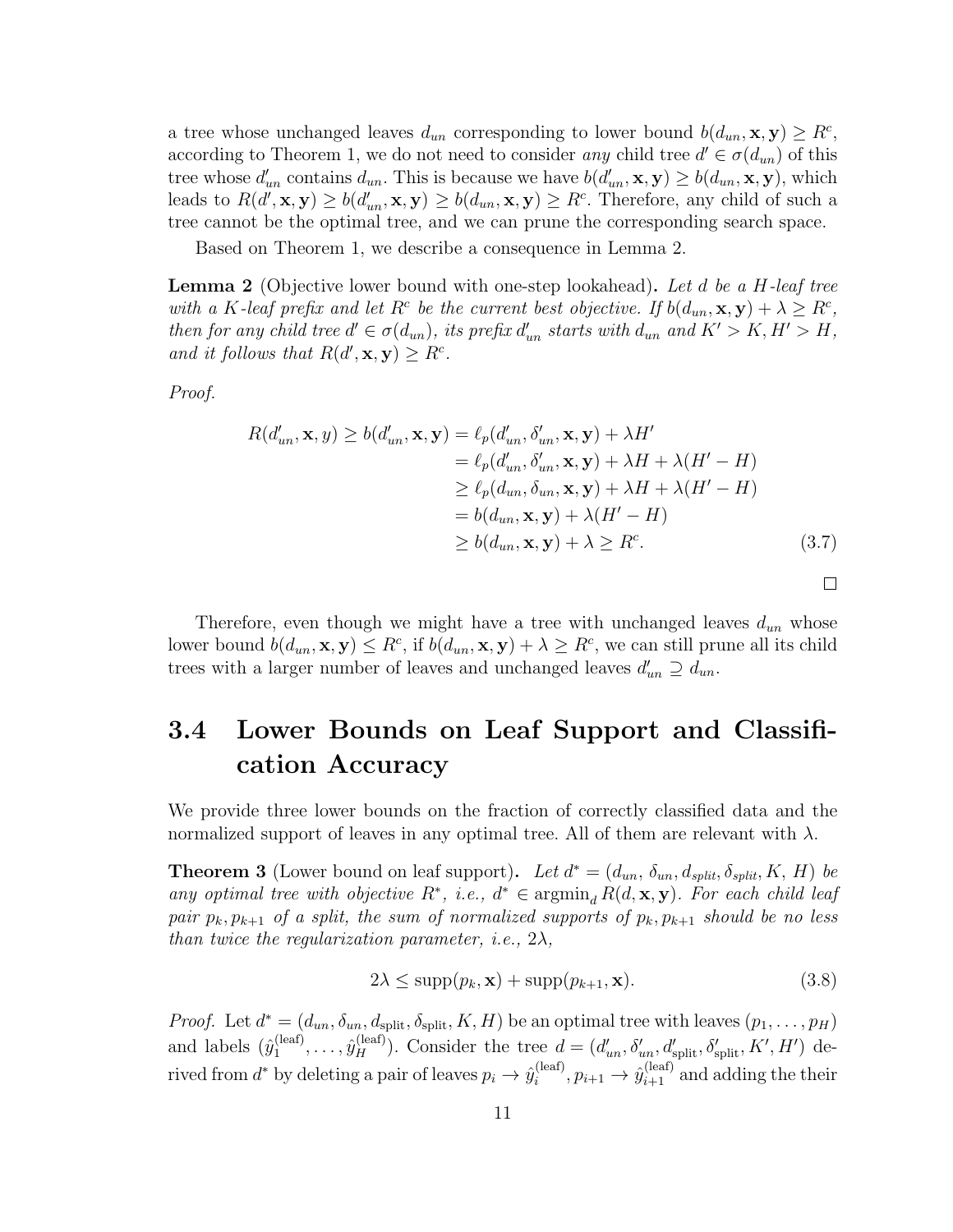parent leaf  $p_j \to \hat{y}_j^{\text{(leaf)}}$ <sup>(leaf)</sup>, therefore  $d'_{un} = (p_1, \ldots, p_{i-1}, p_{i+2}, \ldots, p_H, p_j)$  and  $\delta'_{un} = (\hat{y}_1^{(\text{leaf})})$  $\mathbf{1}^{(\text{tear})}$  $\ldots, \hat{y}_{i-1}^{(\mathrm{leaf})}$  $\hat{y}_{i-1}^{(\mathrm{leaf})}, \, \hat{y}_{i+2}^{(\mathrm{leaf})}, \ldots, \hat{y}_{H}^{(\mathrm{leaf})}, \hat{y}_{j}^{(\mathrm{leaf})}$  $j^{\text{(ear)}}$ ).

When d misclassified half of the data captured by  $p_i, p_{i+1}$ , while  $d^*$  correctly classified them all, the difference between  $d$  and  $d^*$  would maximize, which provides an upper bound:

$$
R(d, \mathbf{x}, \mathbf{y}) = \ell(d, \mathbf{x}, \mathbf{y}) + \lambda(H - 1) \le \ell(d^*, \mathbf{x}, \mathbf{y}) + \text{supp}(p_i, \mathbf{x}) + \text{supp}(p_{i+1}, \mathbf{x})
$$

$$
- \frac{1}{2}[\text{supp}(p_i, \mathbf{x}) + \text{supp}(p_{i+1}, \mathbf{x})] + \lambda(H - 1)
$$

$$
= R(d^*, \mathbf{x}, \mathbf{y}) + \frac{1}{2}[\text{supp}(p_i, \mathbf{x}) + \text{supp}(p_{i+1}, \mathbf{x})] - \lambda
$$

$$
= R^* + \frac{1}{2}[\text{supp}(p_i, \mathbf{x}) + \text{supp}(p_{i+1}, \mathbf{x})] - \lambda \qquad (3.9)
$$

where supp $(p_i, \mathbf{x})$ , supp $(p_i, \mathbf{x})$  is the normalized support of  $p_i, p_{i+1}$ , defined in  $(3.2)$ , and the regularization 'bonus' comes from the fact that  $d^*$  have one more leaf than  $d$ .

Because  $d^*$  is the optimal tree, we have  $R^* \leq R(d, \mathbf{x}, \mathbf{y})$ , which combined with (3.9) leads to (3.8). Therefore, for each child leaf pair  $p_k, p_{k+1}$  of a split, the sum of normalized supports of  $p_k, p_{k+1}$  should be no less than twice the regularization parameter,  $\Box$ i.e.,  $2\lambda$ .

Therefore, for a tree d, if any of its leaf pairs captures less than a fraction  $2\lambda$ of samples, it is unlikely to be the optimal tree, even if  $b(d_{un}, \mathbf{x}, \mathbf{y}) < R^*$ . None of its child trees would be an optimal tree. Thus, after evaluating  $d$ , we can prune tree d. Theorem 3 only depends on the amount of data captured by the leaves. In Theorem 4, we provide a tighter upper bound on  $R(d, \mathbf{x}, \mathbf{y})$  in (3.9) by also leveraging the classification accuracy.

**Theorem 4** (Lower bound on incremental classification accuracy). Let  $d^* = (d_{un},$  $\delta_{un}, d_{split}, \delta_{split}, K, H)$  be any optimal tree with objective  $R^*$ , i.e.,  $d^* \in \operatorname{argmin}_d R(d, \mathbf{x}, h)$ **y**). Let  $d^*$  have leaves  $d_{un} = (p_1, \ldots, p_H)$  and labels  $\delta_{un} = (\hat{y}_1^{(leaf)}))$  $j_1^{(leaf)}, \ldots, \hat{y}_H^{(leaf)}$ ). For each leaf pair  $p_k, p_{k+1}$  and the corresponding labels  $\hat{y}_k^{(leaf)}$  $\hat{y}_{k}^{(leaf)}, \hat{y}_{k+1}^{(leaf)}$  in  $d^*$  and the their parent node (the leaf in the parent tree)  $p_j$  and its label  $\hat{y}_j^{(leaf)}$  $j_j^{(leaj)}$ , define  $a_k$  to be the incremental classification accuracy of splitting  $p_i$  to get  $p_k, p_{k+1}$ :

$$
a_k = \frac{1}{N} \sum_{n=1}^{N} \{ \text{cap}(x_n, p_k) \land \mathbb{1}[\hat{y}_k^{(leaf)} = y_n] + \text{cap}(x_n, p_{k+1}) \land \mathbb{1}[\hat{y}_{k+1}^{(leaf)} = y_n] - \text{cap}(x_n, p_j) \land \mathbb{1}[\hat{y}_j^{(leaf)} = y_n] \}.
$$
\n(3.10)

In this case,  $\lambda$  provides a lower bound,  $\lambda \leq a_k$ .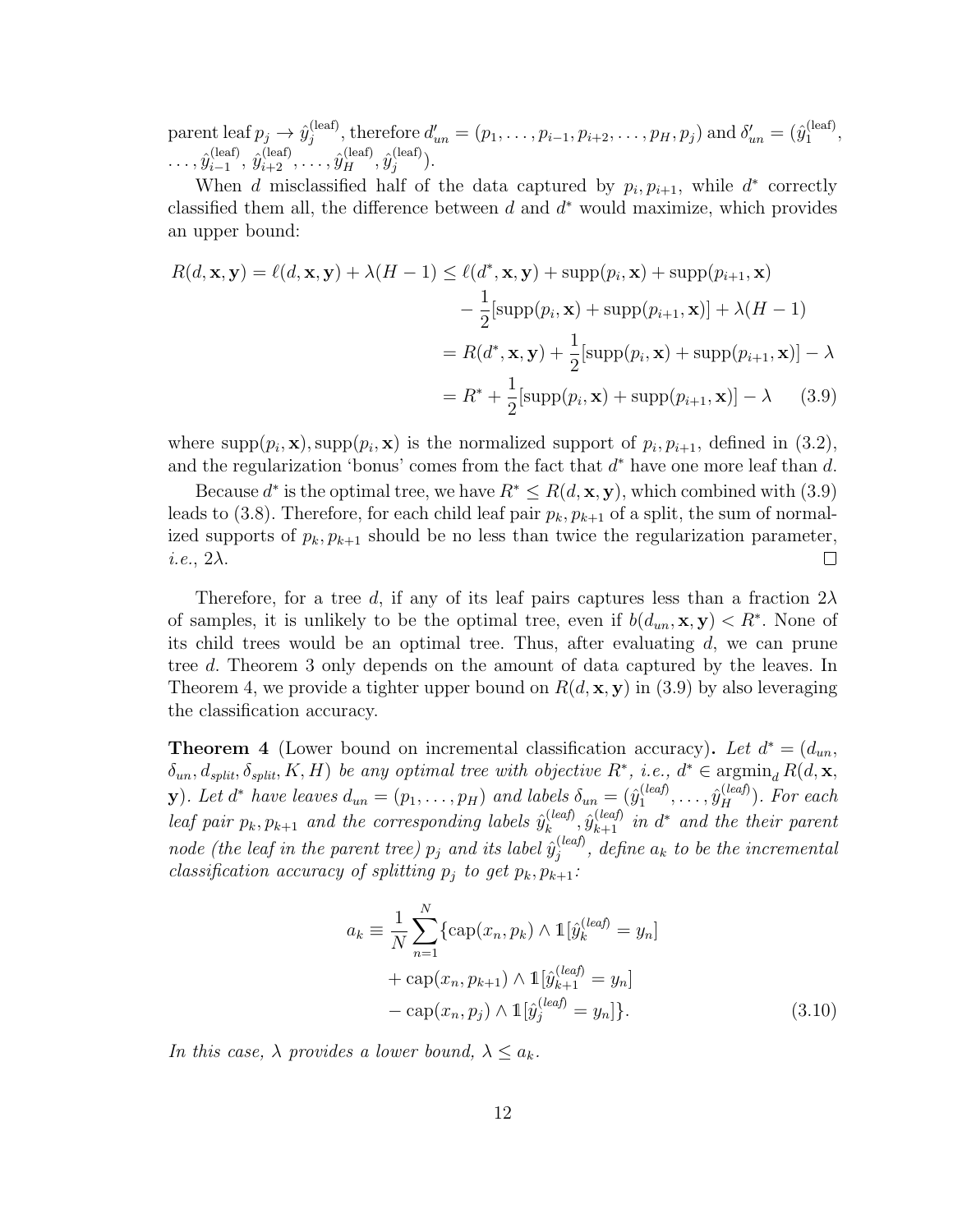*Proof.* Let  $d = (d'_{un}, \delta'_{un}, d'_{split}, \delta'_{split}, K', H')$  be the tree derived from  $d^*$  by deleting a pair of leaves  $p_i \rightarrow \hat{y}_i^{(\text{leaf})}$  $\hat{y}_i^{(leaf)}, p_{i+1} \to \hat{y}_{i+1}^{(leaf)}$  and adding the their parent leaf  $p_j \to \hat{y}_j^{(leaf)}$  $j^{\text{(ear)}}$ . The discrepancy between  $d^*$  and  $d$  is the discrepancy between  $p_i, p_{i+1}$  and  $p_j$ :

$$
\ell(d, \mathbf{x}, \mathbf{y}) - \ell(d^*, \mathbf{x}, \mathbf{y}) = a_i,
$$

where  $a_i$  is defined in (3.10). Therefore,

$$
R(d, \mathbf{x}, \mathbf{y}) = \ell(d, \mathbf{x}, \mathbf{y}) + \lambda(K - 1) = \ell(d^*, \mathbf{x}, \mathbf{y}) + a_i + \lambda(K - 1)
$$
  
=  $R(d^*, \mathbf{x}, \mathbf{y}) + a_i - \lambda$   
=  $R^* + a_i - \lambda$ . (3.11)

This combined with  $R^* \leq R(d, \mathbf{x}, \mathbf{y})$  leads to  $\lambda \leq a_i$ .

Thus, when we split a leaf of the parent tree, if the incremental fraction of data that are correctly classified after this split is less than a fraction  $\lambda$ , we need to further split at least one of the two child leaves to search for the optimal tree. We can actually view Theorem 3 as a sub-condition of Theorem 4, and in our implementation, we are able to leverage both of them. This is because Theorem 3 provides a much cheaper check in terms of the computation, which we can make use of to prune the search space before we calculate the bound of Theorem 4. In our algorithm, we apply Theorem 3 when we split the leaves. We only need to split the leaves whose normalized supports are no less than 2λ. And we apply Theorem 4 when we construct the trees. For every new split we do, we need to check the incremental accuracy corresponding to this split. If it is less than  $\lambda$ , we further split at least one of the two child leaves.

Both Theorem 3 and Theorem 4 are bounds for pair of leaves. We further give a bound on a single leaf's classification accuracy in Theorem 5.

**Theorem 5** (Lower bound on classification accuracy). Let  $d^* = (d_{un}, \delta_{un}, d_{split}, \delta_{split})$ K, H) be any optimal tree with objective  $R^*$ , i.e.,  $d^* \in \operatorname{argmin}_d R(d, \mathbf{x}, \mathbf{y})$ . For each leaf  $(p_k, \hat{y}_k^{(leaf)}$  $\binom{(leaf)}{k}$  in  $d^*$ , the fraction of correctly classified data in leaf k should be no less than  $\lambda$ ,

$$
\lambda \le \frac{1}{N} \sum_{n=1}^{N} \text{cap}(x_n, p_k) \wedge \mathbb{1}[\hat{y}_k^{(leaf)} = y_n]. \tag{3.12}
$$

*Proof.* Let  $d = (d'_{un}, \delta'_{un}, d'_{split}, \delta'_{split}, K', H')$  be the tree derived from  $d^*$  by deleting a pair of leaves  $p_i \rightarrow \hat{y}_i^{(\text{leaf})}$  $\hat{y}_i^{(leaf)}, p_{i+1} \to \hat{y}_{i+1}^{(leaf)}$  and adding the their parent leaf  $p_j \to \hat{y}_j^{(leaf)}$  $j^{\text{(leaf)}}$ . The discrepancy between  $d^*$  and  $d$  is the discrepancy between  $p_i, p_{i+1}$  and  $p_j$ :

$$
\ell(d, \mathbf{x}, \mathbf{y}) - \ell(d^*, \mathbf{x}, \mathbf{y}) = a_i,
$$

 $\Box$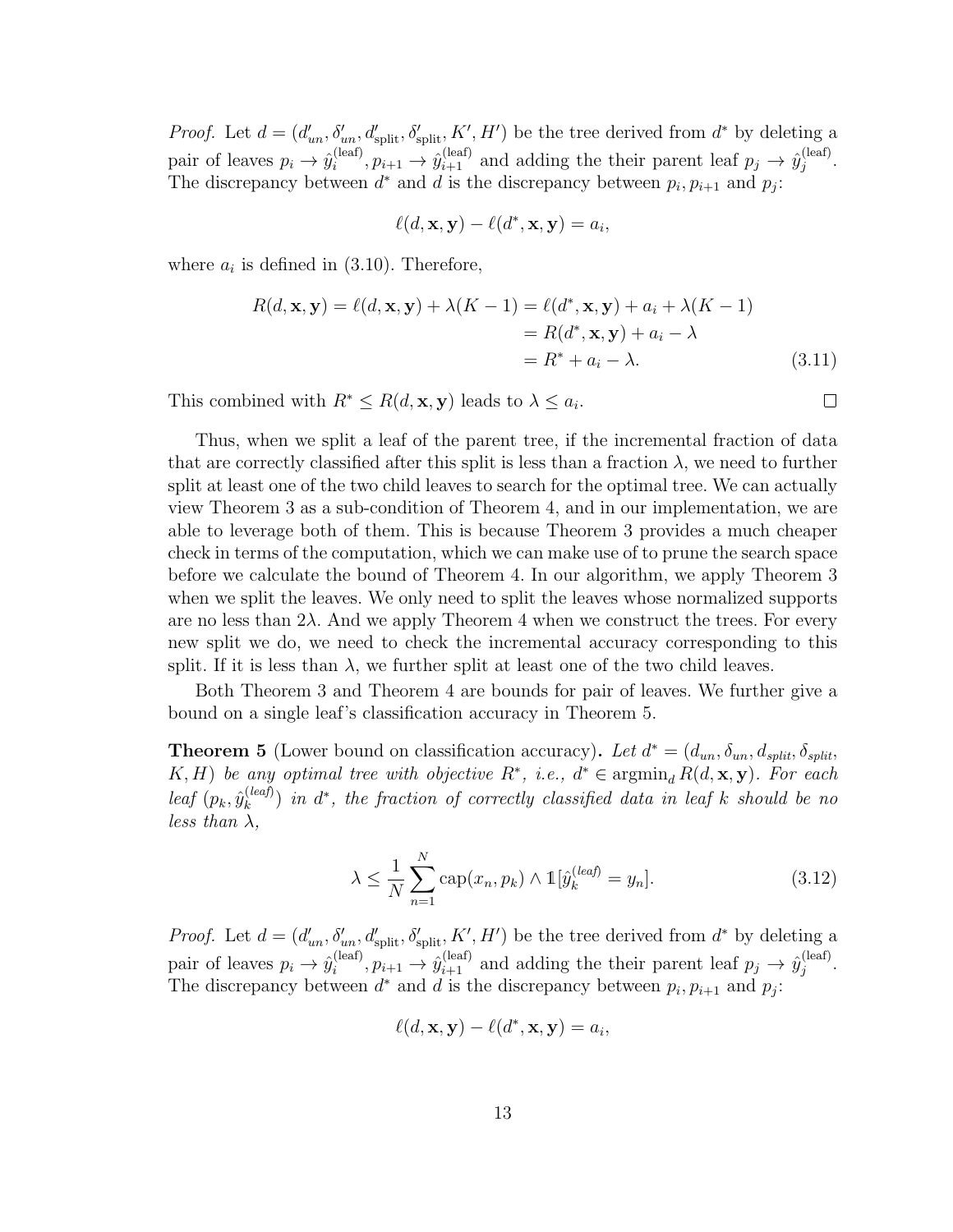where we defined  $a_i$  in (3.10). According to Theorem 4,

$$
\lambda \le a_i,
$$
\n
$$
\lambda \le \frac{1}{N} \sum_{n=1}^N \{ \text{cap}(x_n, p_i) \land \mathbb{1}[\hat{y}_i^{(\text{leaf})} = y_n] + \text{cap}(x_n, p_{i+1}) \land \mathbb{1}[\hat{y}_{i+1}^{(\text{leaf})} = y_n] - \text{cap}(x_n, p_j) \land \mathbb{1}[\hat{y}_j^{(\text{leaf})} = y_n] \}.
$$
\n(3.13)

For any leaf j and its two child leaves  $i, i + 1$ , we always have

$$
\sum_{n=1}^{N} \text{cap}(x_n, p_i) \wedge \mathbb{1}[\hat{y}_i^{(\text{leaf})} = y_n] \le \sum_{n=1}^{N} \text{cap}(x_n, p_j) \wedge \mathbb{1}[\hat{y}_j^{(\text{leaf})} = y_n],
$$
\n
$$
\sum_{n=1}^{N} \text{cap}(x_n, p_{i+1}) \wedge \mathbb{1}[\hat{y}_{i+1}^{(\text{leaf})} = y_n] \le \sum_{n=1}^{N} \text{cap}(x_n, p_j) \wedge \mathbb{1}[\hat{y}_j^{(\text{leaf})} = y_n]
$$
\n(3.14)

which indicates that  $a_i \leq \frac{1}{N}$  $\frac{1}{N} \sum_{n=1}^{N} \text{cap}(x_n, p_i) \wedge \mathbb{1}[\hat{y}_i^{(\text{leaf})} = y_n]$  and  $a_i \leq \frac{1}{N}$  $\frac{1}{N} \sum_{n=1}^{N} \text{cap}(x_n,$  $p_{i+1}$ )  $\wedge$  1[ $\hat{y}_{i+1}^{\text{(leaf)}} = y_n$ ]. Therefore,

$$
\lambda \le \frac{1}{N} \sum_{n=1}^{N} \text{cap}(x_n, p_i) \wedge \mathbb{1}[\hat{y}_i^{(\text{leaf})} = y_n],
$$
  

$$
\lambda \le \frac{1}{N} \sum_{n=1}^{N} \text{cap}(x_n, p_{i+1}) \wedge \mathbb{1}[\hat{y}_{i+1}^{(\text{leaf})} = y_n].
$$
 (3.15)

 $\Box$ 

Thus, in a leaf we are thinking about extending, if a feature does not have the minimum fraction of correctly classified data for points that go to that leaf, then we can exclude that feature further down the tree extending that leaf. The feature will be excluded anywhere below the leaf, not just in the split immediately being considered on the current leaf.

#### 3.5 Permutation Bound

If two trees are composed of the same leaves, i.e., they contain the same conjunctions of features up to a permutation, then they classify all the data in the same way and their child trees are also permutations of each other. Therefore, if we already have all children from one permutation of a tree, then there is no benefit to considering child trees generated from a different permutation.

**Corollary 6** (Leaf Permutation bound). Let  $\pi$  be any permutation of  $\{1, \ldots, H\}$ , Let  $d = (d_{un}, \delta_{un}, d_{split}, \delta_{split}, K, H)$  and  $D = (D_{un}, \Delta_{un}, D_{split}, \Delta_{split}, K, H)$  denote trees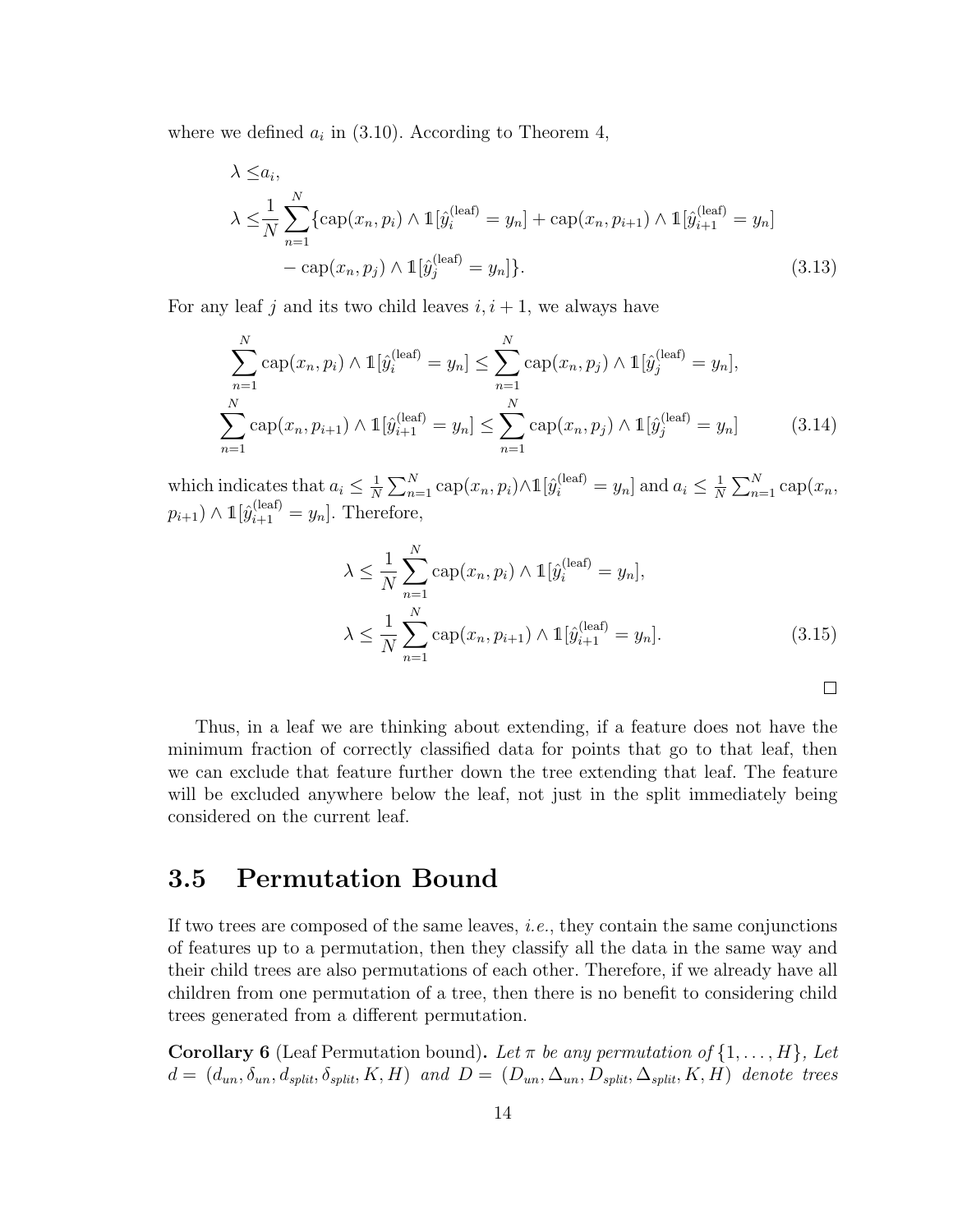with leaves  $(p_1, \ldots, p_H)$  and  $D_{un} = (p_{\pi(1)}, \ldots, p_{\pi(H)})$ , respectively, i.e., the leaves in D correspond to a permutation of the leaves in d. Then the objective lower bounds of d and D are the same and their child trees correspond to permutations of each other.

*Proof.* This is intuitive because we can view a tree as a set of leaves and a leaf as a set of clauses, where the order of the leaves does not matter.  $\Box$ 

Therefore, if two trees have the same leaves, up to a permutation, according to Corollary 6, either of them can be pruned. We call this symmetry-aware pruning.

#### 3.6 Similar Support Bound

Here, we present the similar support bound to deal with highly similar features. With the similar support bound, given two trees are exactly the same but one internal node split by different similar enough features, if we know one of them and all its child trees cannot be the optimal tree, we can also prune the other one and all its child trees.

**Theorem 7** (Similar support bound). Define  $d = (d_{un}, \delta_{un}, d_{split}, \delta_{split}, K, H)$  and  $D = (D_{un}, \Delta_{un}, D_{split}, \Delta_{split}, K, H)$  to be two trees which are exactly the same but one internal node split by different features. Let  $f_1, f_2$  be the features used to split that node in d and D respectively. Let  $t_1, t_2$  be the left subtree and the right subtree under the node  $f_1$  in d, and let  $T_1, T_2$  be the left subtree and the right subtree under the node  $f_2$  in D. Denote the normalized support of data captured by only one of  $t_1$  and  $T_1$ as  $\omega$ , *i.e.*,

$$
\omega = \frac{1}{N} \sum_{n=1}^{N} [\neg \exp(x_n, t_1) \land \exp(x_n, T_1) + \exp(x_n, t_1) \land \neg \exp(x_n, T_1)].
$$
 (3.16)

The difference between the two trees' objectives is bounded by  $\omega$  as the following:

$$
\omega \ge R(d, \mathbf{x}, \mathbf{y}) - R(D, \mathbf{x}, \mathbf{y}) \ge -\omega,\tag{3.17}
$$

where  $R(d, \mathbf{x}, \mathbf{y})$  is objective of d and  $R(D, \mathbf{x}, \mathbf{y})$  is the objective of D. If  $f_1, f_2$  are highly similar features such that we cannot split using  $f_2(f_1)$  under node split by  $f_1(f_2)$ according to Theorem 5, then we can guarantee that:

 ${all possible t'_{1}s} = {all possible T'_{1}s}, and {all possible t'_{2}s} = {all possible T'_{2}s}$ 

Therefore, we have

$$
\omega \ge \min_{d^{\dagger} \in \sigma(d_{un})} R(d^{\dagger}, \mathbf{x}, \mathbf{y}) - \min_{D^{\dagger} \in \sigma(D_{un})} R(D^{\dagger}, \mathbf{x}, \mathbf{y}) \ge -\omega.
$$
 (3.18)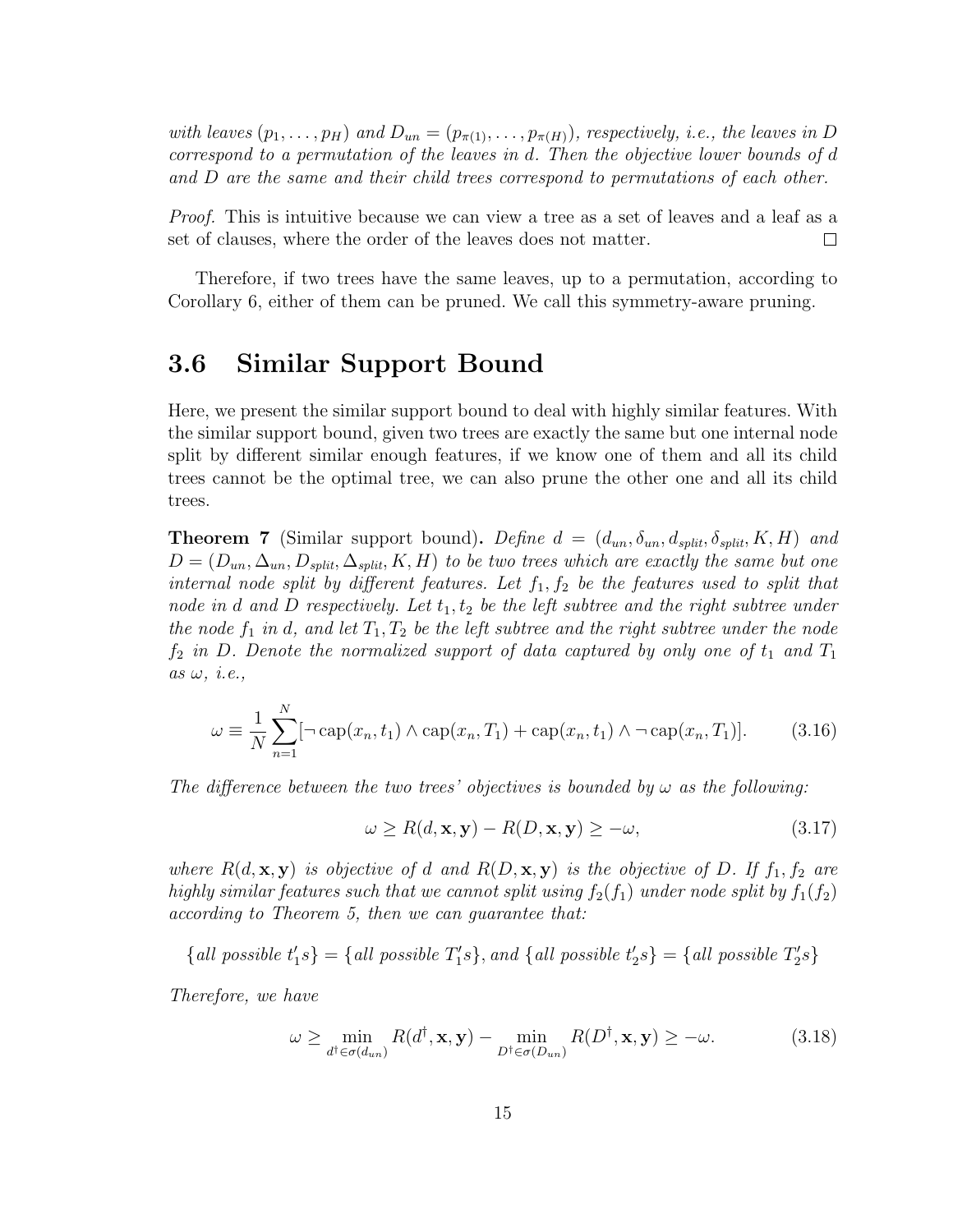*Proof.* The difference between the objectives of d and D maximizes when one of them correctly classifies all the data corresponding to  $\omega$  but the other misclassifies all of them. Therefore,

$$
\omega \ge R(d, \mathbf{x}, \mathbf{y}) - R(D, \mathbf{x}, \mathbf{y}) \ge -\omega
$$

With the similar support bound, for two trees d and  $D$  as above, if we already know d and all its child tree cannot achieve a better tree than the current optimal one and  $\min_{d^{\dagger} \in \sigma(d_{un})} R(d^{\dagger}, \mathbf{x}, \mathbf{y}) \geq R^c + \omega$ , we can also prune the D and all its child trees, because

$$
\min_{D^{\dagger} \in \sigma(D_{un})} R(D^{\dagger}, \mathbf{x}, \mathbf{y}) \ge \min_{d^{\dagger} \in \sigma(d_{un})} R(d^{\dagger}, \mathbf{x}, \mathbf{y}) - \omega \ge R^c.
$$
 (3.19)

#### 3.7 Equivalent Points Bound

Equivalent Points Bound applies when multiple observations captured by a leaf in  $d_{split}$  have exactly the same features but different labels: then no tree, including those that extend  $d_{split}$ , can correctly classify all these observations. In this case, the number of misclassifications made by any tree is no less than the number of observations with the minority label.

For a data set  $\{(x_n, y_n)\}_{n=1}^N$  and also a set of features  $\{s_m\}_{m=1}^M$ , we define a set of samples to be equivalent if they have exactly the same feature values, *i.e.*,  $x_i \neq x_j$ are equivalent if

$$
\frac{1}{M} \sum_{m=1}^{M} \mathbb{1}[\text{cap}(x_i, s_m) = \text{cap}(x_j, s_m)] = 1.
$$

Note that a data set consists of multiple sets of equivalent points; let  $\{e_u\}_{u=1}^U$  enumerate these sets. For each observation  $x_i$ , it belongs to a equivalent points set  $e_u$ . We denote the fraction of data with the minority label in set  $e_u$  as  $\theta(e_u)$ , e.g., let  $e_u = \{x_n : \forall m \in [M], \mathbb{1}[\text{cap}(x_n, s_m) = \text{cap}(x_i, s_m)]\}$ , and let  $q_u$  be the minority class label among points in  $e_u$ , then

$$
\theta(e_u) = \frac{1}{N} \sum_{n=1}^{N} \mathbb{1}[x_n \in e_u] \mathbb{1}[y_n = q_u].
$$
\n(3.20)

We can combine the equivalent points bound with other bounds to get a tighter lower bound on the objective function. As the experimental results demonstrate in §6, there is sometimes a substantial reduction of the search space after incorporating the equivalent points bound. We propose a general equivalent points bound in Proposition 8. We incorporate it into our framework by proposing the specific equivalent points bound in Theorem 9.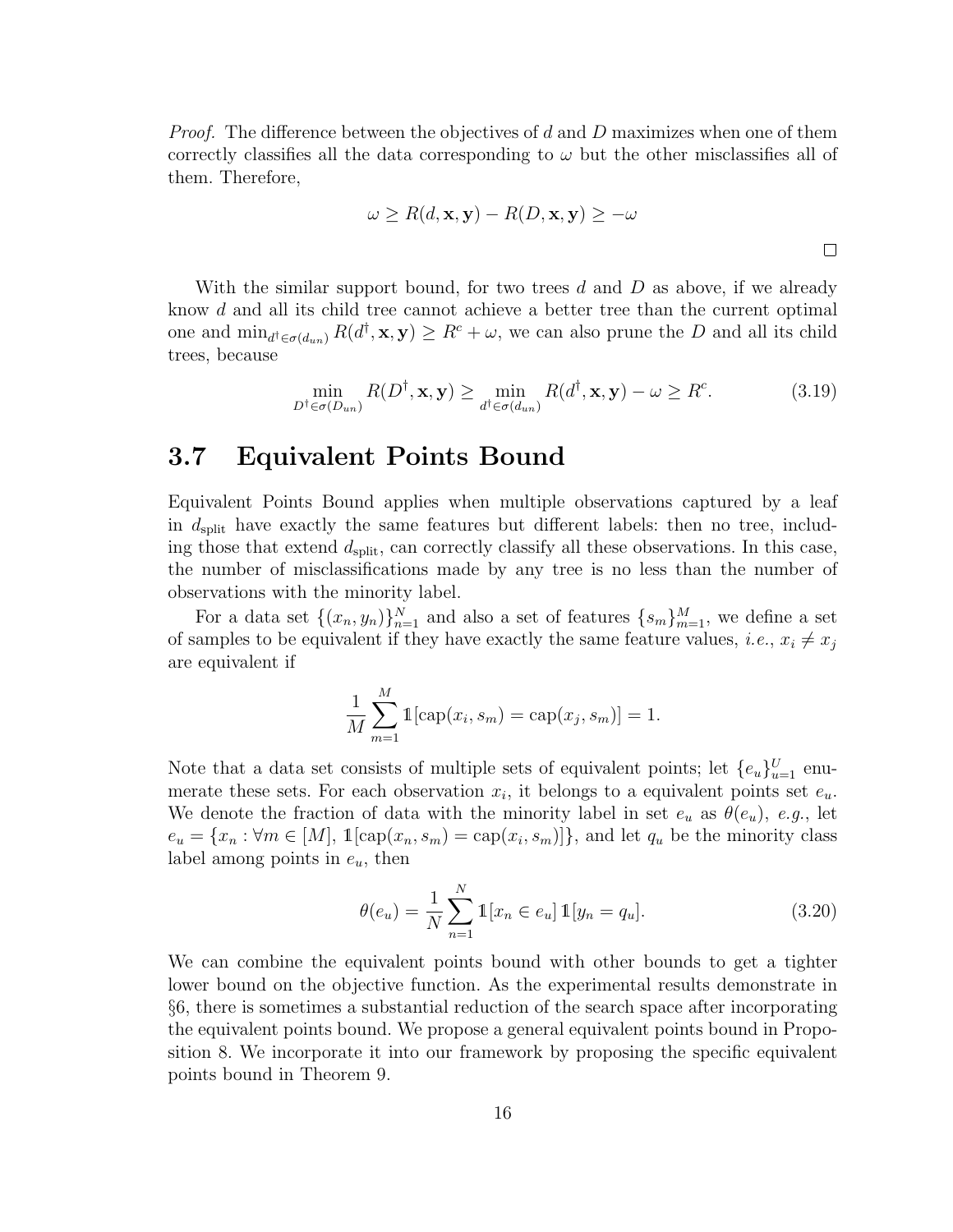**Proposition 8** (General equivalent points bound). Let  $d = (d_{un}, \delta_{un}, d_{split}, \delta_{split}, K, H)$ be a tree, then

$$
R(d, \mathbf{x}, \mathbf{y}) \ge \sum_{u=1}^{U} \theta(e_u) + \lambda H.
$$

*Proof.* This bound adapts directly form  $[ALSA<sup>+</sup>18]$ , where the proof could be found.  $\Box$ 

Recall that in our lower bound  $b(d_{un}, \mathbf{x}, \mathbf{y})$  in (3.4), we leave out the misclassification errors of leaves we are going to split  $\ell_0(d_{split}, \delta_{split}, \mathbf{x}, \mathbf{y})$  from the objective  $R(d, \mathbf{x}, \mathbf{y})$ . Incorporating the equivalent points bound in Theorem 9, we obtain a tighter bound on our objective because we now have a tighter lower bound on the misclassification errors of leaves we are going to split,  $0 \leq b_0(d_{split}, \mathbf{x}, \mathbf{y}) \leq$  $\ell_0(d_{\textrm{\rm split}}, \delta_{\textrm{\rm split}}, \mathbf{x}, \mathbf{y}).$ 

**Theorem 9** (Equivalent points bound). Let d be a tree with leaves  $d_{un}$ ,  $d_{split}$  and lower bound  $b(d_{un}, \mathbf{x}, \mathbf{y})$ , then for any tree  $d' \in \sigma(d)$  whose prefix  $d'_{un} \supseteq d_{un}$ ,

$$
R(d', \mathbf{x}, \mathbf{y}) \ge b(d_{un}, \mathbf{x}, \mathbf{y}) + b_0(d_{split}, \mathbf{x}, \mathbf{y}), \quad where \tag{3.21}
$$

$$
b_0(d_{split}, \mathbf{x}, \mathbf{y}) = \frac{1}{N} \sum_{u=1}^{U} \sum_{n=1}^{N} \text{cap}(x_n, d_{split}) \wedge \mathbb{1}[x_n \in e_u] \, \mathbb{1}[y_n = q_u]. \tag{3.22}
$$

*Proof.* This bound adapts directly form [ALSA<sup>+</sup>18], where the proof could be found.  $\Box$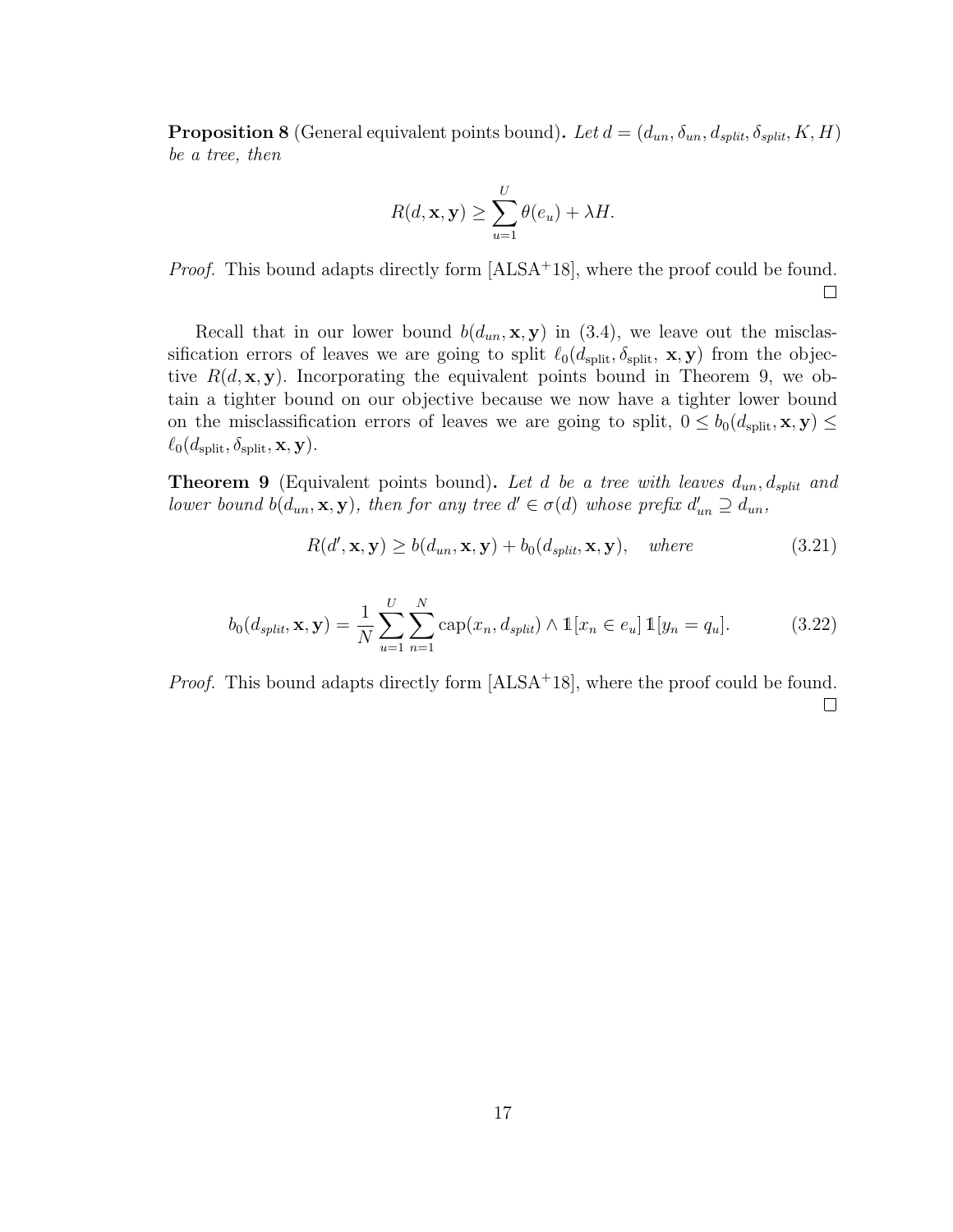### Chapter 4

### Incremental Computation

Much of our implementation effort revolves around exploiting incremental computation. During the execution of Algorithm 1, for each tree d, we compute the lower bound  $b(d_{un}, \mathbf{x}, \mathbf{y})$  of the tree based on its unchanged leaves  $d_{un}$  and the corresponding objective  $R(d, \mathbf{x}, \mathbf{y})$  of the tree. Given the hierarchical nature of the parent-children relationship, we incrementally compute the objective function and the lower bound throughout the brand-and-bound execution of the algorithm. Together, these ideas save >97% execution time. We provide the details of the incremental computation in this section. And in the next section §5, we further provide the data structures we implement in practice to cache those values for the incremental computation.

For the hierarchical branch-and-bound execution, we start from an empty tree  $d = ((),(),(),\delta_{split},0,0),$  which is the first tree evaluated in the algorithm. For the empty tree, it does not contain any unchanged leaves and has a length of zero. Thus, its lower bound is  $b((), \mathbf{x}, \mathbf{y}) = 0$ . Since all the data are captured by the empty leaf, the objective of the empty tree is the proportion of minority class data, *i.e.*,  $R(d, \mathbf{x}, \mathbf{y}) = \ell_q((), \delta_{split}, \mathbf{x}, \mathbf{y}).$ 

Based on the initial objective and the lower bound we get from the first tree, *i.e.*, the empty tree, we further derive their incremental expressions. Let  $d = (d_{un}, \delta_{un},$  $d_{split}$ ,  $\delta_{split}$ ,  $K$ ,  $H$ ) and  $d' = (d'_{un}, \delta'_{un}, d'_{split}, \delta'_{split}, K', H')$  be decision trees such that  $d'$  is a child of d and  $d_{un} = (p_1, \ldots, p_K) \subset d'_{un} = (p_1, \ldots, p_K, \ldots, p_{K'})$ . Let  $\delta_{un} = (\hat{y}_1^{(\text{leaf})})$  $\mathbf{1}^{(\text{lear})}, \ldots,$  $\hat{y}_{H}^{(\mathrm{leaf})}$ ) and  $\delta'_{un} = (\hat{y}_{1}^{(\mathrm{leaf})})$  $j_1^{(\text{leaf})}, \ldots, j_{H'}^{(\text{leaf})})$  be the corresponding labels. It follows from the hierarchical structure of Algorithm 1 that if we are evaluating the child  $d'$ , both the objective and the lower bound of its parent  $d$  have already been calculated. Thus, in the evaluation of  $d'$ , we reuse these computations in our algorithm. Now, based on the objective lower bound of its parent  $d$ , we calculate the objective lower bound of  $d'$  incrementally as the following:

$$
b(d'_{un}, \mathbf{x}, \mathbf{y}) = \ell_p(d'_{un}, \delta'_{un}, \mathbf{x}, \mathbf{y}) + \lambda(H')
$$
  
\n
$$
= \frac{1}{N} \sum_{n=1}^N \sum_{k=1}^{K'} \text{cap}(x_n, p_k) \wedge \mathbb{1}[\hat{y}_k^{(\text{leaf})} \neq y_n] + \lambda H'
$$
  
\n
$$
= \ell_p(d_{un}, \delta_{un}, \mathbf{x}, \mathbf{y}) + \lambda H' + \frac{1}{N} \sum_{n=1}^N \sum_{k=K+1}^{K'} \text{cap}(x_n, p_k) \wedge \mathbb{1}[\hat{y}_k^{(\text{leaf})} \neq y_n]
$$
  
\n
$$
= b(d_{un}, \mathbf{x}, \mathbf{y}) + \lambda(H' - H) + \frac{1}{N} \sum_{n=1}^N \sum_{k=K+1}^{K'} \text{cap}(x_n, p_k) \wedge \mathbb{1}[\hat{y}_k^{(\text{leaf})} \neq y_n].
$$
\n(4.1)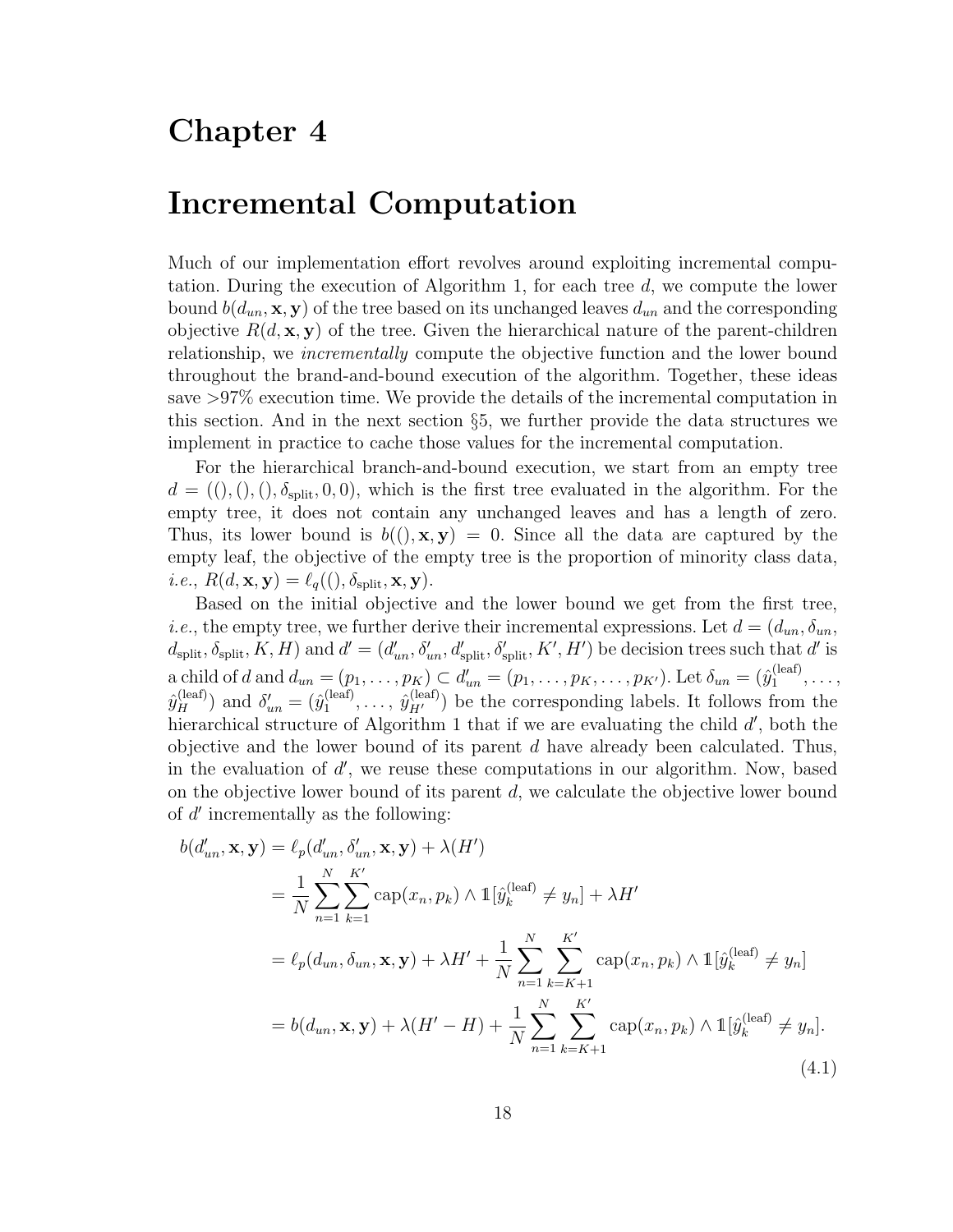Therefore, when computing  $b(d'_{un}, \mathbf{x}, \mathbf{y})$ , we can reuse the quantity of the lower bound  $b(d_{un}, \mathbf{x}, \mathbf{y})$  if we cache it in a data structure. Moreover, in practice, we cache the misclassification error of each leaf, because we can view leaves as set of clauses which we can reuse in different trees. In the same way, based on the lower bound, we express the objective of  $d'$  incrementally:

$$
R(d', \mathbf{x}, \mathbf{y}) = \ell_p(d'_{un}, \delta'_{un}, \mathbf{x}, \mathbf{y}) + \ell_0(d'_{split}, \delta'_{split}, \mathbf{x}, \mathbf{y}) + \lambda H'
$$
  
=  $b(d'_{un}, \mathbf{x}, \mathbf{y}) + \ell_0(d'_{split}, \delta'_{split}, \mathbf{x}, \mathbf{y})$   
=  $b(d'_{un}, \mathbf{x}, \mathbf{y}) + \frac{1}{N} \sum_{n=1}^{N} \sum_{k=K'+1}^{H'} \text{cap}(x_n, p_k) \wedge \mathbb{1}[\hat{y}_k^{(leaf)} \neq y_n].$  (4.2)

The incremental computation in (4.2) reuses  $b(d'_{un}, \mathbf{x}, \mathbf{y})$ , which we have already computed in (4.1). Note that we could alternatively compute  $R(d',\mathbf{x},\mathbf{y})$  incrementally from  $R(d, \mathbf{x}, \mathbf{y})$ . However, doing so is a somewhat more complex, because we have to subtract the misclassification error of those split leaves of d from  $R(d, \mathbf{x}, \mathbf{y})$  and then add that of those new leaves of  $d'$  to  $R(d, \mathbf{x}, \mathbf{y})$ .

In Algorithm 2, we present our algorithm incrementally, with both the objective value (4.2) and the lower bound (4.1) computed incrementally. We also present how other bounds are incorporate into our algorithm. In addition, compared with Algorithm 1, in Algorithm 2 we apply the hierarchical objective lower bound from Theorem 1 to child trees instead of the parent tree. This could shrink the size of the queue since we do not need to push those trees which do not satisfy Theorem 1 into the queue. And therefore, this could further save the execution time especially when we use priority queue to order entries as described in section §5.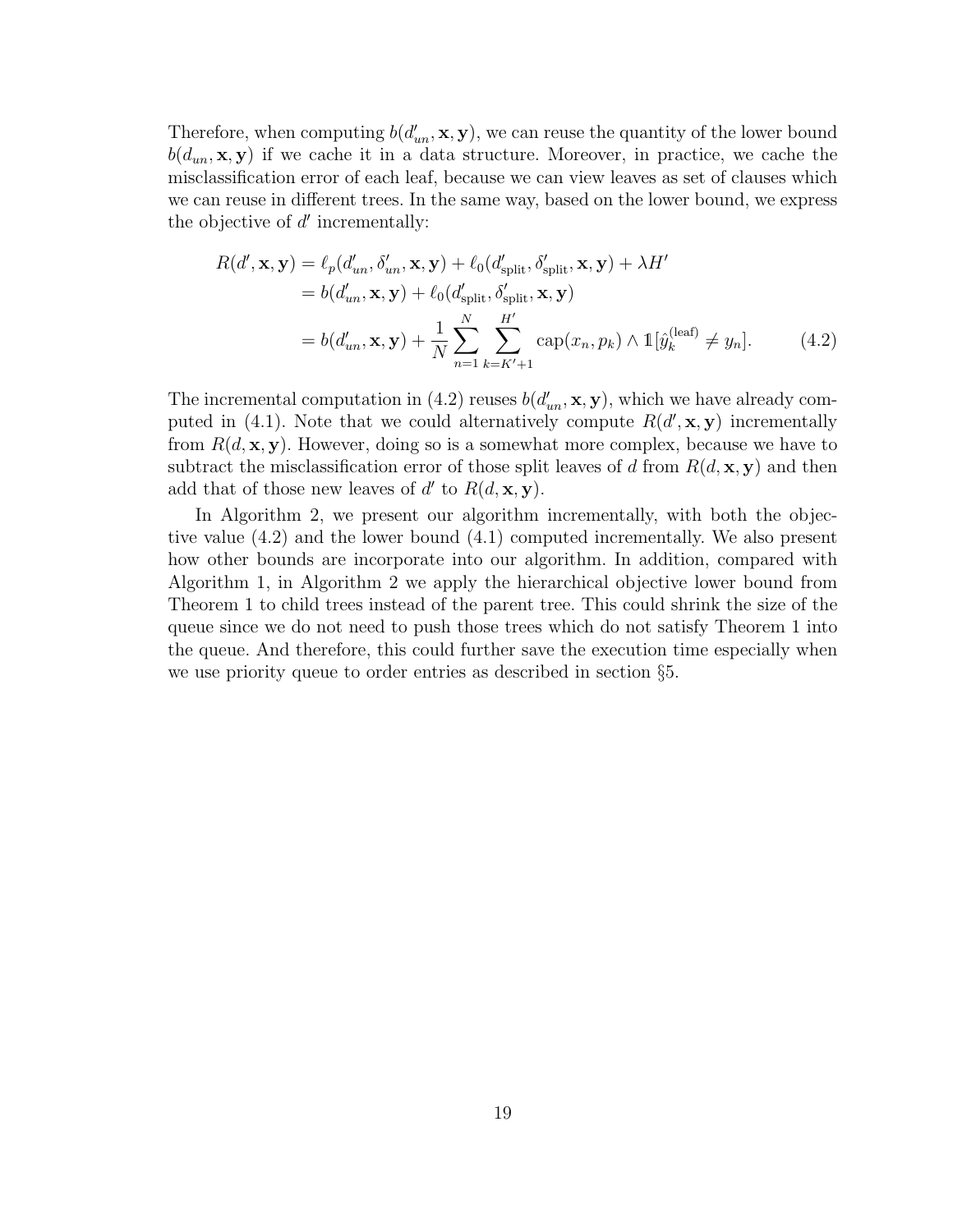Algorithm 2 Incremental branch-and-bound for learning optimal decision trees.

**Input:** Objective function  $R(d, \mathbf{x}, \mathbf{y})$ , objective lower bound  $b(d_{un}, \mathbf{x}, \mathbf{y})$ , set of features  $S = \{s_m\}_{m=1}^M$ , training data  $(\mathbf{x}, \mathbf{y}) = \{(x_n, y_n)\}_{n=1}^N$ , regularization parameter  $\lambda$ 

**Output:** Provably optimal decision tree  $d^*$  with minimum objective  $R^*$ 

 $d^c \leftarrow ((), (), (), \delta_{split}, 0, 0)$  $\triangleright$  For simplicity, cold start with an empty tree  $R^c \leftarrow R(d^c)$  $\triangleright$  Initialize current best objective  $Q \leftarrow$  queue( $\left[d^c\right]$  $\triangleright$  Initialize queue with the empty tree while Q not empty  $\bf{do}$   $\triangleright$  Optimization complete when the queue is empty  $d = (d_{un}, \delta_{un}, d_{split}, \delta_{split}, K, H) \leftarrow Q.\text{pop}() \Rightarrow$  Remove tree d from the queue for every possible combination of features to split  $d_{split}$  do split  $d_{split}$  and get new leaves  $d_{new}$ CHECKLEAFSUPPORTANDACCURACYBOUND $(d_{\text{new}})$ for each possible subset  $d'_{split}$  of  $d_{new}$  do  $d'_{un} = d_{un} \cup (d_{\text{new}} \setminus d'_{\text{split}})$  $d' = (d'_{un}, \delta'_{un}, d'_{split}, \delta'_{split}, K', H')$   $\triangleright$  **Branch**: Generate child tree d'  $\Delta_{un} = \frac{1}{N}$  $\frac{1}{N}\sum_{n=1}^{N}\sum_{k=K+1}^{K'} \text{cap}(x_n, p_k) \wedge \mathbb{1}[\hat{y}_k^{\text{(leaf)}}]$  $y_k^{\text{(leaf)}} \neq y_n$  $b(d'_{un}, \mathbf{x}, \mathbf{y}) \leftarrow b(d_{un}, \mathbf{x}, \mathbf{y}) + \lambda (H' - H) + \Delta_{un}$  $\Delta_R = \frac{1}{N}$  $\frac{1}{N} \sum_{n=1}^{N} \sum_{k=K'+1}^{H'} \text{cap}(x_n, p_k) \wedge \mathbb{1}[\hat{y}_k^{\text{(leaf)}}]$  $y_k^{\text{(leaf)}} \neq y_n$  $R(d',\mathbf{x}, \mathbf{y}) \leftarrow b(d'_{un}, \mathbf{x}, \mathbf{y}) + \Delta_R$ if  $R(d',\mathbf{x}, \mathbf{y}) < R^c$  then  $(d^c, R^c) \leftarrow (d', R(d'))$  $(\mathbf{x}, \mathbf{y})$   $\triangleright$  Update  $d^c$  and  $R^c$ end if  $\textbf{if}\,\, b(d'_{un},\mathbf{x},\mathbf{y})+\sum_{l\in d'_{\text{split}}}b_0(l,\mathbf{x},\mathbf{y})+\lambda\times L(d'_{\text{split}})$  $\triangleright$  Bound: Apply bound from Theorem 1, combined with Equivalent points bound (Theorem 9) and Lookahead bound (Lemma 2)  $Q$ .push $(d'$  $\triangleright$  Add d' to the queue end if end for end for end while  $(d^*, R^*) \leftarrow (d^c, R^c)$  $\triangleright$  Identify provably optimal tree and objective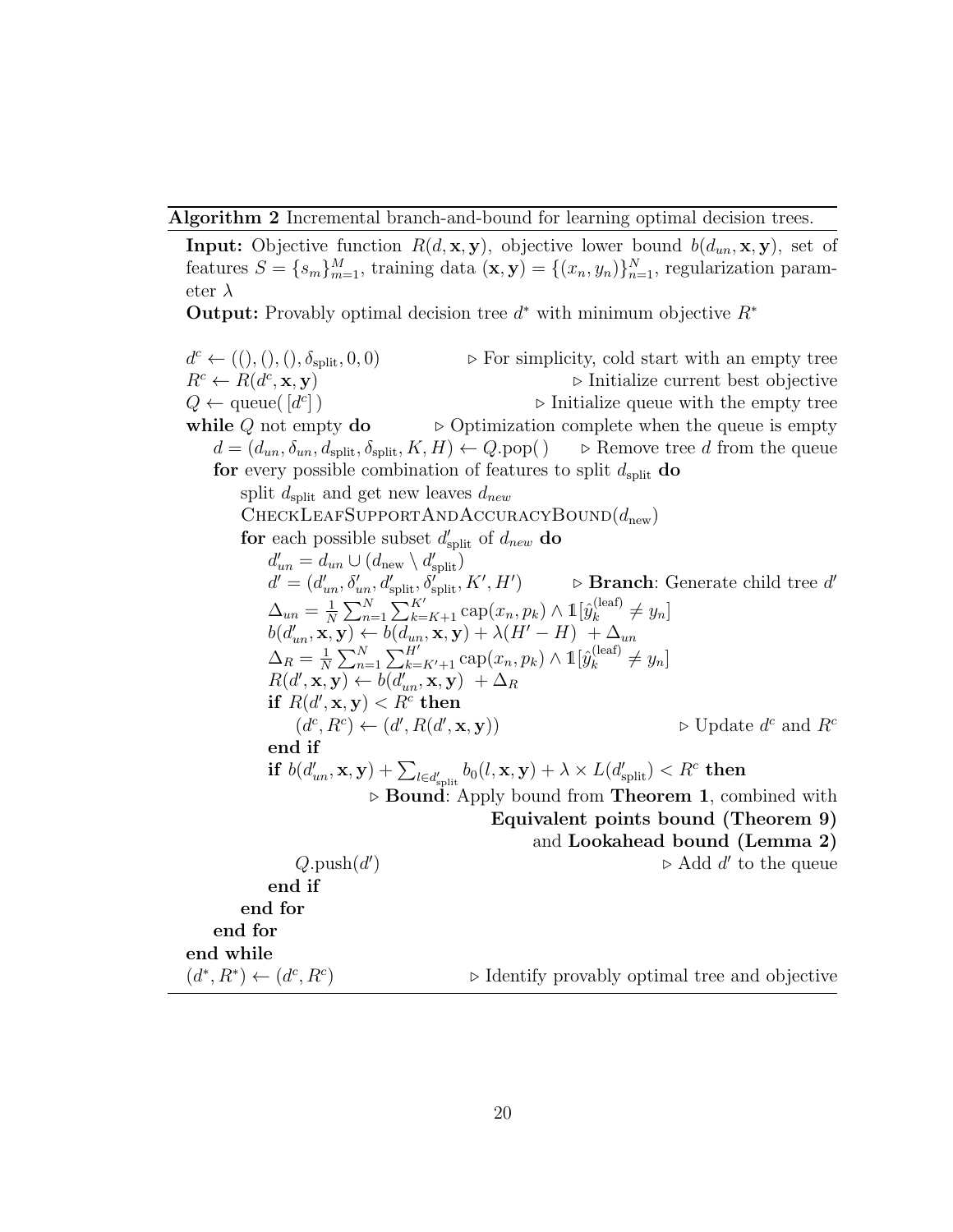Algorithm 3 Function for checking lower bounds on leaf support and classification accuracy (Section 3.4)

 $d_{\text{new}}$  is the set of new leaves we get from spliting  $d_{\text{split}}$ 

#### function CHECKLEAFSUPPORTANDACCURACYBOUND $(d_{\text{new}})$

for each new leaf  $l$  in  $d_{\text{new}}$  do

if The misclassified data in leaf l is less than a fraction of  $\lambda$  then

We no longer split this leaf in any tree  $\triangleright$  Lower bound on leaf support (Theorem3)

#### end if

if Leaf l does not correctly classify at least  $\lambda$  samples then

We exclude the corresponding feature we just used to split the old leaf and get the leaf l further down the tree extending that leaf  $\triangleright$  Lower bound on classification accuracy (Theorem5)

end if end for end function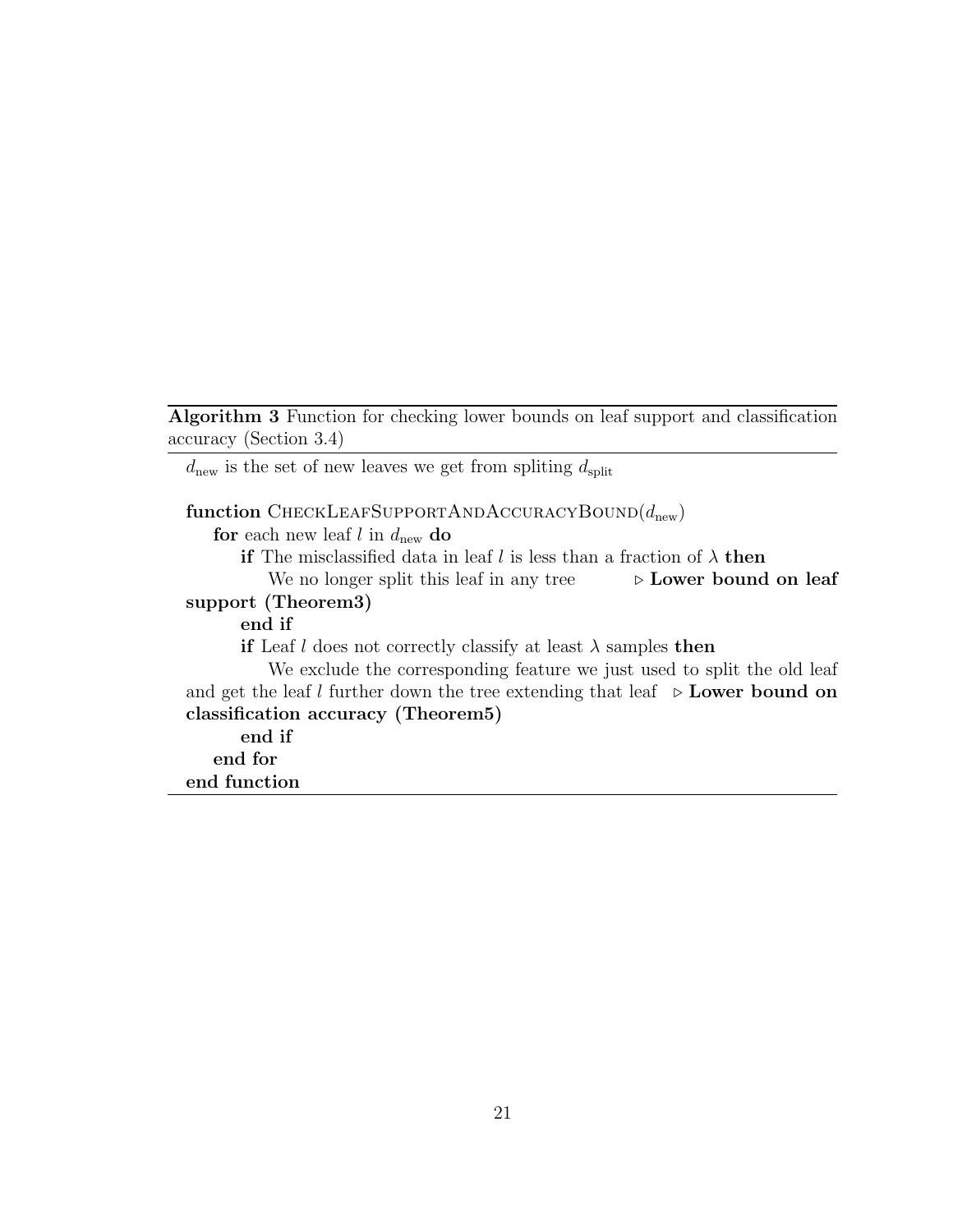## Chapter 5

### Implementation

We implement a series of data structures designed to support this incremental computation.

#### 5.1 Data Structure of Leaf and Tree

First, we store bounds and intermediate results for the trees and the leaves to support incremental computation of the lower bound and the objective. As a global statistic, we maintain the best (minimum) observed value of the objective function and the corresponding tree. As each leaf in a tree represents a set of clauses, for each leaf we store, in an efficient bit-vector representation, the set of samples captured by that clause and the accuracy of those samples with respect to the prediction of the leaf. From the values in the leaves, we can efficiently compute both the value of the objective for an entire tree and leaf values for children formed from splitting the leaf.

Specifically, For the data structure of leaf  $l$ , we store:

- A set of clauses in the leaf.
- A binary vector of length  $N$  (number of data) indicating whether or not each point is captured by the leaf.
- Number of points captured by the leaf.
- A binary vector of length M (number of features) indicating whether or not each feature is dead. In a leaf, a feature is dead if Theorem 5 does not hold. And for any new leaf which contain all these clauses, the dead feature would still keep dead.
- The lower bound on the leaf misclassification error  $b_0(l, \mathbf{x}, \mathbf{y})$ , which is defined in (3.22)
- The label of the leaf.
- The loss of the leaf.
- A binary scalar indicating whether or not this leaf is dead. A leaf is dead if Theorem 3 does not hold and we would never further split a dead leaf.

And for the tree structure, in addition to cache the tree's leaves, we store additional information of it. For the data structure of tree, we store: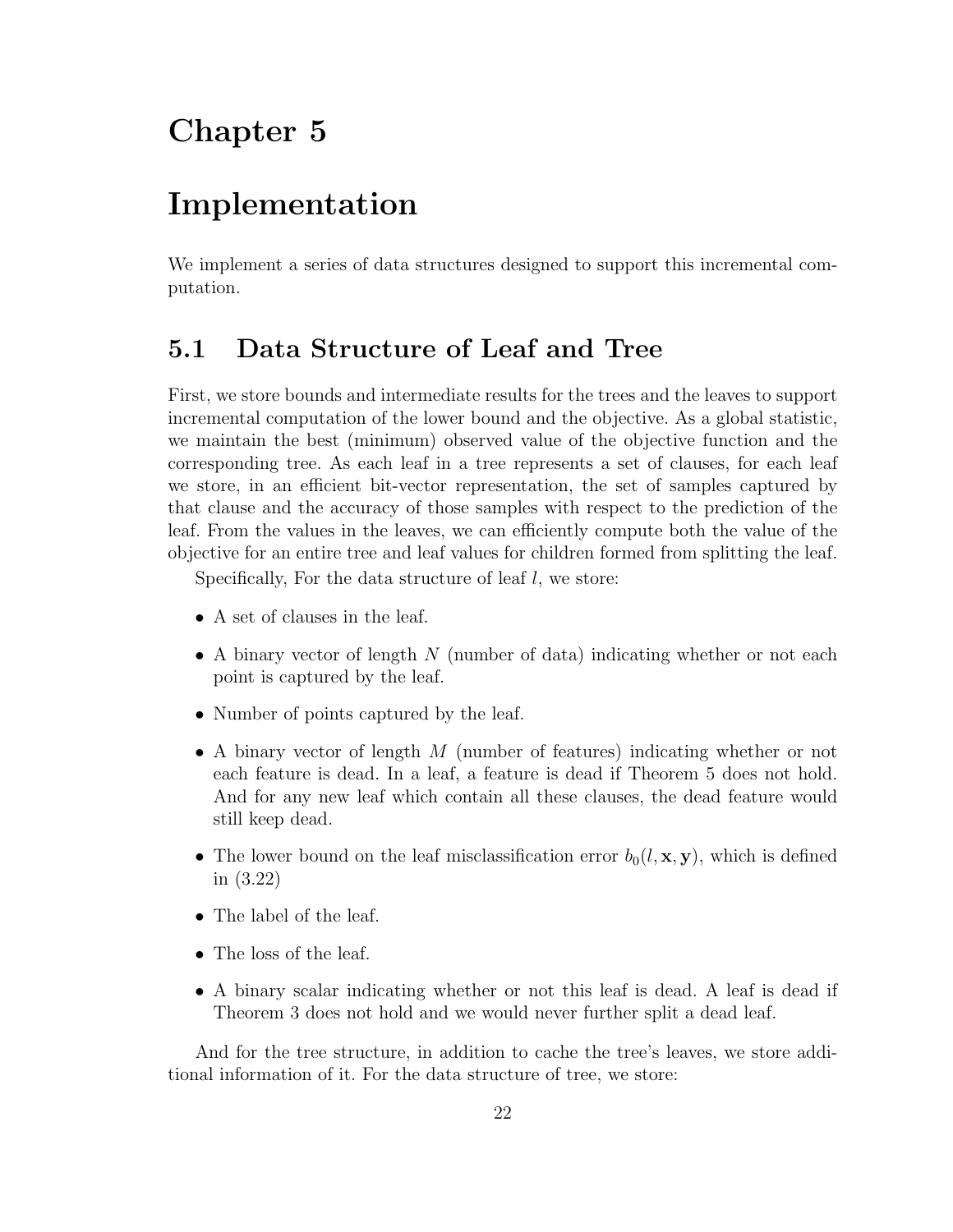- A set of leaves in the tree.
- The objective.
- The lower bound of the objective.
- A binary vector of length  $n_l$  (number of leaves) indicating whether or not each point is going to be split, *i.e.*, split leaves  $d_{split}$  and unchanged leaves  $d_{un}$ . The unchanged leaves of a tree would still be unchanged leaves in its child trees.

#### 5.2 Queue

Second, we use a priority queue to order the exploration of the search space. The queue serves as a worklist with each entry in the queue corresponding to a tree. When an entry is removed from the queue, we use it to generate child trees, incrementally computing the information for the child trees. The ordering of the worklist represents a scheduling policy. We evaluated both structural orderings, e.g., breadth first search and depth first search, and metric-based orderings, e.g., objective function, the lower bound. Each metric produces a different scheduling policy. We achieve the best performance in runtime and memory consumption using the curiosity metric from CORELS [ALSA<sup>+</sup>18], which is the objective lower bound, divided by the normalized support of its unchanged leaves. For example, relative to using the objective, curiosity reduces runtime by a factor of two and memory consumption by a factor of four.

#### 5.3 Symmetry-aware Map

Third, to support symmetry-aware pruning from Corollary 6, we introduce two symmetry aware maps – a LeafCache and a TreeCache. A leaf is a set of clauses, each of which corresponds to an attribute and the value  $(0,1)$  of that attribute. As the leaves of a decision tree are mutually exclusive, the data captured by each leaf is insensitive to the order of the leaf's clauses. We encode leaves in a canonical order (sorted by attribute indexes) and use that canonical order as the key into the LeafCache. Each entry in the LeafCache represents all permutations of a set of clauses. We use a Python dictionary to map these keys to the leaf and its cached values. Before creating a leaf object, we first check whether or not we have already created an identical one. If we have not, then we create the leaf and insert it into the map. Otherwise, the permutation already exists, so instead of creating it, we retrieve it from the map and use it as the leaf of the tree we are constructing. Next, we implement the permutation bound (Corollary 6) using the TreeCache. The TreeCache contains encodings of all the trees we have evaluated. Like we did for the clauses in the LeafCache, we introduce a canonical order over the leaves in a tree and use that as the key to the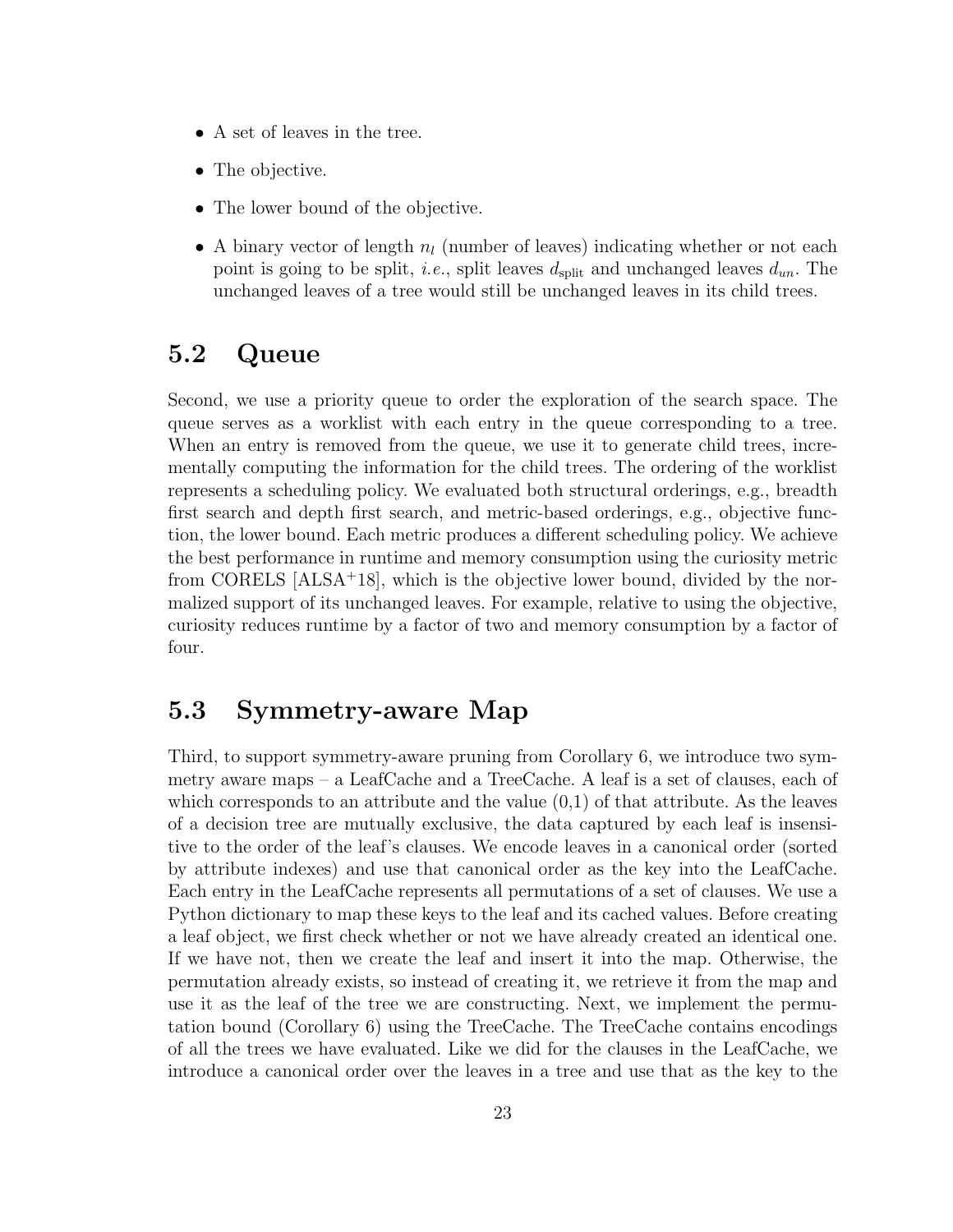TreeCache. If our algorithm produces a tree that is simply a permutation of a tree we have already evaluated, then we need not evaluate it again. We determine that this is the case by looking up the tree under consideration in the TreeCache. If it's in the cache, we do nothing; if it is not, then we compute the bounds for the tree and insert it into the cache.

#### 5.4 Execution

Now, we illustrate how these data structures support execution of our algorithm. We initialize the algorithm with the current best objective  $R<sup>c</sup>$  and tree  $d<sup>c</sup>$ . For unexplored trees in the queue, the scheduling policy selects the next tree  $d$  to split; we keep removing elements from the queue until the queue is empty. Then, for every very possible combination of features to split  $d_{split}$ , we construct a new tree  $d'$  with incremental calculation of the lower bound  $b(d'_{un}, \mathbf{x}, \mathbf{y})$  and the objective  $R(d', \mathbf{x}, \mathbf{y})$ . If we achieve a better objective  $R(d',\mathbf{x},\mathbf{y}), i.e.,$  less than the current best objective  $R^c$ , we update  $R^c$  and  $d^c$ . If the lower bound of the new tree  $d'$ , combined with the equivalent points bound (Theorem 9) and the lookahead bound (Theorem 2), is less than the current best objective, then we push it into the queue. Otherwise, according to the hierarchical lower bound (Theorem 1), no child of  $d'$  could possibly have an objective better than  $R^c$ , which means we do not push  $d'$  queue. When there are no more trees to explore, *i.e.*, the queue is empty, we have finished the search of the whole space and output the (provably) optimal tree.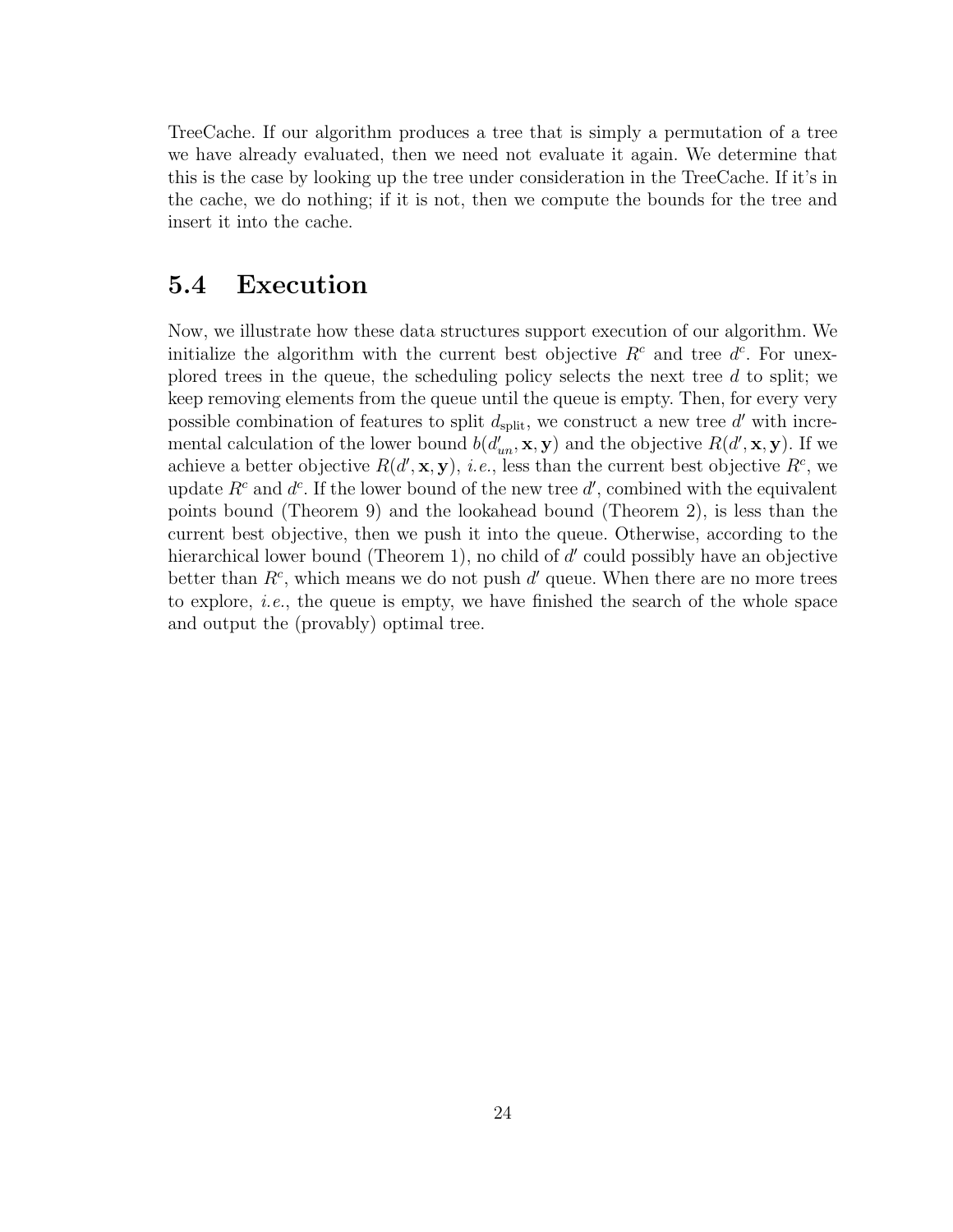# Chapter 6

### Experiments

We address the following questions through experimental analysis:

(1) Do existing methods achieve optimal solutions, and if not, how far are they from optimal?

(2) How fast does our algorithm converge given the hardness of the problem it is solving?

(3) How much does each of the bounds contribute to the performance of our algorithm?

(4) What do optimal trees look like?

The results of per-bound performance and memory improvement (Table 6.2) were run on a m5a.4xlarge instance of AWS's Elastic Compute Cloud (EC2). The instance has 16 2.5GHz virtual GPU cores and 64 GB of RAM. All other results were run on a personal laptop with a 2.4GHz i5-8259U processor and 16GB of RAM.

We used 7 datasets: Five of them are from the UCI Machine Learning Repository [DKT17], (tic-tac-toc, car evaluation, monk1, monk2, monk3). The other two datasets are the ProPublica recidivism data set [LMKA16] and the Fair Isaac (FICO) credit risk datasets [FGL<sup>+</sup>18]. We predict which individuals are arrested within two years of release  $(N = 7, 215)$  on the recidivism data set and whether an individual will default on a loan for the FICO dataset. Table 6.1 shows the sample size and the number of features of these datasets .

Accuracy and optimality: We tested the accuracy of our algorithm against baseline methods CART and BinOCT [VZ19]. BinOCT is the most recent publically available method for learning optimal classification trees and was shown to outperform other previous methods. As far as we know, there is no public code for most of the other

| раваясь изся не вне схреннение |        |                                  |  |  |  |
|--------------------------------|--------|----------------------------------|--|--|--|
| Dataset                        |        | Sample size   Number of features |  |  |  |
| tic-tac-toc                    | 958    | 18                               |  |  |  |
| car evaluation                 | 1728   | 15                               |  |  |  |
| monk1                          | 124    | 11                               |  |  |  |
| monk2                          | 169    | 11                               |  |  |  |
| monk3                          | 122    | 11                               |  |  |  |
| <b>FICO</b>                    | 10,459 | 17                               |  |  |  |
| ProPublica                     | 6,907  | 12                               |  |  |  |
|                                |        |                                  |  |  |  |

Datasets used in the experiment

Table 6.1: The sample size and the number of features of the datasets.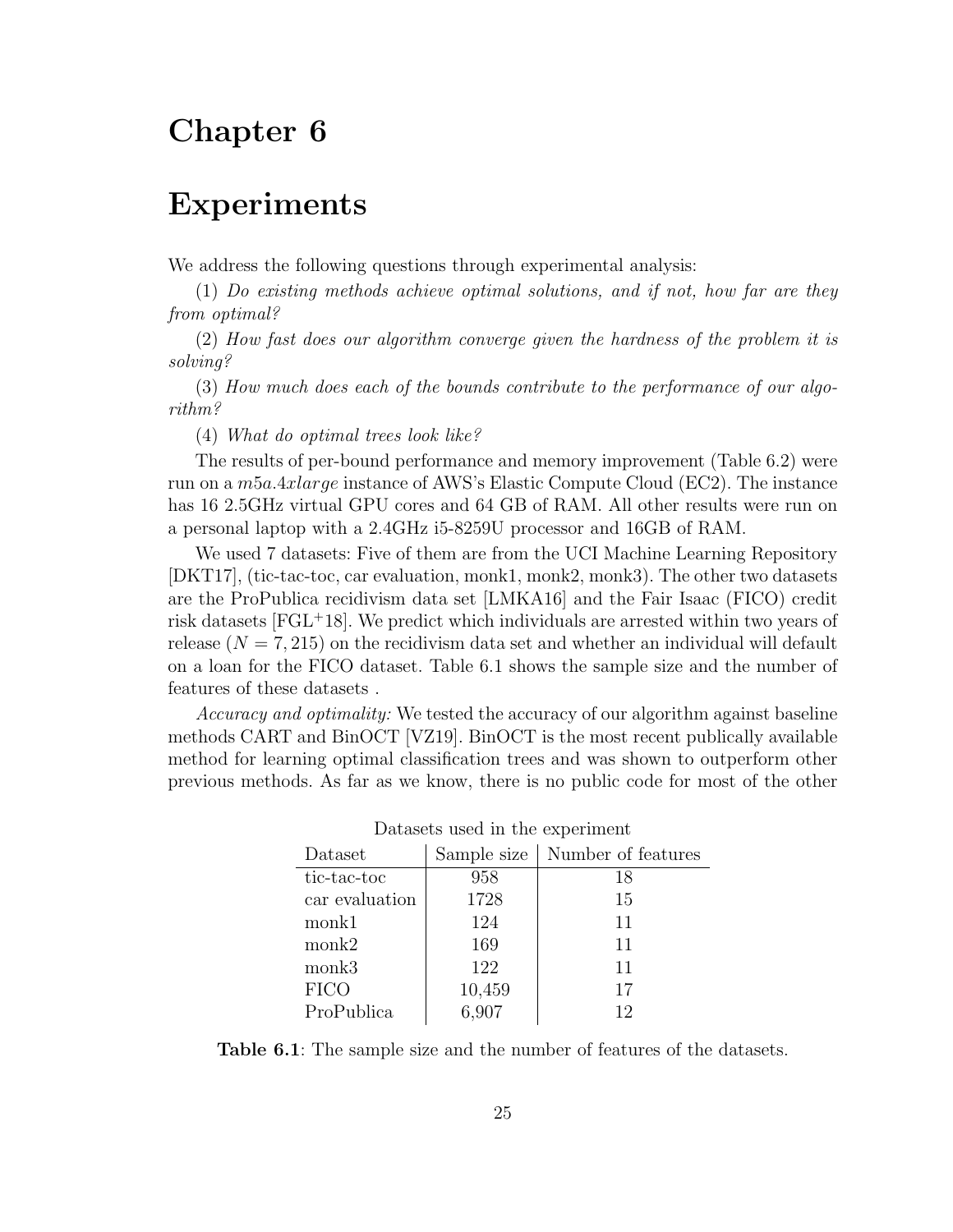relevant baselines, including [BD17, MGKS18, BCMRM18]. One of these methods, OCT [BD17], reports that CART often dominates their performance (see Fig. 4 and Fig. 5 in their paper). Our models can never be worse than CART's models, because in our implementation, we use the objective value of CART's solution as a warm start to the objective value of the current best.

Figure 6.1 shows the training accuracy on each dataset. The time limits for both BinOCT and our algorithm are set to be 30 minutes.

Main results: We observe that (i) We can now evaluate how close to optimal other methods are (and they are often close to optimal or optimal). (ii) Sometimes, the baselines are not optimal. Recall that BinOCT searches only for the optimal tree given the topology of the complete binary tree of a certain depth. This restriction on the topology massively reduces the search space so that BinOCT runs quickly, but in exchange, it misses optimal sparse solutions that our method finds. (iii) Our method is *fast*. Our method runs on only one thread (we have not yet parallelized it) whereas BinOCT is highly optimized; it makes use of all eight threads in our experiments. Even with the  $\approx 8x$  speedup of BinOCT, our method is still competitive.

Convergence: Figure 6.2 illustrates the behavior of OSDT for the ProPublica COMPAS dataset with  $\lambda = 0.005$ , for two different scheduling policies (curiosity and lower bound). The charts in the figure show how the current best objective value  $R<sup>c</sup>$ 



Figure 6.1: Training accuracy of OSDT, CART, BinOCT on different data (time limit: 30min). Horizontal lines indicate the accuracy of the best OSDT tree. On most datasets, all trees of BinOCT and CART are below this line.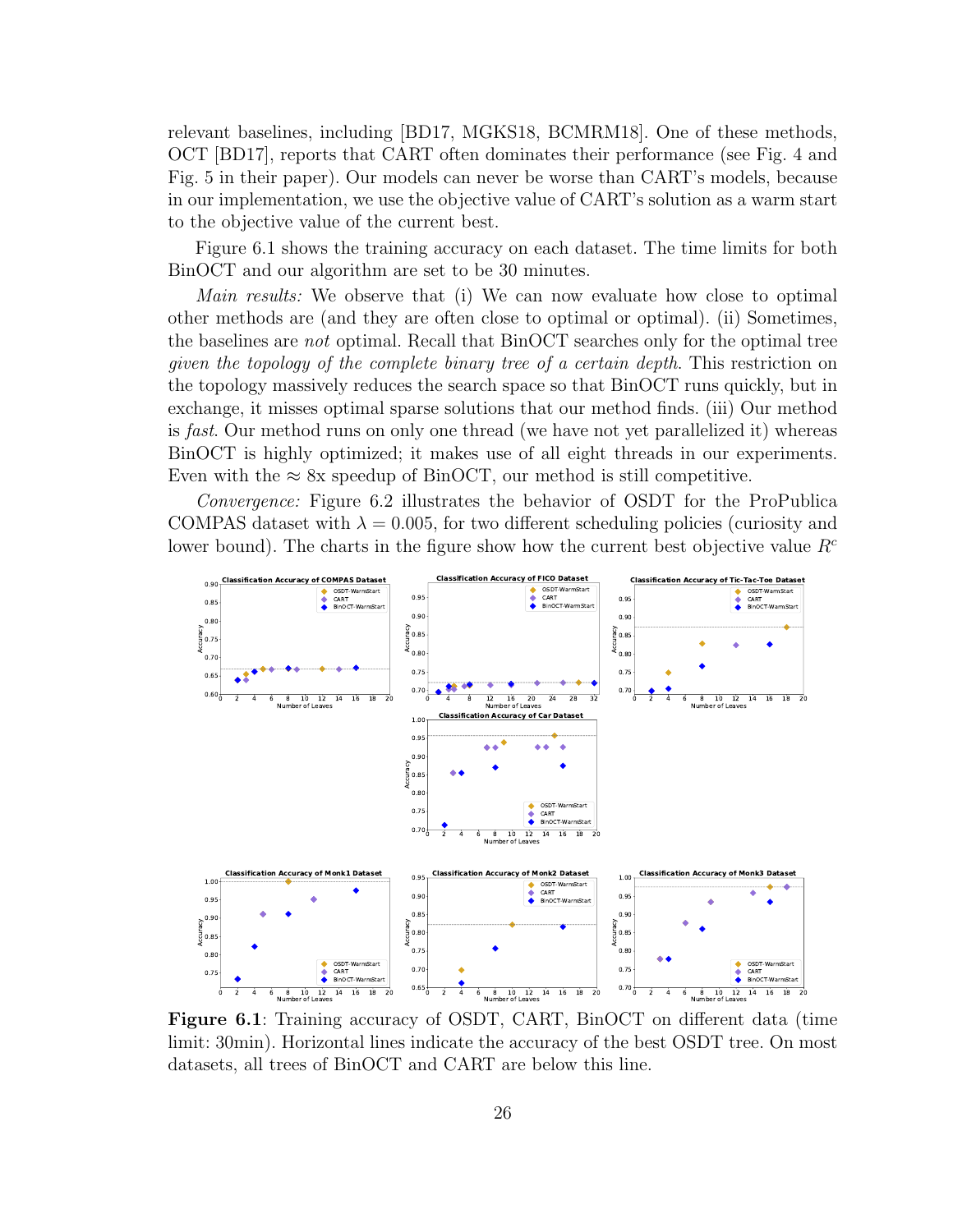

**Figure 6.2**: Example OSDT execution traces (COMPAS Dataset,  $\lambda = 0.005$ ). Lines are the objective value and dashes are the lower bound for OSDT. For each scheduling policy, we mark the time to optimum and the optimal objective value using a star.

and the lower bound  $b(d_{un}, \mathbf{x}, \mathbf{y})$  vary as the algorithm progresses. When we schedule using the lower bound, the lower bounds of evaluated trees increase monotonically, and OSDT certifies optimality only when the value of the lower bound becomes large enough that we can prune the remaining search space or when the queue is empty, whichever is reached earlier. Using the curiosity, OSDT finds the optimal tree much more quickly than when using the lower bound.

Scalability: Figure 6.3 shows the scalability of OSDT with respect to the number of samples and the number of features. Running time grows linearly in the number of samples  $(n)$ , allowing us to scale to millions of samples. With a small number of features (i.e., 4-8) runtime grows exponentially, however, as we add more features, the growth rate slows down, because we are able to prune the search space more quickly as the number of features grows. For example, it takes us half the runtime to find the optimal tree using four features, but only one quarter of the run time to find the optimal tree with twelve features.

Algorithm optimizations: Next, we evaluate how much each of our bounds contributes to OSDT's performance and what effect the scheduling metric has on execution. Table 6.2 provides experimental statistics of total execution time, time to optimum, total number of trees evaluated, number of trees evaluated to optimum, and memory consumption on the recidivism data set. The first row is the full OSDT implementation, and the others are variants each of which removes a specific bound. While all the optimizations reduce the search space, the lookahead and equivalent points bounds are, by far, the most significant, reducing time to optimum by at least two orders of magnitude and reducing memory consumption by more than one order of magnitude. In our experiment, although the scheduling policy has a smaller effect, it is still significant – curiosity is a factor of two faster than the objective function and consumes 25% of the memory consumed when using the objective function. All other scheduling policies, *i.e.*, the lower bound and the entropy, are significantly worse.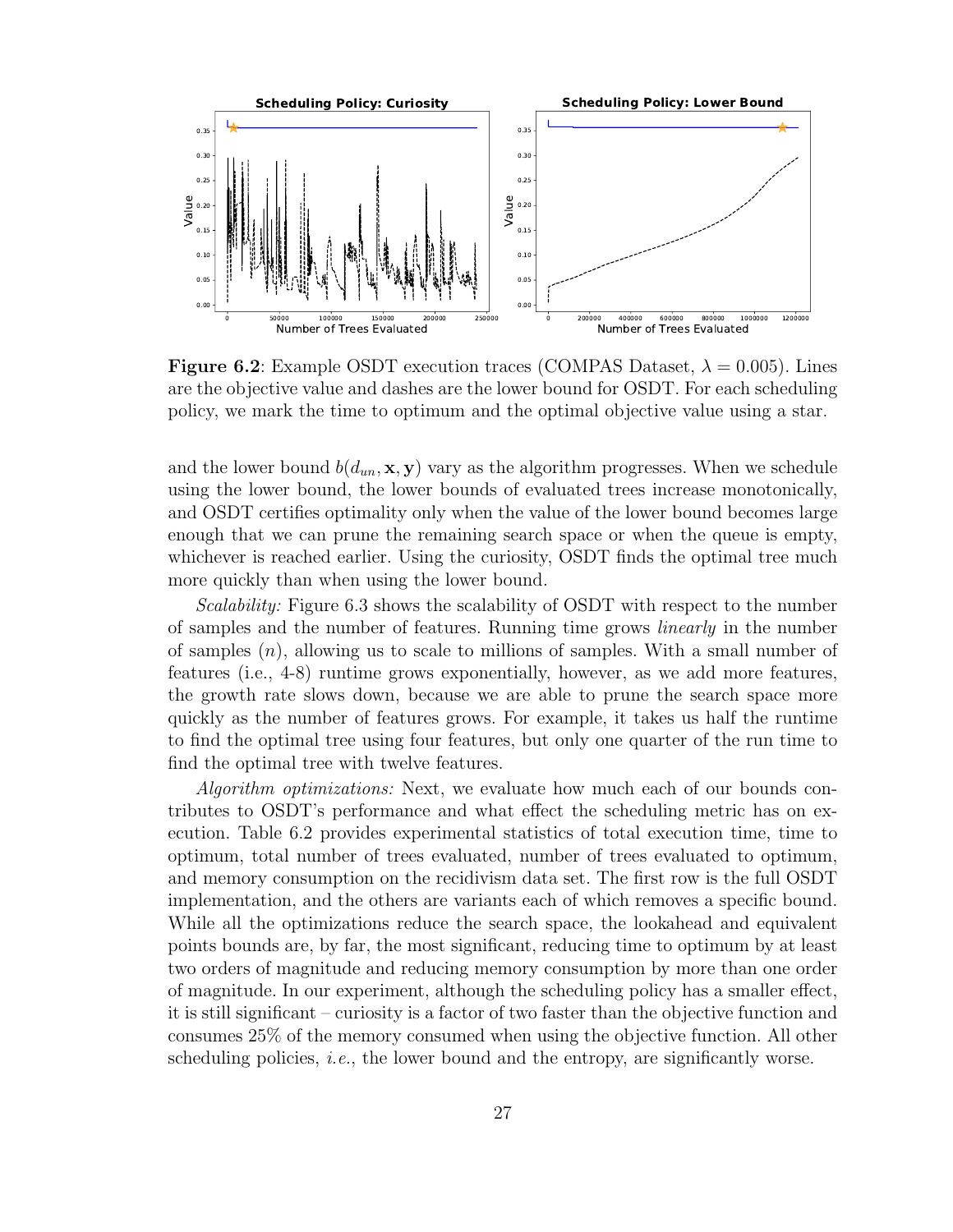

Figure 6.3: Scalability with respect to number of samples and number of features using (multiples of) the ProPublica data set. ( $\lambda = 0.005$ ). Note that all these executions include the 4 features of the optimal tree (Figure 6.4), and the data size are increased by duplicating the whole data set multiple times.



Figure 6.4: The optimal decision tree generated by OSDT on COMPAS dataset.  $(\lambda = 0.005)$ 

Trees: Finally, we provide illustrations of the trees produced by OSDT and the baseline methods in Figures 6.4, 6.5 and 6.6. OSDT genereates trees of any shape, and our objective penalizes trees with more leaves, thus it never introduces splits that produce a pair of leaves with the same label. However, the trees generated by BinOCT are always complete binary trees of given depth. Limiting the tree shape prevents BinOCT from finding the globally optimal tree in most cases. In fact, BinOCT sometimes produces useless splits, which leads to a trees with more leaves than necessary to achieve the same accuracy.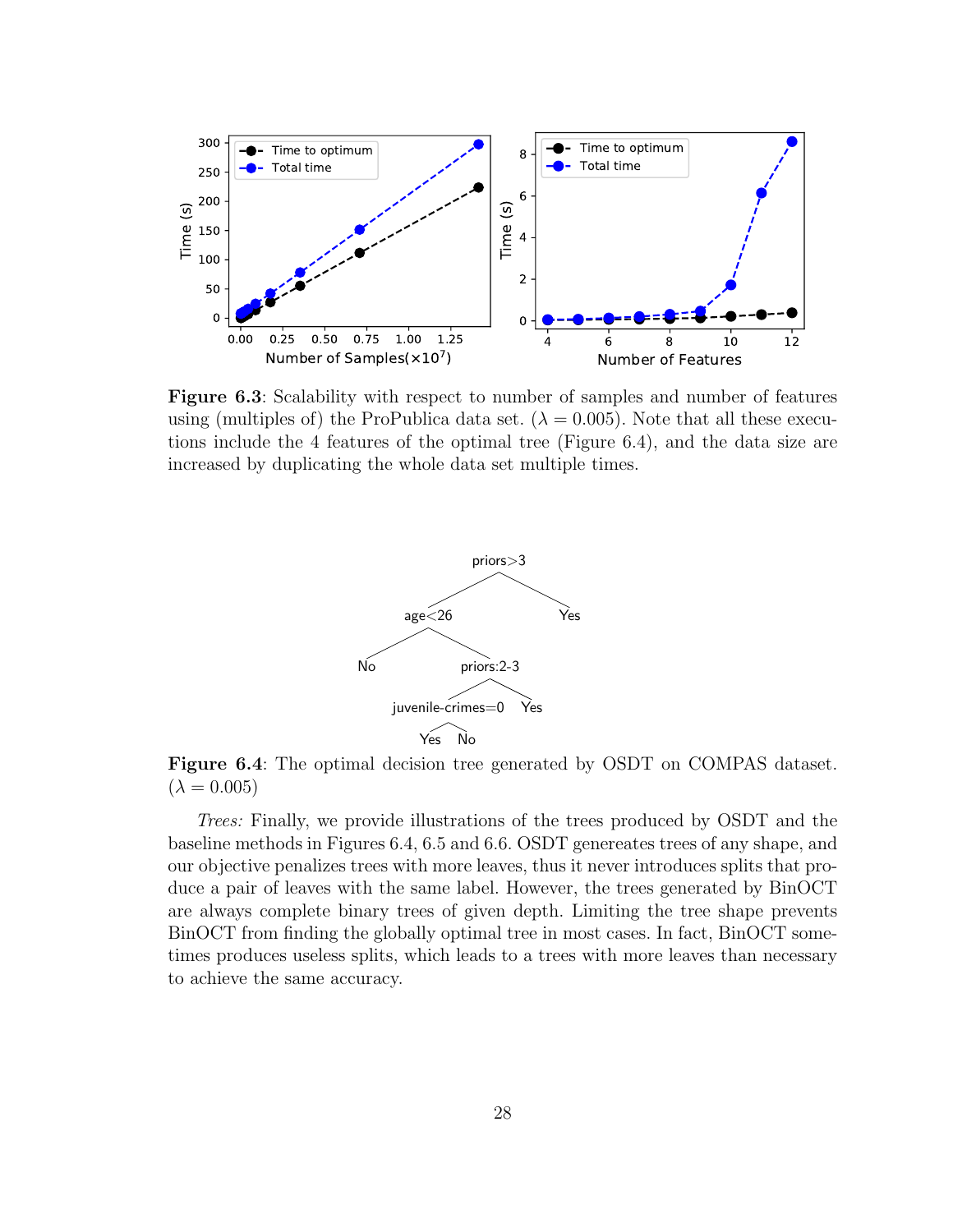|                               | Total time      | Slow-        |         | Time to    |
|-------------------------------|-----------------|--------------|---------|------------|
| Algorithm variant             | $(\mathbf{s})$  | down         |         | optimum(s) |
| All bounds                    | 14.75           |              | 1.09    |            |
| No support bound              | 16.69           | $1.13\times$ | 1.18    |            |
| No incremental accuracy bound | 29.42           | $1.99\times$ | 1.27    |            |
| No accuracy bound             | 31.72           | $2.15\times$ | 1.44    |            |
| No lookahead bound            | 31479           | $2134\times$ | 186     |            |
| No equivalent points bound    | >8226           | $>557\times$ |         |            |
|                               | Total $#trees$  | #trees       |         | Mem        |
| Algorithm variant             | evaluated       | to optimum   |         | (GB)       |
| All bounds                    | 241306          | 18195        |         | .08        |
| No support bound              | 278868          | 21232        |         | .08        |
| No incremental accuracy bound | 24682<br>548618 |              |         | .08        |
| No accuracy bound             | 482013<br>23075 |              |         | .09        |
| No lookahead bound            | 283712499       |              | 3078445 |            |
| No equivalent points bound    | >41000000       |              |         | >64        |

Per-bound performance improvement (ProPublica data set)

**Table 6.2**: Per-bound performance improvement, for the ProPublica data set ( $\lambda$  = 0.005, cold start, using curiosity). The columns report the total execution time, time to optimum, total number of trees evaluated, number of trees evaluated to optimum, and memory consumption. The first row shows our algorithm with all bounds; subsequent rows show variants that each remove a specific bound (one bound at a time, not cumulative). All rows except the last one represent a complete execution, i.e., until the queue is empty. For the last row ('No equivalent points bound'), the algorithm was terminated after running out of the memory about ∼64GB RAM.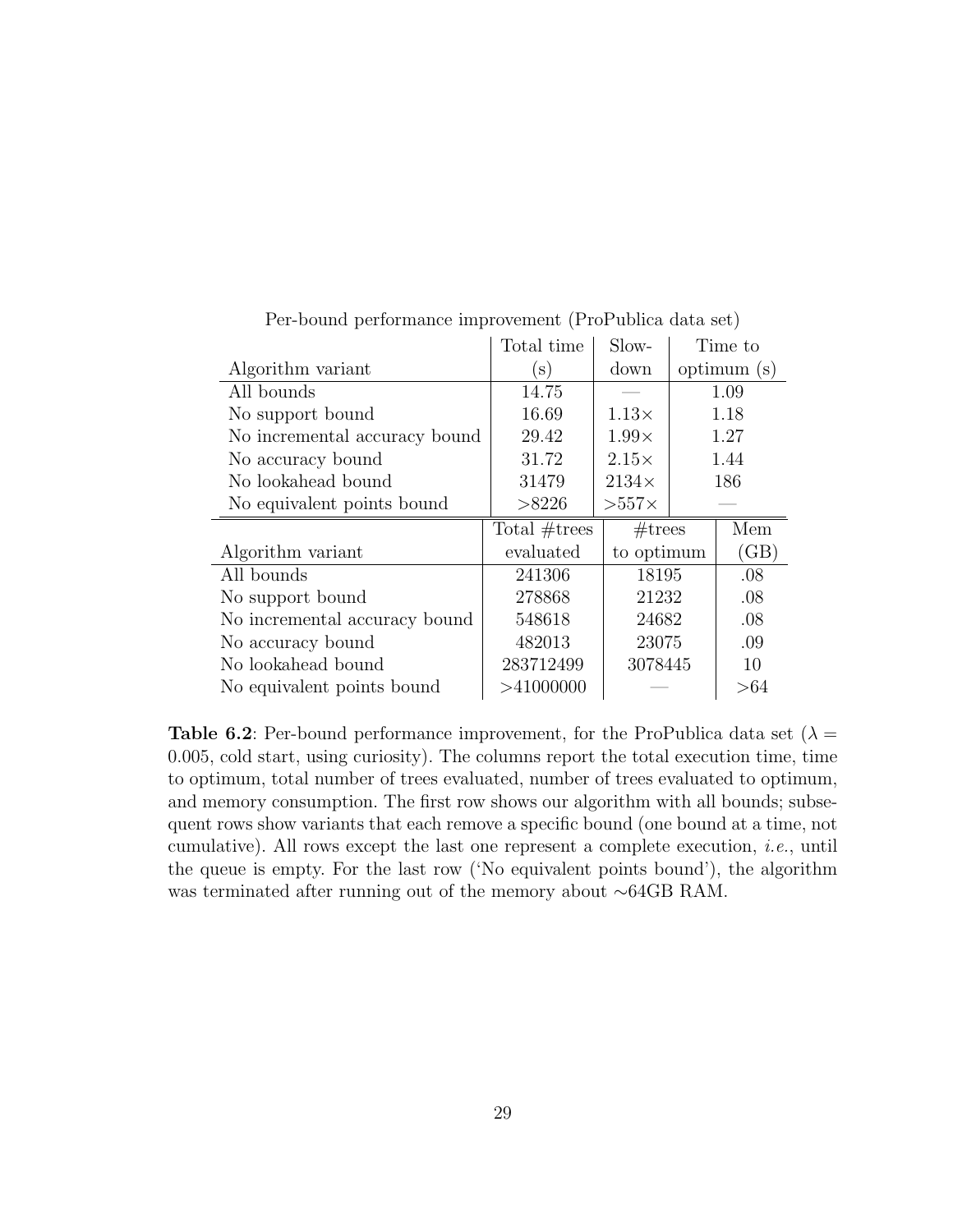

Figure 6.5: The decision tree generated by BinOCT and OSDT on the Tic-Tac-Toe data. Trees of BinOCT must be complete binary trees, while OSDT can generate trees of any shape.



Figure 6.6: The decision tree generated by BinOCT and OSDT on Monk1 dataset. The tree generated by BinOCT includes useless splits, while OSDT can avoid this problem.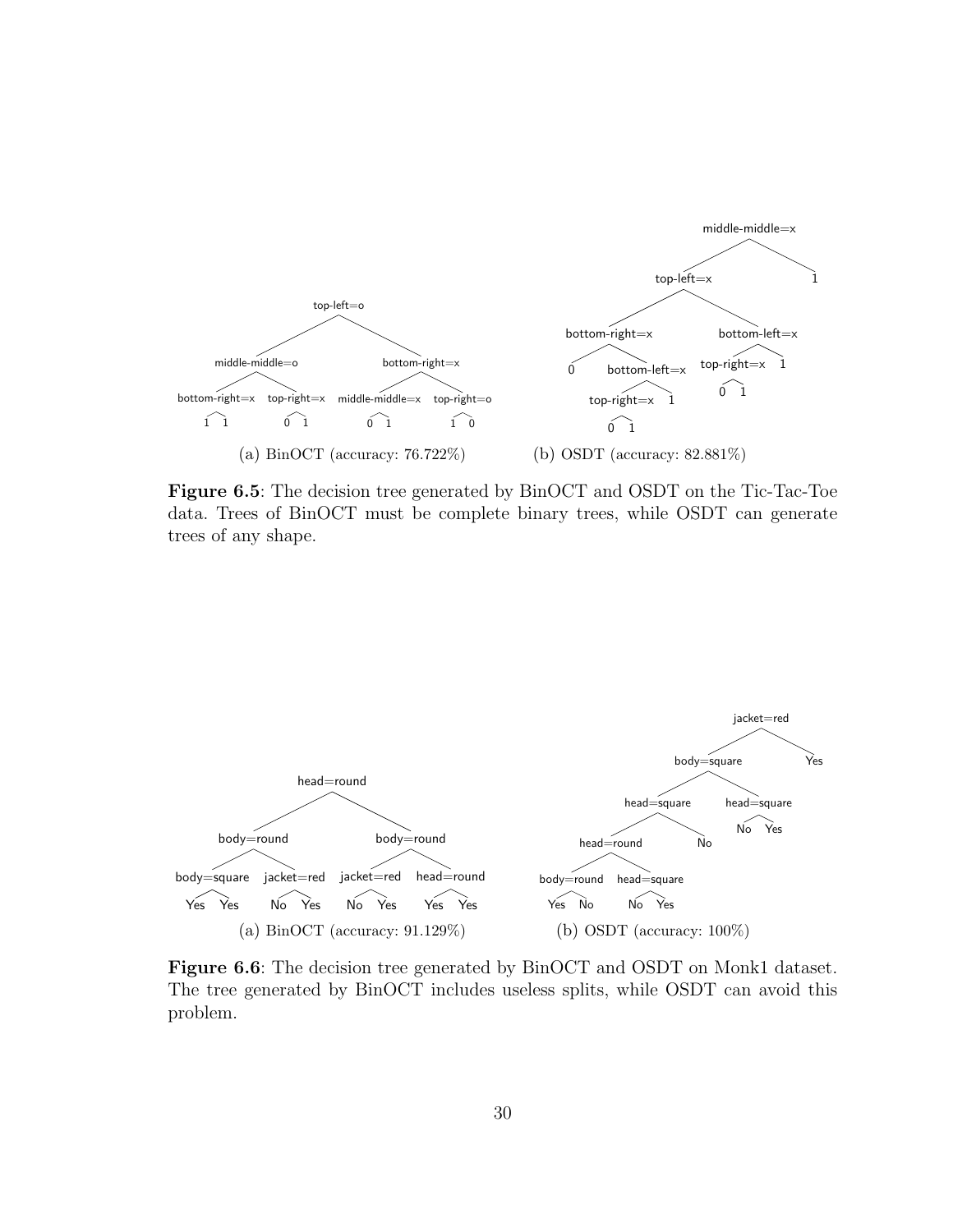# Chapter 7

## Conclusion and Future Work

Our work shows the possibility of optimal (or provably near-optimal) decision trees for reasonably sized datasets. We have reason to believe this basic framework can be extended to much larger datasets with some more work. In Theorem 7, we identified a key mechanism for scaling these algorithms up, which is the possibility of a bound stating that highly correlated features can substitute for each other, leading to similar model accuracies. This bound would work ideally when we can evaluate the tree and all its child trees before we evaluate its similar tree and all its child trees. However, in our queue, two similar trees would be pushed out at almost the same time. We have tried to put this bound into OSDT, but the amount of time spent evaluating the bound increased computation rather than reduce it. Further work needs to be done to determine when the bound should be computed in order to be effective, but if it can be done, the algorithm could potentially scale to much larger scales.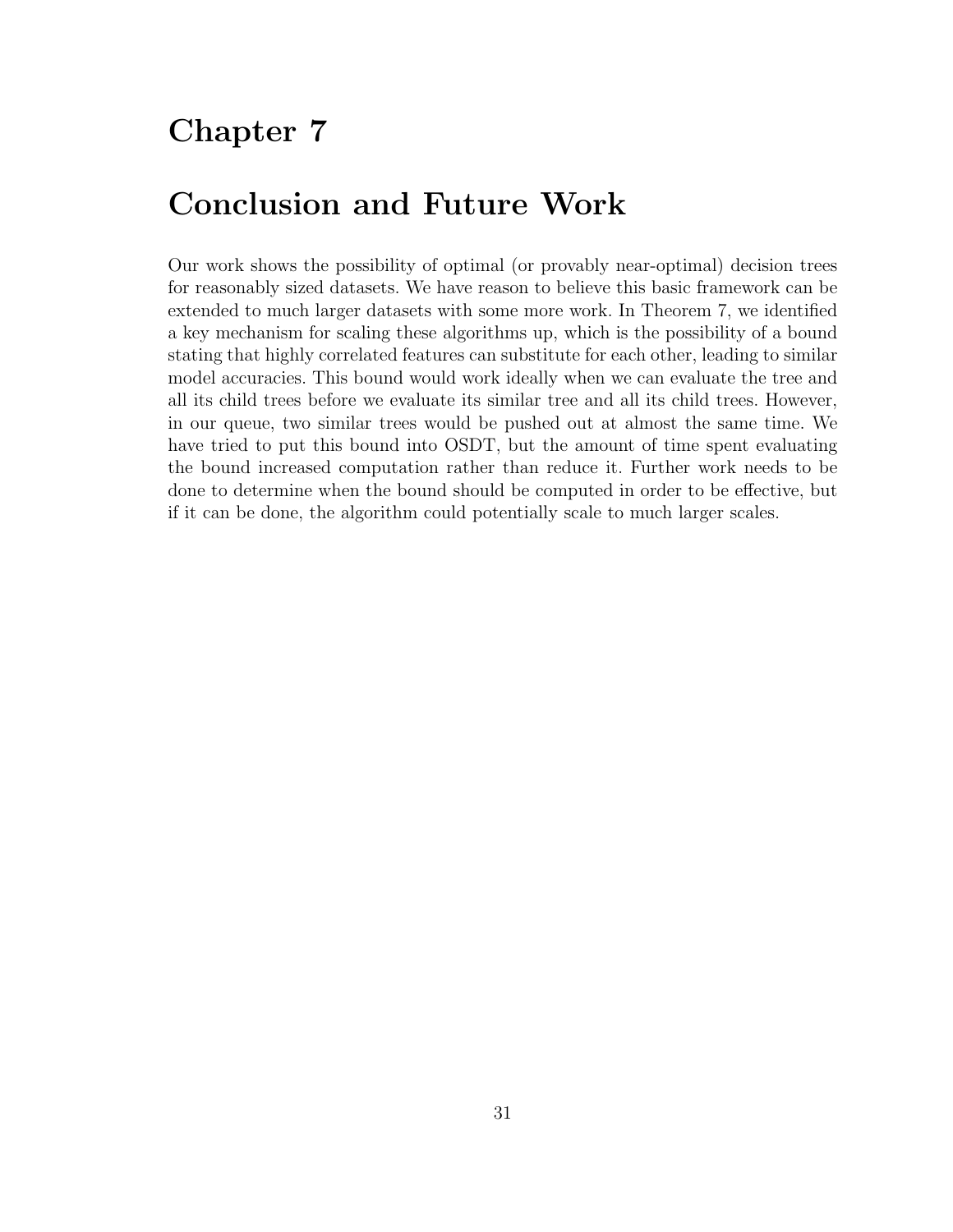#### Bibliography

- [ALSA<sup>+</sup>17] E. Angelino, N. Larus-Stone, D. Alabi, M. Seltzer, and C. Rudin. Learning certifiably optimal rule lists for categorical data. In ACM SIGKDD International Conference on Knowledge Discovery and Data Mining (KDD), 2017.
- [ALSA<sup>+</sup>18] Elaine Angelino, Nicholas Larus-Stone, Daniel Alabi, Margo Seltzer, and Cynthia Rudin. Learning certifiably optimal rule lists for categorical data. Journal of Machine Learning Research, 18(234):1–78, 2018.
- [BB96] K. P. Bennett and J. A. Blue. Optimal decision trees. Technical report, R.P.I. Math Report No. 214, Rensselaer Polytechnic Institute, 1996.
- [BCMRM18] Rafael Blanquero, Emilio Carrizosa, Cristina Molero-Rıo, and Dolores Romero Morales. Optimal randomized classification trees. August 2018.
- [BD17] Dimitris Bertsimas and Jack Dunn. Optimal classification trees. Machine Learning, 106(7):1039–1082, 2017.
- [Ben92] Kristin Bennett. Decision tree construction via linear programming. In Proceedings of the 4th Midwest Artificial Intelligence and Cognitive Science Society Conference, Utica, Illinois, 1992.
- [BFOS84] L. Breiman, J. H. Friedman, R. A. Olshen, and C. J. Stone. Classification and Regression Trees. Wadsworth, 1984.
- [CLR<sup>+</sup>18] Chaofan Chen, Kancheng Lin, Cynthia Rudin, Yaron Shaposhnik, Sijia Wang, and Tong Wang. An interpretable model with globally consistent explanations for credit risk. In NIPS 2018 Workshop on Challenges and Opportunities for AI in Financial Services: the Impact of Fairness, Explainability, Accuracy, and Privacy, 2018.
- [DKT17] Dua Dheeru and Efi Karra Taniskidou. UCI machine learning repository, 2017.
- [FGL<sup>+</sup>18] FICO, Google, Imperial College London, MIT, University of Oxford, UC Irvine, and UC Berkeley. Fico explainable machine learning challenge, 2018.
- [FLB16] Anthony W. Flores, Christopher T. Lowenkamp, and Kristin Bechtel. False positives, false negatives, and false analyses: A rejoinder to "Machine bias: There's software used across the country to predict future criminals". Federal probation, 80(2), September 2016.